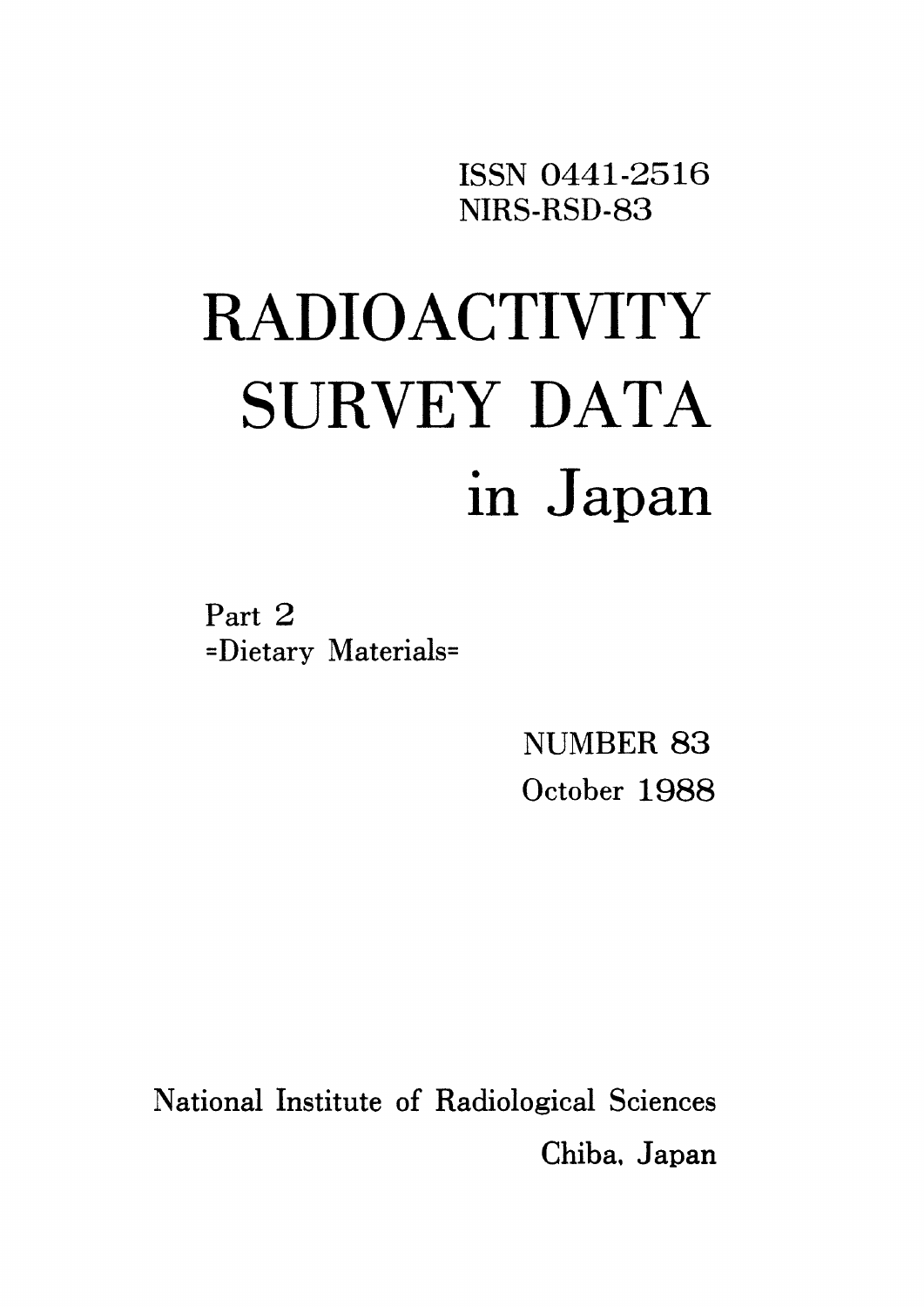# Radioactivity Survey Data in Japan

# Number 83

Page

# October 1988 part 2

#### Contents

|    | Environmental and Dietary Materials        |  |
|----|--------------------------------------------|--|
|    | (Japan Chemical Analysis Center)           |  |
| 1. |                                            |  |
| 2. |                                            |  |
| 3. |                                            |  |
| 4. |                                            |  |
| 5. |                                            |  |
| 6. |                                            |  |
|    | (1)                                        |  |
|    |                                            |  |
|    | (producing districts)                      |  |
|    |                                            |  |
|    | (consuming districts)                      |  |
|    |                                            |  |
|    | (producing districts for domestic program) |  |
|    |                                            |  |
|    | (producing districts for WHO program)      |  |
|    |                                            |  |
|    | (consuming districts)                      |  |
|    |                                            |  |
|    | (powderd milk)                             |  |
|    |                                            |  |
|    | (producing districts)                      |  |
|    |                                            |  |
|    | (consuming districts)                      |  |
|    | (5)                                        |  |
|    | (6)                                        |  |
|    | (7)                                        |  |
|    | (8)                                        |  |
|    |                                            |  |

7. Contents of Figure

Editted by National Institute of Radiological Sciences, under the supervision of Science and Technology Agency of Japanese Government.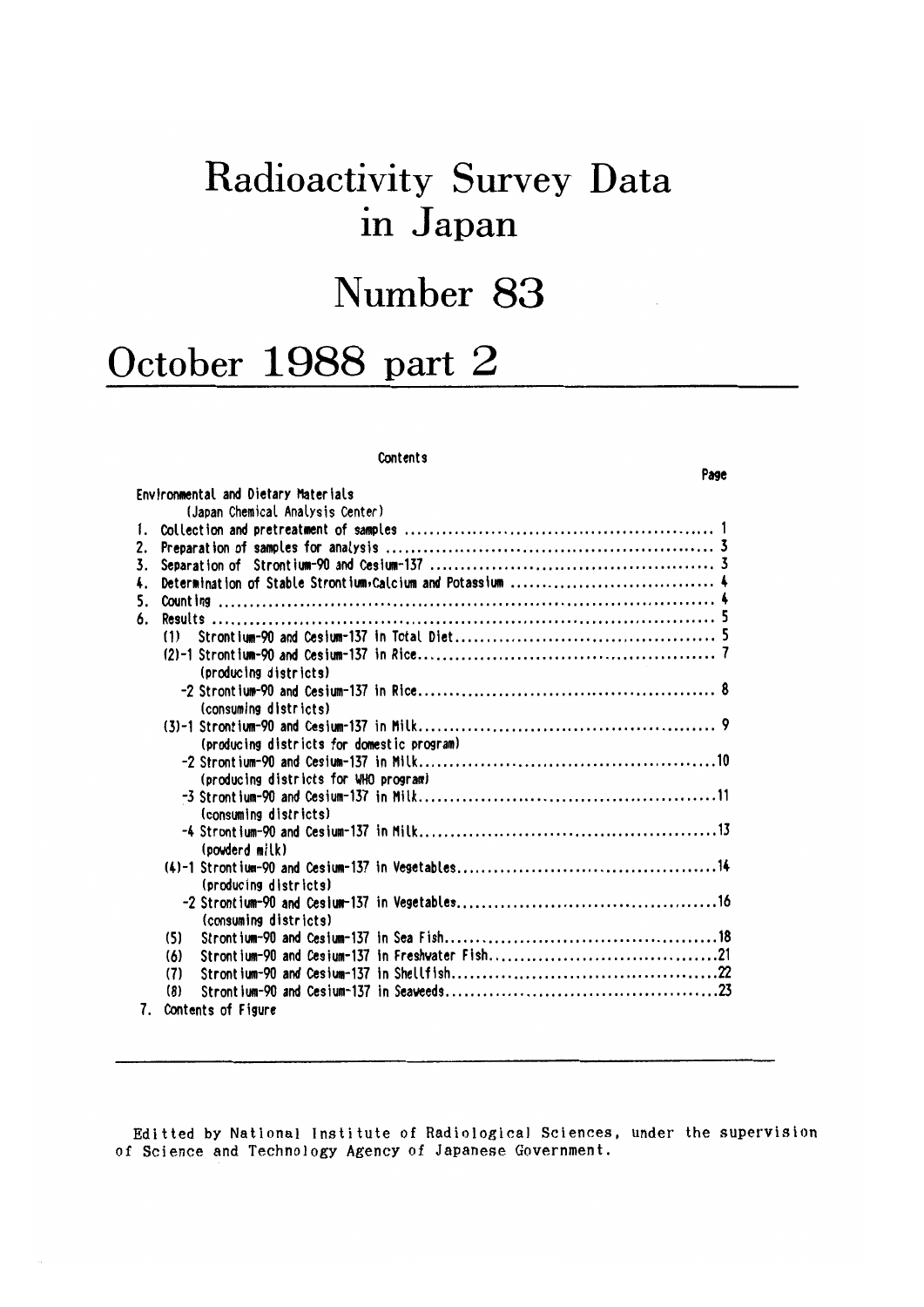Environmental and Dietary Materials\*

#### (Japan Chemical Analysis Center)

Collection and pretreatment of samples  $1 -$ 

(1) Rain and dry fallout

Rain and dry fallout was collected monthly on a sampling tray, approximately 5000 cm<sup>2</sup> in area, which was filled with water to a depth of 1 cm at the beginning of every month.

Strontium and cesium carrier solutions were added after the sample was filtered. The tray was washed with 5 *Q* of distilled vater and the vashing vas combined to the filtrate.

The sample was passed through a cation exchange column (500 m $\ell$  of Dovex 50W X8, 50  $\sim$  100 mesh, Na form) at a rate flow of 80  $m/l$  min.

#### (2) Airborne dust

Airborne dust was collected by an electrostatic precipitator or a filter air sampler for every three months at a rate of more than 3000 m<sup>3</sup> per month. The sampling was done 1 to 1.5 meters above the ground.

#### (3) Service vater and freshwater

Service water, 100  $\ell$  each, was collected at the intake of the vater-treatment plant and at the tap after water was left running for five minutes. Strontium and cesium carriers were added to the filtered water sample. The subsequent process was the same as that described in the section (1). Freshwater was treated in the same way as the service vater.

#### $(4)$  Soil

Soil was collected from the location in the spacious and flat area without past surface disturbance caused by duststorms, inflow and outflow due to precipitation, etc.. Any places located under trees in a forest, in a stony area or inside of river banks were avoided. Soil was taken from two layers of different depths, 0-5cm and 5-20cm. The soil lumps were crushed by hands and dried in a drying oven regulated 105  $\mathbb{C}$ . The soil was then passed through a 2 mm sieve to remove plant roots and pebbles.

(5) Sea vater Sea vater vas collected at the fixed stations where the effect of terrestrial fresh vater from rivers vas expected to be negligibly small. A special consideration was also given to weather conditions. The samoling was carried out when there was no rainfall for the last few days. To prevent contamination, water samples were collected at the bow of a sampling boat just before she stood still by scooping surface water using a polyethylene bucket. Immediately after the collection, the samples were acidified to a oH lower than 3 by adding concentrated hydrochloric acid in a ratio of  $1m\ell$  to  $1\ell$  of sea water, and then stored in 20  $\ell$  polyethylene containers. The sampling equipments as well as containers were thoroughly rinsed with ditute hydrochtoric acid and then with distitled vater before use. Two hundred milliliters of sea water was also collected at the same stations for the determination of chlorinity.

(6) Sea sediments

Sediment was collected in the same area as that for the sea water sample, taking the following criteria into account:

- a. The depth of vater exceeds 1 m at low tide.
- b. No significant sedimental movement is observed in the vicinity of concern.
- c. Mud, silt and fine sand are preferable.

A conventional sediment sampling device was used for collecting the top few centimeters of surface sediment. Approximately 4kg of the sample in wet weight was spread on a stenless steel dish after removed of the pebbles, shells and other foreign materials, and dried in a drying oven regulated at  $105^\circ \text{C}$ .

#### (7) Total diet

A full one day ordinary diet including three meals, water, tea and other in-between snacks for five persons was collected as a sample of "total diet". The sample in a large stainless steel pan was carbonized carefully by direct application of gas flame, and was transfered to a porcelain dish and then ashed at  $450$  °C in an electric muffle furnace.

#### $(8)$  Rice

Polished rice was collected in producing districts at the harvest and in consuming areas when new crops were first put on sale. The sample was carbonized and ashed in a porcelain dish.

Samples were sent to the Center from 32 contracted prefectures.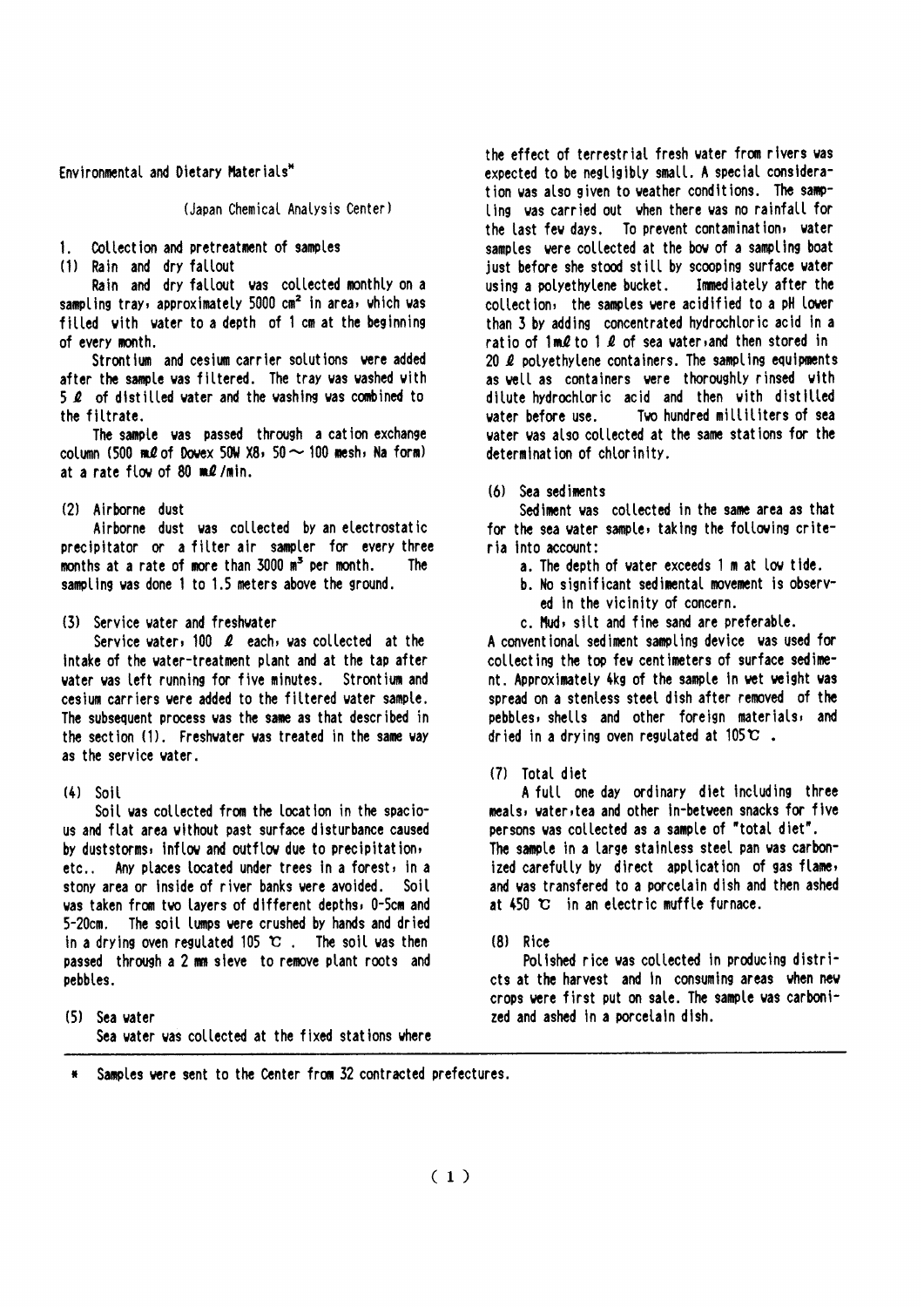#### $(9)$  Milk

Raw milk was collected in producing districts and commercial milk was purchased in consuming districts. Milk in a stainless steel pan or a porcelain dish was evaporated to dryness followed by carbonization and ashing.

#### (10) Vegetables

Spinach and Japanese radish were selected as the representatives for leaf vegetables and for non-starch roots, respectively. After removing soil, the edible part of vegetable sample was dried and carbonized in a stainless steel pan or a porcelain dish.

#### $(11)$  Tea

Five hundred grams of manufactured green tea was collected, carbonized and ashed in a stainless steel pan or a porcelain dish.

#### (12) Fish, shellfish and seaveeds

a. Sea fish and freshwater fish

Fish was rinsed with water and blotted with a filter paper. Only the edible part was used in case of larger sized fish, and the whole part was used in case of smaller ones. Each sample was veighed and placed in a stainless steel pan or a porcelain dish. After carbonized, the sample was ashed in an electric muffle furnace.

b. Shellfish

Approximately 4 kg of shellfish including the shells was collected or purchased. After removing the shells, it was treated in the same way as that for the sea fish.

c. Seaveeds

Edible seaveeds vere collected and rinsed with water to remove sand and other adhering matters on the surface. These were removed of excess water, weighed dried and ashed.

Table 1 shows detailes of sample collection.

| Sample                                         | Frequency of sampling                             | Quantity of sample            |
|------------------------------------------------|---------------------------------------------------|-------------------------------|
| =Environmental materials=                      |                                                   |                               |
| (1) Rain and dry fallout                       |                                                   |                               |
| 1. For domestic program                        | monthly                                           |                               |
| 2. For WHO program                             | monthly                                           |                               |
| (2) Airborne dust                              | quarterly                                         | $>3000$ m <sup>3</sup> /month |
| (3) Service water and freshwater               |                                                   |                               |
| 1. Service water (source water)                | semiyearly                                        | 100 $\ell$                    |
| 2. Service water (tap water)                   | semiyearly                                        | 100 e                         |
| 3. Freshvater                                  | yearly (fishing season)                           | 100 $\rho$                    |
| $(4)$ Soil                                     |                                                   |                               |
| 1. $0 \sim 5$ cm                               | yearly                                            | 4 kg                          |
| 2. $5 \sim 20$ cm                              | yearly                                            | 4 kg                          |
| $(5)$ Sea vater                                | yearly                                            | 40Q                           |
| (6) Sea sediments                              | yearly                                            | 4 kg                          |
| =Dietary materials=                            |                                                   |                               |
| (7) Total diet                                 | semiyearly                                        | daily amount for 5 persons    |
| $(8)$ Rice                                     |                                                   |                               |
| 1. Producing districts                         | yearly (harvesting season)                        | 5 kg (polished rice)          |
| 2. Consuming districts                         | yearly (harvesting season)                        | 5 kg (polished rice)          |
| $(9)$ Milk                                     |                                                   |                               |
| 1. Producing districts for<br>WHO program      | quarterly (February, May, August and<br>November) | 3 Q                           |
| 2. Producing districts for<br>domestic program | semiyearly (February and August)                  | 3 Q                           |

Table 1 Details of sample collection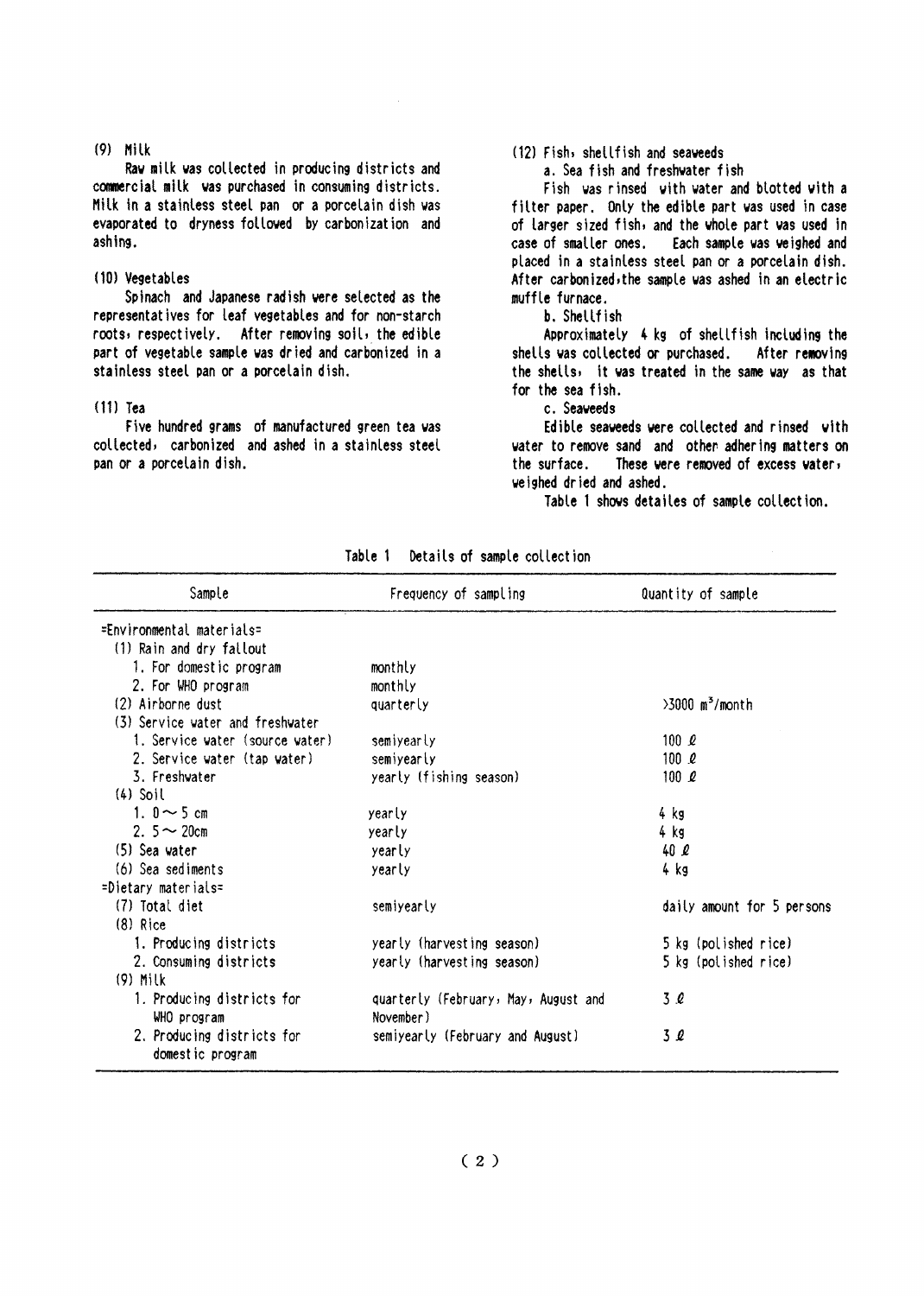| Sample                            | Frequency of sampling                | Quantity of sample      |  |  |
|-----------------------------------|--------------------------------------|-------------------------|--|--|
| 3. Consuming districts            | semiyearly (February and August)     | $3\ell$                 |  |  |
| 4. Powdered milk                  | semiyearly (April and October)       | $2 \sim 3$ kg           |  |  |
| (10) Vegetables                   |                                      |                         |  |  |
| 1. Producing districts            | yearly (harvesting season)           | 4 kg                    |  |  |
| 2. Consuming districts            | yearly (harvesting season)           | 4 kg                    |  |  |
| $(11)$ Tea                        | yearly (the first harvesting season) | 500g (manufactured tea) |  |  |
| (12) Fish, shellfish and seaveeds |                                      |                         |  |  |
| 1. Sea fish                       | yearly (fishing season)              | 4 kg                    |  |  |
| 2. Freshwater fish                | yearly (fishing season)              | 4 kg                    |  |  |
| 3. Shellfish                      | yearly (fishing season)              | 4 kg                    |  |  |
| 4. Seaveeds                       | yearly (fishing season)              | $2 \sim 3$ kg           |  |  |

 $2<sup>1</sup>$ Preparation of samples for analysis

(1) Rain, service vater and freshwater

Strontium and cesium were eluted with hydrochloric acid from the cation exchange column. The residue of rain sample on the filter paper was ashed in an electric muffle furnace and the ash was dissolved in hydrochloric acid. The insoluble part was filtered and The filtrate and the washings were combined badesu to the previous eluate and used for radiochemical analysis.

#### (2) Soil and Sea sediment

Dried soil was crushed to smaller ones than 0.25 mm in size by a crusher. The sieved sample was ashed in an electric muffle furnace regulated at  $450 \, \text{C}$ . The sample was then heated with hydrochloric acid, strontium and cesium carrier solutions and the mixture was heated. The insoluble constituent was filtered off and washed with water.

The dried sample was crushed to smaller ones than 0.25 mm by a crushing machine. The further preparation of the sample vas the same as that described in the section  $2-(2)$ .

### $(3)$  Rice

The ashed sample was pulverized with a porcelain mortar and passed through a 0.35 mm sieve. The sieved sample to which both strontium and cesium carriers were added, was digested with nitric acid by heating.

After the sample was heated again with nitric acid to dryness, strontium and cesium were extracted with hydrochloric acid and water. The insoluble constituent was filtered and washed. The filtrate and washings were combined for subsequent radiochemical analysis.

(4) Airborne dust, diet, milk, vegetables, fish and shellfish, seaveeds, tea and others

These ashed samples were treated with the same procedure as that described in the section  $2-(4)$ .

Separation of strontium-90 and cesium-137 3.

#### $(1)$  Strontium-90

Sample solutions, prepared as in the foregoing sections  $2-(1)$  through  $2-(4)$ , were neutralized with sodium hydroxide. After sodium carbonate was added, the precipitate of strontium and calcium carbonates was separated. The supernatant solution was retained for cesium-137 determination. The carbonates vere dissolved in hydrochloric acid and strontium and catoium were precipitated as oxalates. The precipitate was dissolved in nitric acid and strontium was separated from calcium by successive fuming nitric acid separation. Iron scavenge was made after addition of ferric iron carrier followed by barium chromate separation after addition of barium carrier to remove radium, its daughters and lead. Strontium was recovered as carbonate, and the precipitate was dried and weighed to determine strontium recovery. The strontium carbonate was dissolved in hydrochloric acid and iron carrier was added. The solution was allowed to stand for two weeks for strontium-90 and yttrium-90 to attain equilibrium. Yttrium-90 was coprecipitated with ferric hydroxide and the precipitate was filtered off, vashed and counted.

### $(2)$  Cesium-137

The supernatant separated from the strontium fraction was acidified with hydrochloric acid. While stirring, cesium was adsorbed on the ammonium molyb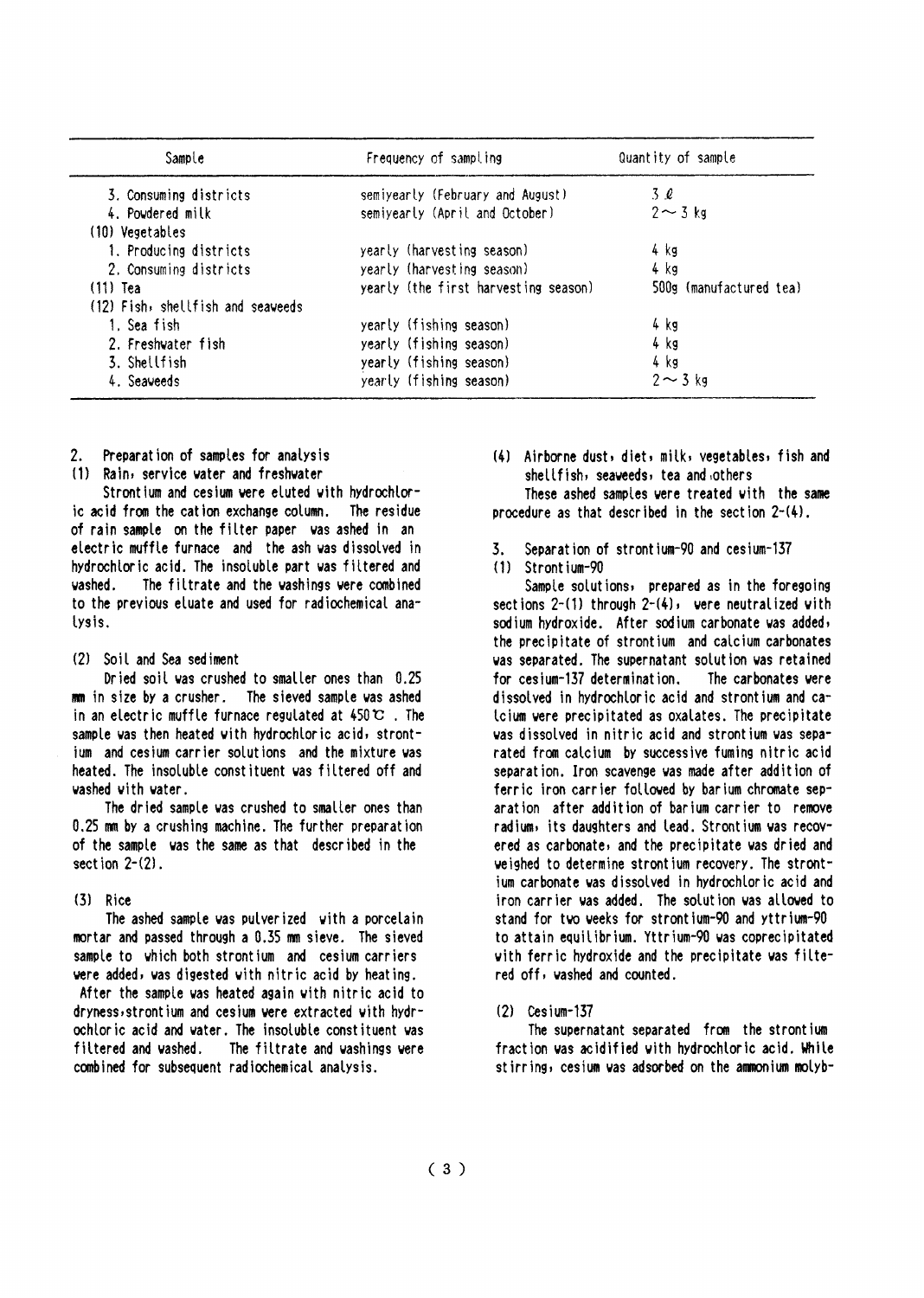dophosphate added.

After filtered off and washed with hydrochlotric acid the precipitate was dissolved in 2.5N sodium hvdr-The solution was adjusted to pH 8.2 oxide solution. with hydrochloric acid and allowed to cool. Resultant molybdenum hydroxide which separated out in the solution, was filtered off and washed with water. EDTA vas added to the filtrate and washings. Cesium and rubidium were adsorbed on a cation exchange column and cesium was separated from rubidium by eluting with hydrochloric acid.

The eluate was evaporated to dryness and was dissolved. The solution was filtered. Chloroplatinic acid was added to precipitate cesium. The precipitate was filtered onto a tared paper using a demountable filter and washed with water and then ethanol. After drying, the chemical yield of cesium was determined by weighing the precipitate. Cesium-137 radioactivity was measured for this precipitate.

 $\mathbf{L}$ Determination of stable strontium, calcium and potassium

A veighed amount of soil or sea sediment was heated in a electric muffle furnace at  $450$  °C and then

treated with hydrochloric acid for extraction. A weighed aliguot of ashed samples of total diet, vegetables, milk, fish, shellfish or seaweeds was digested with hydrofluoric acid and nitric acid. The extract was made up to an appropriate volume with dilute hydrochloric acid. The sample solution was analyzed for calcium by titration with standard potassium permanganate solution after separating calcium as oxalate. Atomic absorption spectroscopy was applied when appropriate. Stable strontium and potassium were determined by atomic absorption and flame emission spectrometry, respectively.

 $5.$ Count ing

After the radiochemical separation the mounted precipitates were counted for activity using low background beta counters normally for 60 to 90 min. Net sample counting rates were corrected for counter efficiency, recovery, self-absorption and decay to obtain the content of strontium-90 and cesium-137 per sample aliquot. From the results, concentrations of these nuclides in the original samples were calculated.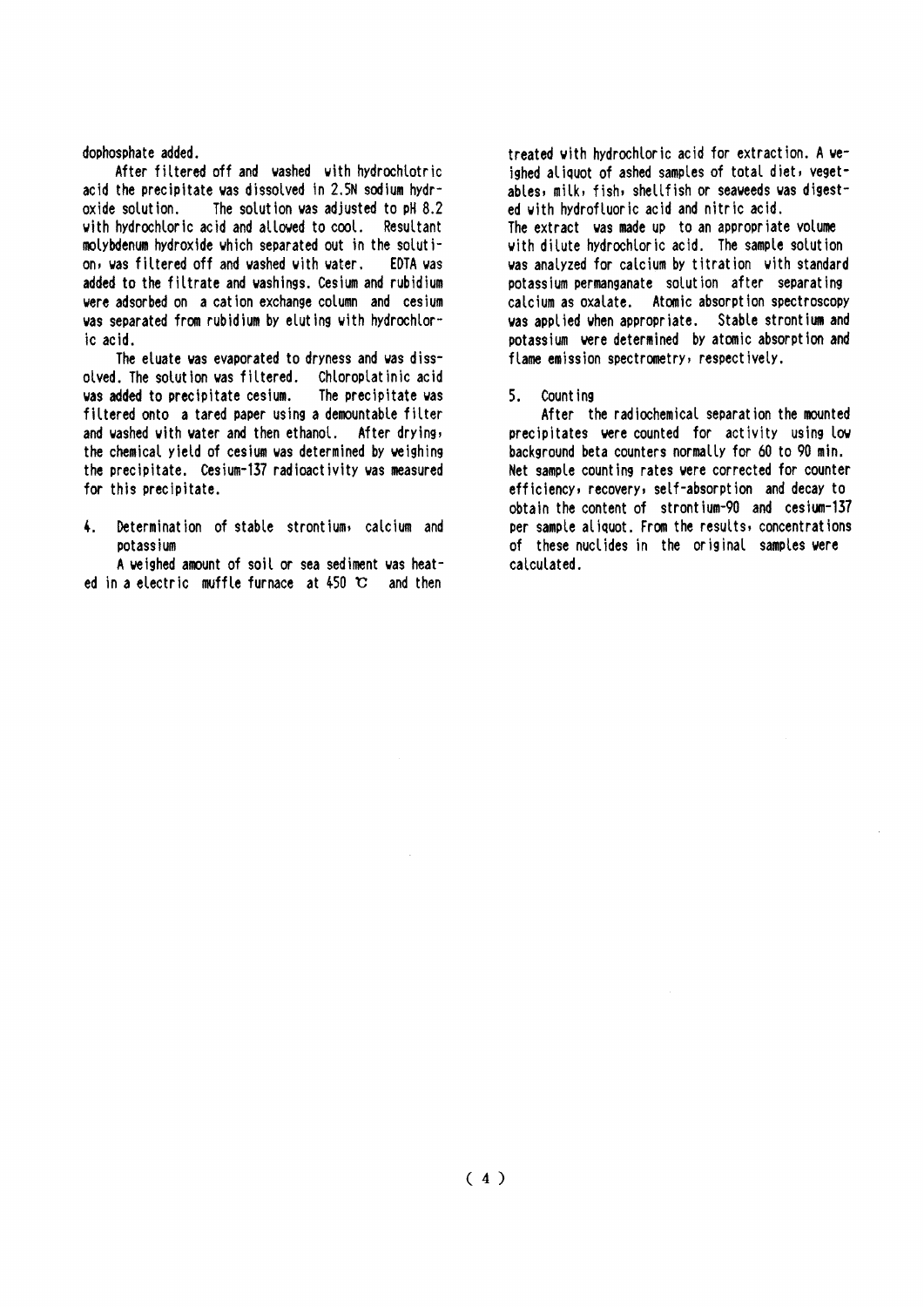#### 6. Results

#### (1) Strontium-90 and Cesium-137 in Total Diet (from Jun. 1987 to Dec. 1987)

-continued from NO. 81 of this publication-

|                          | Ash     | Ca                                | K    | $\frac{1}{2}$    |                | $137C_S$         |                |
|--------------------------|---------|-----------------------------------|------|------------------|----------------|------------------|----------------|
| Location                 |         | $(g/p \cdot d)$ (mg/p·d) (mg/p·d) |      | $(pCi/p\cdot d)$ | S.U.           | $(pCi/p\cdot d)$ | C.U.           |
| June, 1987               |         |                                   |      |                  |                |                  |                |
| Aomori. AOMORI           | 16.8    | 569                               | 1960 | $3.2 \pm 0.33$   | $5.6 \pm 0.58$ | $5.6 \pm 0.35$   | $2.9 \pm 0.18$ |
| Kanazawa, ISHIKAWA       | 20.8    | 880                               | 2320 | $2.3 \pm 0.32$   | $2.6 \pm 0.37$ | $5.4 \pm 0.39$   | $2.3 \pm 0.17$ |
| Nagano, NAGANO           | 18.9    | 730                               | 2500 | $1.7 \pm 0.31$   | $2.3 \pm 0.43$ | $\pm 0.8$<br>24  | $9.7 \pm 0.32$ |
| Matsue, SHIMANE          | 17.2    | 884                               | 2470 | $3.1 \pm 0.34$   | $3.5 \pm 0.39$ | $5.1 \pm 0.36$   | $2.1 \pm 0.15$ |
| Yamaguchi, YAMAGUCHI     | 12.3    | 395                               | 1480 | $1.5 \pm 0.26$   | $3.8 \pm 0.65$ | $3.2 \pm 0.27$   | $2.2 \pm 0.18$ |
| July, 1987               |         |                                   |      |                  |                |                  |                |
| Ishinomaki, MIYAGI       | 14.7    | 466                               | 1780 | $1.4 \pm 0.23$   | $3.0 \pm 0.50$ | $3.2 \pm 0.26$   | $1.8 \pm 0.15$ |
| Akita, AKITA             | 16.9    | 393                               | 2180 | $2.7 \pm 0.36$   | $6.9 \pm 0.91$ | $8.7 \pm 0.45$   | $4.0 \pm 0.21$ |
| Hiratsuka, KANAGAWA      | 15.8    | 551                               | 2320 | $2.5 \pm 0.30$   | $4.5 \pm 0.54$ | $5.4 \pm 0.35$   | $2.3 \pm 0.15$ |
| August, 1987             |         |                                   |      |                  |                |                  |                |
| Hiroshima, HIROSHIMA     | $-11.2$ | 583                               | 1410 | $1.5 \pm 0.26$   | $2.6 \pm 0.44$ | $2.3 \pm 0.22$   | $1.6 \pm 0.16$ |
| November, 1987           |         |                                   |      |                  |                |                  |                |
| Onagawa-machi, MIYAGI    | 17.4    | 690                               | 2440 | $4.9 \pm 0.37$   | $7.1 \pm 0.53$ | $7.6 \pm 0.60$   | $3.1 \pm 0.25$ |
| Akita, AKITA             | 14.4    | 447                               | 2220 | $6.2 \pm 0.38$   | $14 \pm 0.8$   | $14 \pm 0.7$     | $6.2 \pm 0.32$ |
| Yamagata, YAMAGATA       | 15.7    | 556                               | 1860 | $4.6 \pm 0.35$   | $8.3 \pm 0.63$ | $5.0 \pm 0.49$   | $2.7 \pm 0.26$ |
| Nishikawa-machi, NIIGATA | 19.5    | 1000                              | 2790 | $6.5 \pm 0.48$   | $6.5 \pm 0.48$ | $7.4 \pm 0.64$   | $2.6 \pm 0.23$ |
| Fukui, FUKUI             | 12.9    | 963                               | 1660 | $4.2 \pm 0.30$   | $4.3 \pm 0.31$ | $3.9 \pm 0.38$   | $2.3 \pm 0.23$ |
| Shizuoka, SHIZUOKA       | 18.3    | 850                               | 2940 | $4.9 \pm 0.39$   | $5.7 \pm 0.46$ | $\pm 0.7$<br>11  | $3.8 \pm 0.25$ |
| Fukube-mura, TOTTORI     | 16.9    | 731                               | 2600 | $7.7 \pm 0.71$   | $10 \pm 1.0$   | $9.1 \pm 0.60$   | $3.5 \pm 0.23$ |
| Matsue, SHIMANE          | 18.9    | 1460                              | 2480 | $6.6 \pm 0.68$   | $4.5 \pm 0.47$ | $6.8 \pm 0.57$   | $2.8 \pm 0.23$ |
| Okayama, OKAYAMA         | 15.2    | 626                               | 1930 | $3.8 \pm 0.53$   | $6.1 \pm 0.85$ | $4.8 \pm 0.43$   | $2.5 \pm 0.22$ |
| Matsuyama, EHIME         | 12.0    | 505                               | 1670 | $2.0 \pm 0.26$   | $4.0 \pm 0.51$ | $4.0 \pm 0.38$   | $2.4 \pm 0.23$ |
| Kochi, KOCHI             | 16.2    | 742                               | 2160 | $6.0 \pm 0.65$   | $8.1 \pm 0.88$ | $7.0 \pm 0.52$   | $3.3 \pm 0.24$ |
| Dazaifu. FUKUOKA         | 13.2    | 529                               | 2130 | $5.6 \pm 0.58$   | ±1.1<br>$11 -$ | ± 0.6<br>12      | $5.8 \pm 0.28$ |
| Saga, SAGA               | 11.6    | 404                               | 1550 | $2.6 \pm 0.24$   | $6.4 \pm 0.60$ | $4.4 \pm 0.35$   | $2.8 \pm 0.23$ |
| Nagasaki, NAGASAKI       | 14.0    | 496                               | 1510 | $3.0 \pm 0.29$   | $6.1 \pm 0.59$ | $7.3 \pm 0.48$   | $4.8 \pm 0.32$ |
| Ookuchi, KAGOSHIMA       | 11.6    | 330                               | 1560 | $1.7 \pm 0.22$   | $5.2 \pm 0.68$ | $2.5 \pm 0.31$   | $1.6 \pm 0.20$ |
| December, 1987           |         |                                   |      |                  |                |                  |                |
| Sapporo, HOKKAIDO        | 18.2    | 741                               | 2690 | $5.9 \pm 0.41$   | $8.0 \pm 0.55$ | ± 0.7<br>10      | $3.8 \pm 0.26$ |
| Fukushima, FUKUSHIMA     | 17.6    | 536                               | 2280 | $2.3 \pm 0.32$   | $4.3 \pm 0.60$ | $2.8 \pm 0.41$   | $1.2 \pm 0.18$ |
| Mito, IBARAGI            | 18.5    | 859                               | 2430 | $2.9 \pm 0.37$   | $3.4 \pm 0.43$ | $3.3 \pm 0.46$   | $1.4 \pm 0.19$ |

### Table (1): Strontium-90 and Cesium-137 in Total Diet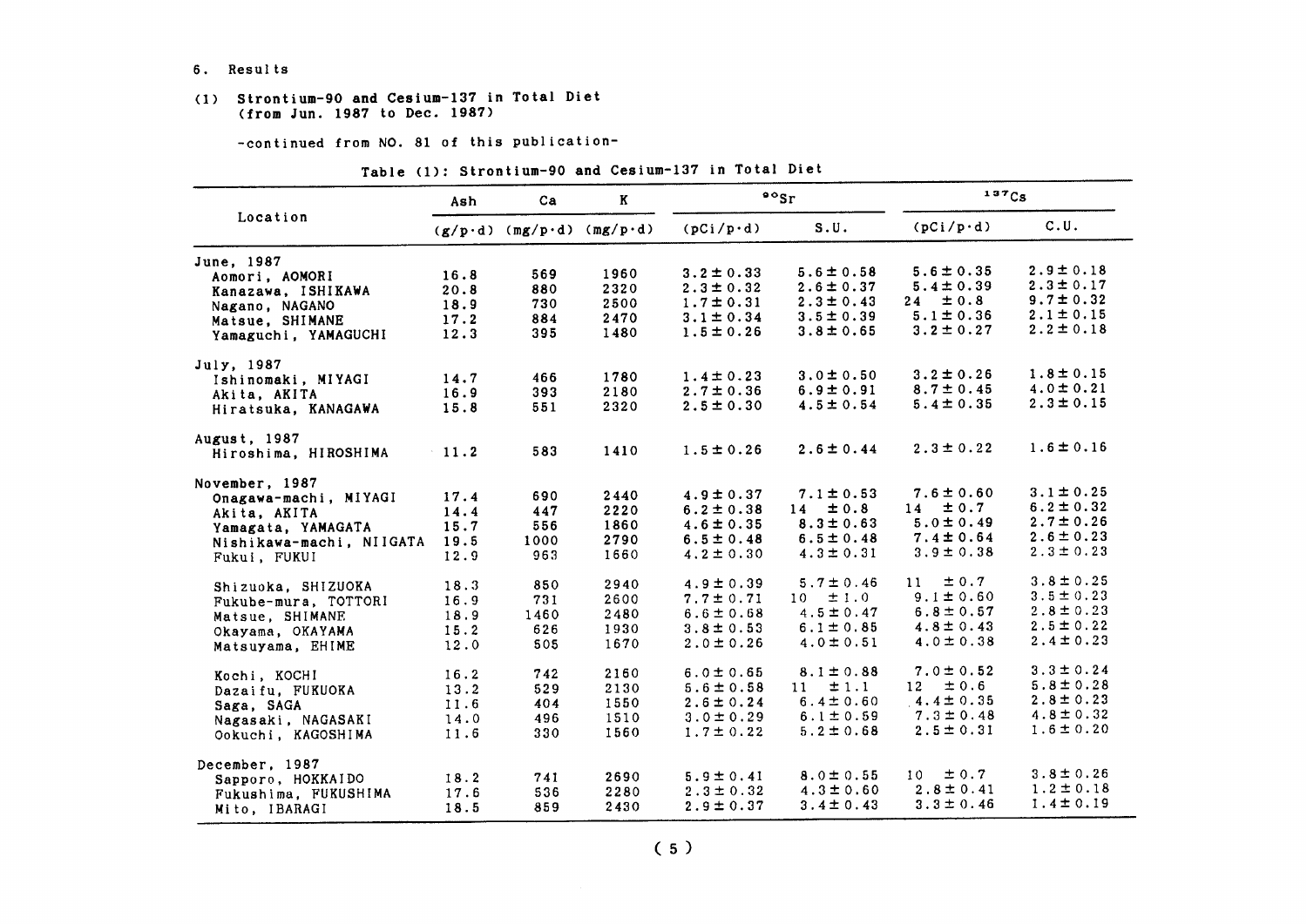| Location                | Ash             | Ca               | Κ<br>$(mg/p \cdot d)$ | $80$ Sr           |                | $137C_S$          |                |
|-------------------------|-----------------|------------------|-----------------------|-------------------|----------------|-------------------|----------------|
|                         | $(g/p \cdot d)$ | $(mg/p \cdot d)$ |                       | $(pCi/p \cdot d)$ | S.U.           | $(pCi/p \cdot d)$ | C.U.           |
| ISHIKAWA<br>Kanazawa.   | 21.4            | 1000             | 3010                  | $3.6 \pm 0.43$    | $3.6 \pm 0.42$ | $4.8 \pm 0.57$    | $1.6 \pm 0.19$ |
| Neyagawa, OSAKA         | 15.2            | 622              | 2070                  | $1.7 \pm 0.29$    | $2.8 \pm 0.47$ | $13 \pm 0.7$      | $6.1 \pm 0.34$ |
| Kakogawa, HYOGO         | 13.4            | 691              | 1920                  | $2.3 \pm 0.26$    | $3.3 \pm 0.38$ | $3.2 \pm 0.37$    | $1.7 \pm 0.19$ |
| Wakayama, WAKAYAMA      | 10.2            | 425              | 1550                  | $2.5 \pm 0.23$    | $5.8 \pm 0.55$ | $3.8 \pm 0.34$    | $2.4 \pm 0.22$ |
| Hiroshima, HIROSHIMA    | 14.6            | 1340             | 1730                  | $4.3 \pm 0.54$    | $3.2 \pm 0.41$ | $4.5 \pm 0.43$    | $2.6 \pm 0.25$ |
| Yamaguchi.<br>YAMAGUCHI | 14.3            | 570              | 2230                  | $2.1 \pm 0.32$    | $3.6 \pm 0.57$ | $3.8 \pm 0.43$    | $1.7 \pm 0.19$ |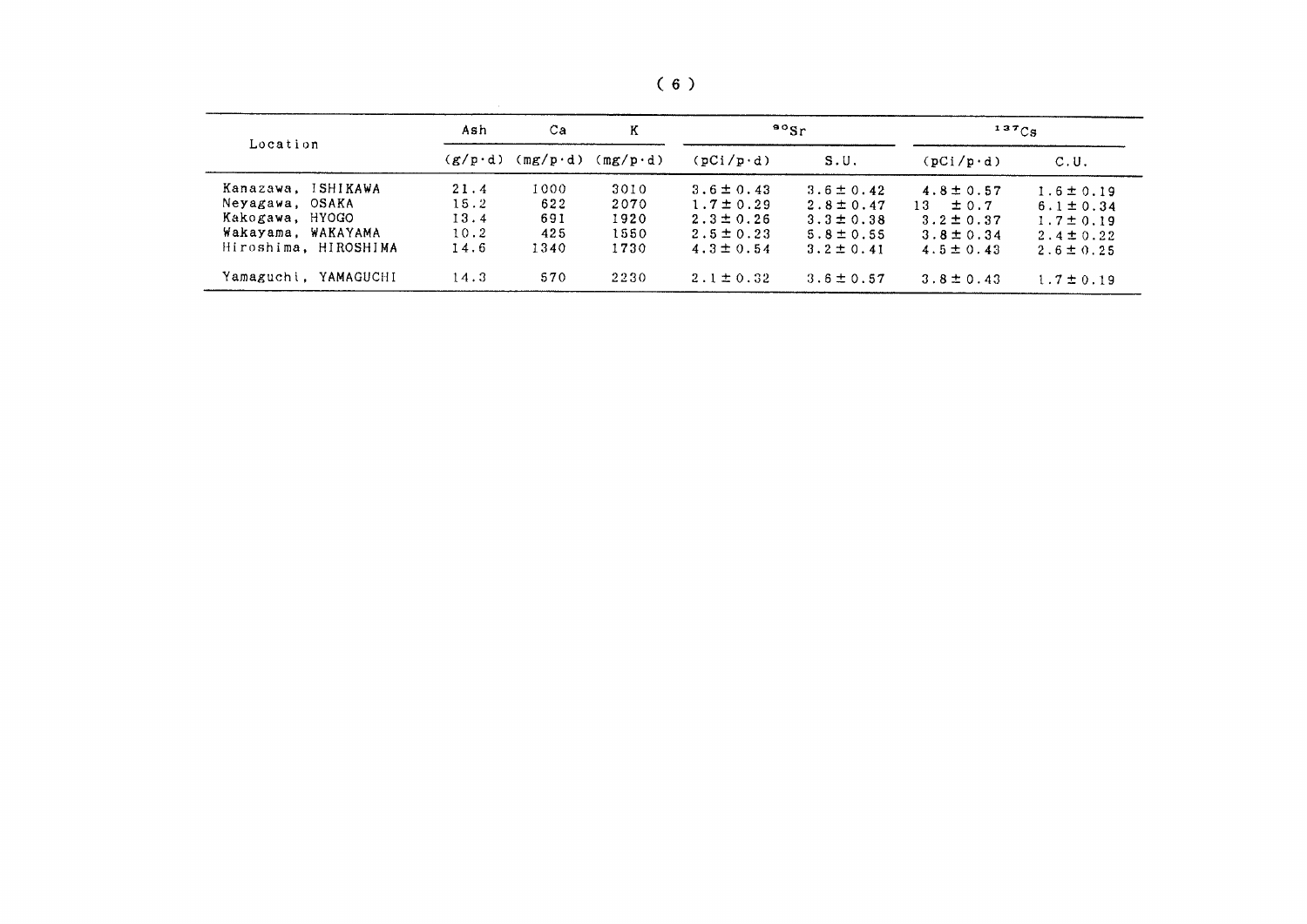#### (2)-1 Strontium-90 and Cesium-137 in Rice(producing districts) (from Oct. 1987 to Dec. 1987)

-continued from NO. 81 of this publication-

|                          | Component |                      |       | $^{90}$ Sr     |                | 137Cg          |                 |
|--------------------------|-----------|----------------------|-------|----------------|----------------|----------------|-----------------|
| Location                 | Ash(x)    | $Ca(g/Kg)$ $K(g/Kg)$ |       | pCi/Kg         | S.U.           | pCi/Kg         | C.U.            |
| October, 1987            |           |                      |       |                |                |                |                 |
| Mito, IBARAGI            | 0.558     | 0.032                | 0.636 | $0.3 \pm 0.14$ | $9 \pm 4.3$    | $2.0 \pm 0.18$ | 3.2 $\pm$ 0.29  |
| Maki-machi, NIIGATA      | 0.484     | 0.037                | 0.774 | $0.7 \pm 0.15$ | $20 \pm 4.1$   | $0.6 \pm 0.13$ | $0.7 \pm 0.17$  |
| Hodaka-machi, NAGANO     | 0.585     | 0.032                | 0.994 | $0.1 \pm 0.09$ | $2 \pm 2.7$    | $0.0 \pm 0.10$ | $0.01 \pm 0.10$ |
| Usa. OOITA               | 0.627     | 0.037                | 1.15  | $0.3 \pm 0.20$ | 9 ± 5.5        | $0.1 \pm 0.14$ | $0.1 \pm 0.12$  |
| November, 1987           |           |                      |       |                |                |                |                 |
| Ishikari-machi, HOKKAIDO | 0.612     | 0.032                | 1.16  | $0.3 \pm 0.18$ | $8 = 5.4$      | $0.1 \pm 0.10$ | ± 0.09<br>0.1   |
| Tajiri-machi, MIYAGI     | 0.583     | 0.031                | 1.17  | $0.2 \pm 0.16$ | 6 ± 5.1        | $1.7 \pm 0.17$ | $1.5 \pm 0.15$  |
| Fukushima, FUKUSHIMA     | 0.729     | 0.033                | 1.28  | $0.1 \pm 0.22$ | 4 ± 6.6        | $0.6 \pm 0.16$ | $0.5 \pm 0.13$  |
| December, 1987           |           |                      |       |                |                |                |                 |
| Kasai, HYOGO             | 0.518     | 0.039                | 0.979 | $0.4 \pm 0.16$ | $11 \pm 4.0$   | $0.2 \pm 0.09$ | $0.2 \pm 0.10$  |
| Yamaguchi, YAMAGUCHI     | 0.573     | 0.022                | 0.756 | $0.3 \pm 0.18$ | $12 \pm 8.2$   | $0.9 \pm 0.15$ | $1.2 \pm 0.20$  |
| Chikushino, FUKUOKA      | 0.674     | 0.040                | 1.43  | $0.3 \pm 0.19$ | $8 \pm$<br>4.6 | $0.3 \pm 0.15$ | $0.2 \pm 0.10$  |
|                          |           |                      |       |                |                |                |                 |

#### Table (2)-1: Strontium-90 and Cesium-137 in Rice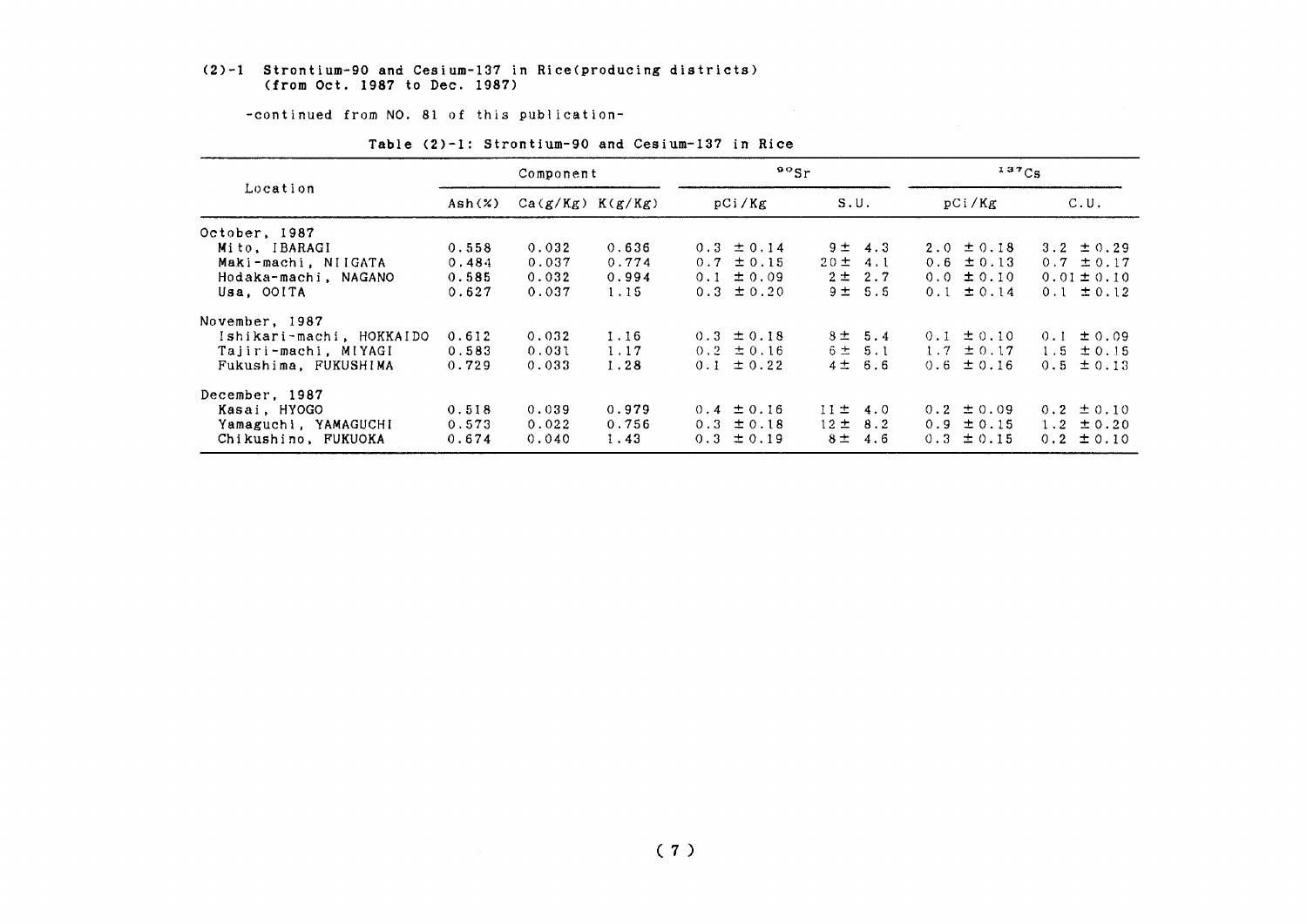### $(8)$

#### (2)-2 Strontium-90 and Cesium-137 in Rice(consuming districts) (from Sep. 1987 to Jan. 1988)

-continued from NO. 81 of this publication-

### Table (2)-2: Strontium-90 and Cesium-137 in Rice

| Location                 |        | Component            |       | $\mathfrak{so}_{\mathrm{Sr}}$ |                        | $137C_S$        |                |  |
|--------------------------|--------|----------------------|-------|-------------------------------|------------------------|-----------------|----------------|--|
|                          | Ash(x) | $Ca(g/Kg)$ $K(g/Kg)$ |       | pCi/Kg                        | S.U.                   | pCi/Kg          | C.U.           |  |
| September, 1987          |        |                      |       |                               |                        |                 |                |  |
| Kanazawa, ISHIKAWA       | 0.557  | 0.037                | 0.997 | $0.5 \pm 0.18$                | $14 \pm 5.0$           | $0.9 \pm 0.15$  | $0.9 \pm 0.15$ |  |
| October, 1987            |        |                      |       |                               |                        |                 |                |  |
| Akita, AKITA             | 0.506  | 0.032                | 0.895 | $0.5 \pm 0.09$                | $16 \pm 2.7$           | $1.6 \pm 0.16$  | $1.8 \pm 0.17$ |  |
| Mito, IBARAGI            | 0.567  | 0.031                | 0.765 | $0.3 \pm 0.14$                | $11 \pm$<br>4.6        | $0.8 \pm 0.14$  | $1.0 \pm 0.18$ |  |
| Shinjuku, TOKYO          | 0.498  | 0.027                | 0.652 | $0.1 \pm 0.12$                | 5 <sup>±</sup><br>4.4  | $1.3 \pm 0.15$  | $1.9 \pm 0.23$ |  |
| Niigata, NIIGATA         | 0.464  | 0.030                | 0.677 | $0.3 \pm 0.14$                | 10± 4.7                | $0.6 \pm 0.12$  | $0.9 \pm 0.18$ |  |
| Wakayama, WAKAYAMA       | 0.562  | 0.037                | 0.837 | $0.3 \pm 0.17$                | $9 =$<br>4.7           | ± 0.14<br>1.1   | $1.3 \pm 0.17$ |  |
| Hiroshima, HIROSHIMA     | 0.437  | 0.032                | 0.795 | $0.3 \pm 0.13$                | 8 <sub>±</sub><br>4.0  | $0.6 \pm 0.13$  | $0.8 \pm 0.16$ |  |
| Matsuyama, EHIME         | 0.521  | 0.034                | 0.682 | $0.3 \pm 0.16$                | 10±<br>4.7             | $0.05 \pm 0.12$ | $0.1 \pm 0.17$ |  |
| November, 1987           |        |                      |       |                               |                        |                 |                |  |
| Sapporo, HOKKAIDO        | 0.597  | 0.035                | 1.11  | $0.5 \pm 0.19$                | 14 <sup>±</sup><br>5.4 | $0.0 \pm 0.09$  | $0.0 \pm 0.08$ |  |
| Yamagata, YAMAGATA       | 0.635  | 0.034                | 1.03  | $0.1 \pm 0.07$                | $2 \pm$<br>2.2         | $0.8 \pm 0.14$  | $0.8 \pm 0.14$ |  |
| Yokohama, KANAGAWA       | 0.519  | 0.031                | 0.820 | $0.4 \pm 0.09$                | 13±<br>2.9             | $0.7 \pm 0.12$  | $0.9 \pm 0.14$ |  |
| Fukui, FUKUI             | 0.528  | 0.030                | 0.960 | $0.1 \pm 0.08$                | 5 ± 2.5                | $0.4 \pm 0.11$  | $0.5 \pm 0.11$ |  |
| Shizuoka, SHIZUOKA       | 0.574  | 0.032                | 0.809 | $0.5 \pm 0.17$                | $14 \pm 5.2$           | $1.7 \pm 0.17$  | $2.2 \pm 0.21$ |  |
| Osaka, OSAKA             | 0.587  | 0.050                | 1.06  | $0.1 \pm 0.17$                | 3.3<br>$2 \pm$         | $1.8 \pm 0.18$  | 1.7<br>± 0.17  |  |
| Saga, SAGA               | 0.575  | 0.038                | 1.24  | $0.0 \pm 0.15$                | 0 ±<br>3.9             | $0.1 \pm 0.08$  | $0.1 \pm 0.07$ |  |
| Kagoshima, KAGOSHIMA     | 0.553  | 0.033                | 1.10  | $0.0 \pm 0.16$                | 0 ± 5.0                | $0.4 \pm 0.14$  | $0.3 \pm 0.12$ |  |
| Yonagusuku-mura, OKINAWA | 0.441  | 0.027                | 1.76  | $0.2 \pm 0.14$                | 7 ±<br>5.1             | $0.8 \pm 0.11$  | $0.4 \pm 0.06$ |  |
| December, 1987           |        |                      |       |                               |                        |                 |                |  |
| Nagoya, AICHI            | 0.530  | 0.038                | 1.04  | $0.1 \pm 0.14$                | 3 ± 3.8                | $0.4 \pm 0.12$  | $0.4 \pm 0.11$ |  |
| Kobe, HYOGO              | 0.564  | 0.054                | 1.08  | $0.2 \pm 0.15$                | 4 <sup>±</sup><br>2.8  | $1.2 \pm 0.15$  | $1.1 \pm 0.14$ |  |
| Tottori, TOTTORI         | 0.539  | 0.035                | 1.04  | $0.3 \pm 0.15$                | 7 <sub>±</sub><br>4.3  | $1.7 \pm 0.17$  | $1.7 \pm 0.17$ |  |
| Matsue, SHIMANE          | 0.461  | 0.032                | 0.871 | $0.3 \pm 0.14$                | 10±<br>4.5             | 3.7 $\pm$ 0.21  | $4.2 \pm 0.24$ |  |
| Seto-machi, OKAYAMA      | 0.507  | 0.032                | 1.34  | $0.0 \pm 0.14$                | $0 \pm$<br>4.2         | $0.2 \pm 0.11$  | $0.2 \pm 0.08$ |  |
| Kochi, KOCHI             | 0.549  | 0.034                | 1.20  | $0.2 \pm 0.17$                | 5 <sub>±</sub><br>4.9  | $0.9 \pm 0.13$  | $0.7 \pm 0.11$ |  |
| Kasuga, FUKUOKA          | 0.511  | 0.035                | 1.10  | $0.4 \pm 0.15$                | 10±<br>4.3             | $0.6 \pm 0.12$  | $0.5 \pm 0.11$ |  |
| January, 1988            |        |                      |       |                               |                        |                 |                |  |
| Hirosaki, AOMORI         | 0.581  | 0.054                | 1.22  | $0.1 \pm 0.15$                | 3 ± 2.9                | $0.4 \pm 0.14$  | $0.4 \pm 0.11$ |  |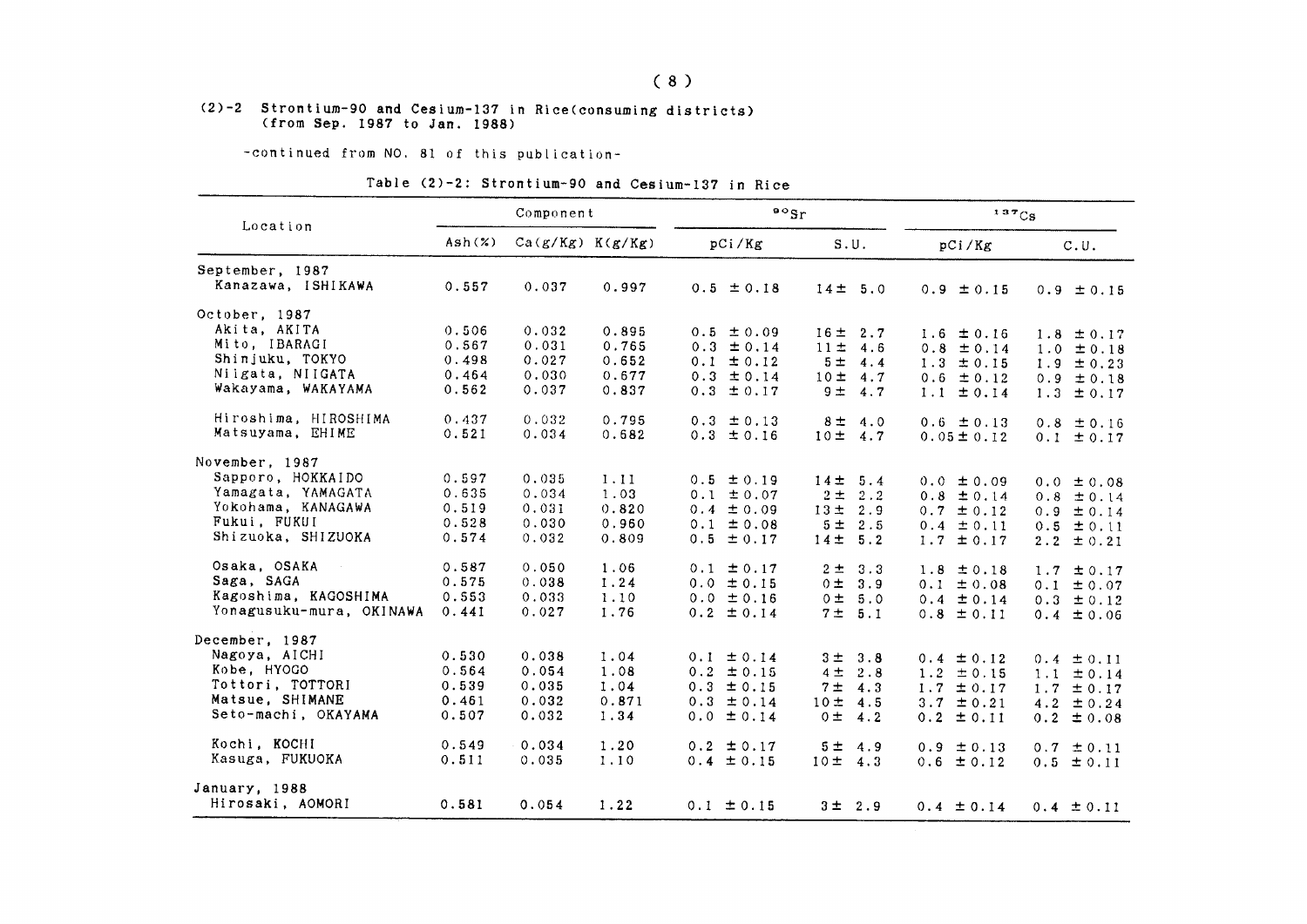#### (3)-1 Strontium-90 and Cesium-137 in Milk(producing districts for domestic program) (from Aug. 1987 to Oct. 1987)

-continued from NO. 81 of this publication-

|                          |                                                 | Component |      |                | $\mathbf{P}^{\circ}$ Sr | $137C_S$        |                |
|--------------------------|-------------------------------------------------|-----------|------|----------------|-------------------------|-----------------|----------------|
| Location                 | Ash $(g / \ell)$ Ca $(g / \ell)$ K $(g / \ell)$ |           |      | pCi/2          | S.U.                    | pCi/2           | C.U.           |
| August, 1987             |                                                 |           |      |                |                         |                 |                |
| Aomori, AOMORI           | 7.09                                            | 1.12      | 1.71 | $7.5 \pm 0.40$ | $6.7 \pm 0.35$          | $\pm$ 0.4<br>11 | $6.7 \pm 0.26$ |
| Mito, IBARAGI            | 7.51                                            | 1.10      | 1.64 | $0.7 \pm 0.22$ | $0.7 \pm 0.20$          | $0.5 \pm 0.13$  | $0.3 \pm 0.08$ |
| Oshimizu-machi, ISHIKAWA | 6.99                                            | 1.06      | 1.81 | $1.0 \pm 0.20$ | $0.9 \pm 0.19$          | $1.6 \pm 0.19$  | $0.9 \pm 0.10$ |
| Mihara-machi, HYOGO      | 7.07                                            | 1.20      | 1.66 | $0.7 \pm 0.20$ | $0.6 \pm 0.16$          | $1.0 \pm 0.17$  | $0.6 \pm 0.10$ |
| Matsuyama, EHIME         | 7.29                                            | 1.15      | 1.65 | $0.5 \pm 0.21$ | $0.4 \pm 0.18$          | $1.4 \pm 0.19$  | $0.8 \pm 0.11$ |
| October, 1987            |                                                 |           |      |                |                         |                 |                |
| Yamato-machi, SAGA       | 6.98                                            | 1.05      | 1.45 | $1.2 \pm 0.23$ | $1.2 \pm 0.21$          | $1.2 \pm 0.15$  | $0.8 \pm 0.10$ |

#### Table (3)-1: Strontium-90 and Cesium-137 in Milk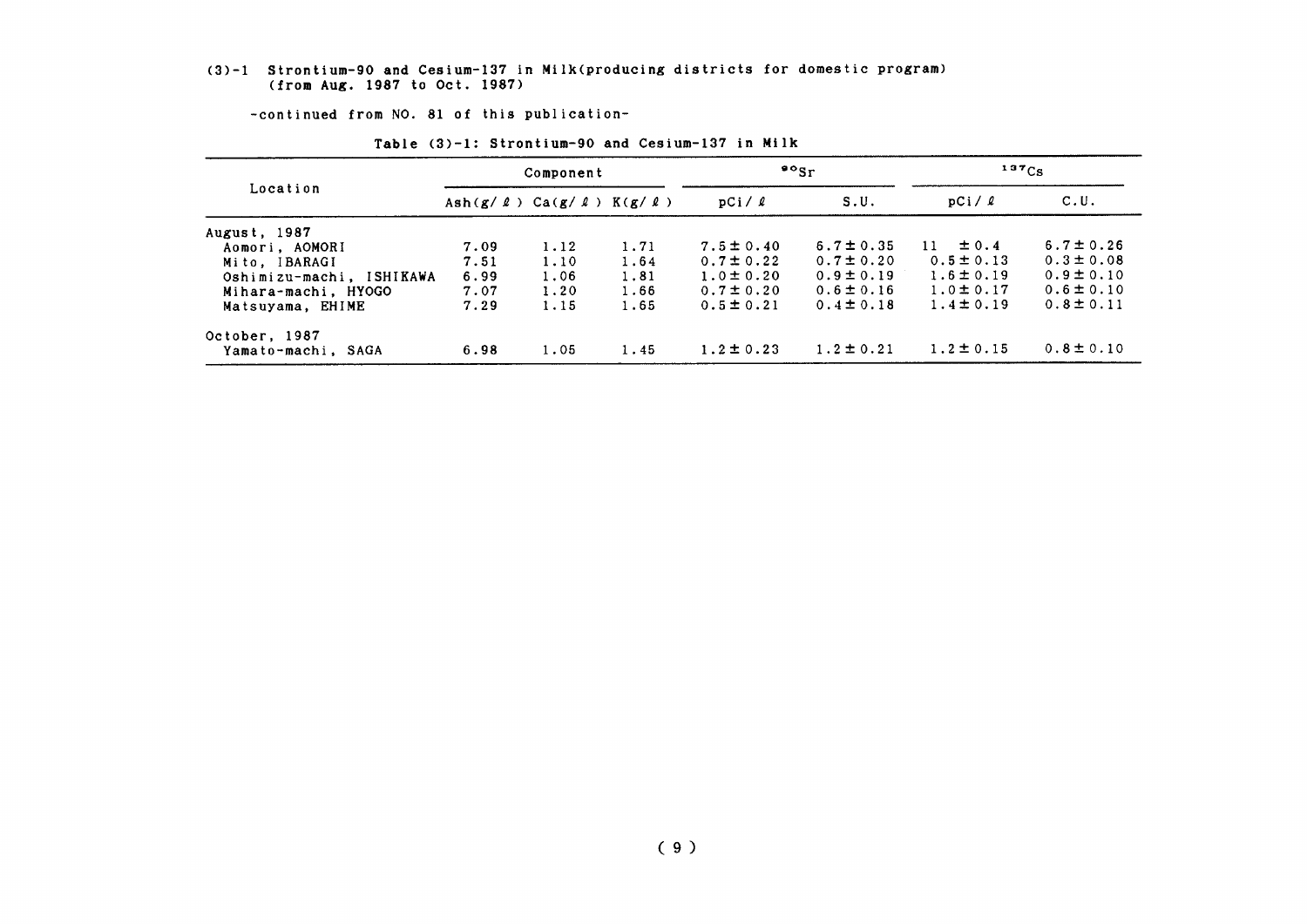#### (3)-2 Strontium-90 and Cesium-137 in Milk(producing districts for WHO program) (from Aug. 1987 to Jan. 1988)

-continued from NO. 81 of this publication-

#### Table (3)-2: Strontium-90 and Cesium-137 in Milk

|                           |                                                 | Component |      |                | $\frac{80}{5}$ | 137Cs          |                 |
|---------------------------|-------------------------------------------------|-----------|------|----------------|----------------|----------------|-----------------|
| Location                  | Ash $(g / \ell)$ Ca $(g / \ell)$ K $(g / \ell)$ |           |      | pCi/2          | S.U.           | pCi / l        | C.U.            |
| August, 1987              |                                                 |           |      |                |                |                |                 |
| Sapporo, HOKKAIDO         | 7.30                                            | 1.12      | 1.82 | $1.8 \pm 0.23$ | $1.6 \pm 0.20$ | $7.8 \pm 0.38$ | $4.3 \pm 0.21$  |
| Hachijo-Island, TOKYO     | 7.39                                            | 1.12      | 1.74 | $1.5 \pm 0.22$ | $1.3 \pm 0.20$ | $4.7 \pm 0.30$ | $2.7 \pm 0.17$  |
| Nishikawa-machi, NIIGATA  | 7.34                                            | 1.15      | 1.81 | $1.1 \pm 0.21$ | $1.0 \pm 0.19$ | $1.9 \pm 0.21$ | $1.1 \pm 0.11$  |
| Katsuyama, FUKUI          | 7.07                                            | 1.05      | 1.58 | $1.5 \pm 0.24$ | $1.4 \pm 0.22$ | $7.3 \pm 0.36$ | $4.6 \pm 0.23$  |
| Nose-machi, OSAKA         | 7.48                                            | 1.17      | 1.68 | $1.0 \pm 0.22$ | $0.9 \pm 0.19$ | $2.2 \pm 0.23$ | $1.3 \pm 0.14$  |
| Yakumo-mura, SHIMANE      | 7.34                                            | 1.14      | 1.76 | $2.1 \pm 0.26$ | $1.8 \pm 0.23$ | $1.9 \pm 0.21$ | $1.1 \pm 0.12$  |
| Takamiya-machi, HIROSHIMA | 6.71                                            | 1.03      | 1.56 | $1.3 \pm 0.21$ | $1.2 \pm 0.21$ | $1.1 \pm 0.17$ | $0.7 \pm 0.11$  |
| Kochi, KOCHI              | 7.19                                            | 1.08      | 1.65 | $1.9 \pm 0.22$ | $1.7 \pm 0.20$ | $2.0 \pm 0.21$ | $1.2 \pm 0.13$  |
| Fukuma-machi, FUKUOKA     | 7.78                                            | 1.31      | 1.85 | $1.2 \pm 0.23$ | $0.9 \pm 0.17$ | $4.2 \pm 0.35$ | $2.3 \pm 0.19$  |
| Kajiki-machi, KAGOSHIMA   | 8.08                                            | 1.09      | 1.66 | $0.6 \pm 0.20$ | $0.6 \pm 0.18$ | $2.0 \pm 0.23$ | $1.2 \pm 0.14$  |
| November, 1987            |                                                 |           |      |                |                |                |                 |
| Sapporo, HOKKAIDO         | 7.31                                            | 1.10      | 1.52 | $1.9 \pm 0.24$ | $1.7 \pm 0.22$ | $9.0 \pm 0.36$ | $6.0 \pm 0.24$  |
| Hachijo-Island, TOKYO     | 7.24                                            | 1.15      | 1.55 | $5.6 \pm 0.39$ | $4.9 \pm 0.34$ | $18 \pm 0.5$   | 11<br>$\pm$ 0.3 |
| Nishikawa-machi, NIIGATA  | 7.50                                            | 1.16      | 1.61 | $1.1 \pm 0.33$ | $0.9 \pm 0.28$ | $2.8 \pm 0.23$ | $1.8 \pm 0.15$  |
| Katsuyama, FUKUI          | 7.13                                            | 1.13      | 1.43 | $1.1 \pm 0.22$ | $1.0 \pm 0.19$ | $8.7 \pm 0.36$ | $6.1 \pm 0.25$  |
| Nose-machi, OSAKA         | 7.79                                            | 1.16      | 1.58 | $0.9 \pm 0.25$ | $0.8 \pm 0.21$ | $1.7 \pm 0.19$ | $1.1 \pm 0.12$  |
| Takamiya-machi, HIROSHIMA | 6.99                                            | 1.06      | 1.42 | $0.7 \pm 0.20$ | $0.7 \pm 0.19$ | $1.0 \pm 0.15$ | $0.7 \pm 0.10$  |
| Kochi, KOCHI              | 7.48                                            | 1.21      | 1.58 | $1.6 \pm 0.29$ | $1.4 \pm 0.24$ | $1.8 \pm 0.21$ | $1.1 \pm 0.14$  |
| Fukuma-machi, FUKUOKA     | 7.74                                            | 1.06      | 1.72 | $1.0 \pm 0.24$ | $1.0 \pm 0.22$ | $4.8 \pm 0.28$ | $2.8 \pm 0.16$  |
| December, 1987            |                                                 |           |      |                |                |                |                 |
| Yakumo-mura, SHIMANE      | 7.56                                            | 1.33      | 1.59 | $1.3 \pm 0.17$ | $1.0 \pm 0.13$ | $1.4 \pm 0.24$ | $0.9 \pm 0.15$  |
| January, 1988             |                                                 |           |      |                |                |                |                 |
| Nose-machi, OSAKA         | 7.70                                            | 1.16      | 1.68 | $1.0 \pm 0.15$ | $0.8 \pm 0.13$ | $1.4 \pm 0.22$ | $0.8 \pm 0.13$  |
| Takamiya-machi, HIROSHIMA | 6.88                                            | 1.03      | 1.53 | $0.7 \pm 0.13$ | $0.7 \pm 0.12$ | $0.9 \pm 0.18$ | $0.6 \pm 0.11$  |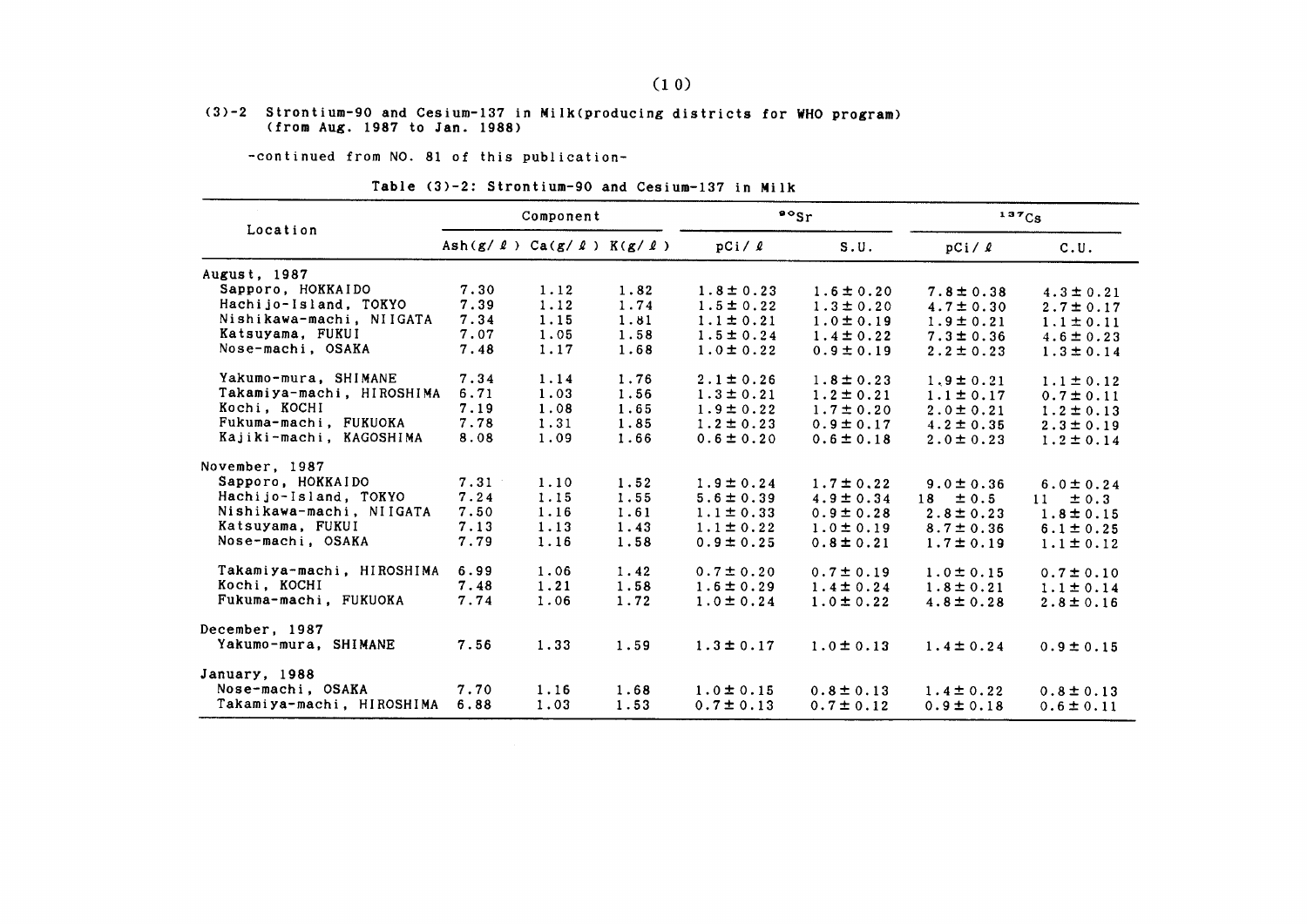#### (3)-3 Strontium-90 and Ce5iun-137in Milk(COnguming districts) (from Jul. 1987 to Jan. 1988)

-continued from NO. 81 of this publication-

|                          |       | Component                                       |      |                | $\frac{80}{5}$ | 137C <sub>S</sub> |                |  |
|--------------------------|-------|-------------------------------------------------|------|----------------|----------------|-------------------|----------------|--|
| Location                 |       | Ash $(g / \ell)$ Ca $(g / \ell)$ K $(g / \ell)$ |      | pCi/2          | S.U.           | pCi / <i>l</i>    | C.U.           |  |
| July, 1987               |       |                                                 |      |                |                |                   |                |  |
| Yonagusuku-mura, OKINAWA | 7.13  | 1.16                                            | 1.59 | $0.3 \pm 0.21$ | $0.3 \pm 0.18$ | $1.1 \pm 0.18$    | $0.7 \pm 0.11$ |  |
| August, 1987             |       |                                                 |      |                |                |                   |                |  |
| Sapporo, HOKKAIDO        | 7.21  | 1.11                                            | 1.47 | $2.2 \pm 0.26$ | $2.0 \pm 0.23$ | $4.6 \pm 0.27$    | $3.1 \pm 0.18$ |  |
| Akita, AKITA             | 6.71  | 1.00                                            | 1.53 | $1.3 \pm 0.20$ | $1.3 \pm 0.20$ | $4.3 \pm 0.28$    | $2.8 \pm 0.18$ |  |
| Yamagata, YAMAGATA       | 6.60  | 1.01                                            | 1.59 | $1.1 \pm 0.19$ | $1.1 \pm 0.19$ | $3.2 \pm 0.24$    | $2.0 \pm 0.15$ |  |
| Shinjuku, TOKYO          | 6.75  | 1.01                                            | 1.47 | $0.7 \pm 0.18$ | $0.7 \pm 0.18$ | $1.6 \pm 0.15$    | $1.1 \pm 0.10$ |  |
| Yokohama, KANAGAWA       | 7.44  | 1.09                                            | 1.57 | $0.8 \pm 0.22$ | $0.7 \pm 0.20$ | $2.0 \pm 0.19$    | $1.3 \pm 0.12$ |  |
| Niigata, NIIGATA         | 7.57  | 1.11                                            | 1.58 | $1.6 \pm 0.24$ | $1.4 \pm 0.22$ | $5.0 \pm 0.29$    | $3.2 \pm 0.19$ |  |
| Fukui, FUKUI             | 6.80  | 1.02                                            | 1.66 | $2.1 \pm 0.25$ | $2.1 \pm 0.24$ | $4.4 \pm 0.29$    | $2.7 \pm 0.17$ |  |
| Nagano, NAGANO           | 7.15  | 1.09                                            | 1.73 | $1.5 \pm 0.23$ | $1.4 \pm 0.21$ | $1.5 \pm 0.19$    | $0.9 \pm 0.11$ |  |
| Shizuoka, SHIZUOKA       | 7.32  | 1.07                                            | 1.52 | $1.1 \pm 0.23$ | $1.0 \pm 0.22$ | $3.1 \pm 0.24$    | $2.0 \pm 0.16$ |  |
| Nagoya, AICHI            | 6.67  | 1.05                                            | 1.49 | $0.9 \pm 0.20$ | $0.9 \pm 0.19$ | $2.1 \pm 0.20$    | $1.4 \pm 0.14$ |  |
| Osaka, OSAKA             | 7.29  | 1.19                                            | 1.55 | $0.8 \pm 0.21$ | $0.7 \pm 0.17$ | $3.3 \pm 0.26$    | $2.1 \pm 0.17$ |  |
| Wakayama, WAKAYAMA       | 6.99  | 1.17                                            | 1.60 | $1.1 \pm 0.22$ | $1.0 \pm 0.18$ | $2.2 \pm 0.22$    | $1.4 \pm 0.14$ |  |
| Yonago, TOTTORI          | .7.01 | 1.14                                            | 1.54 | $1.0 \pm 0.22$ | $0.9 \pm 0.19$ | $2.4 \pm 0.23$    | $1.6 \pm 0.15$ |  |
| Okayama, OKAYAMA         | 6.93  | 0.831                                           | 1.52 | $1.1 \pm 0.21$ | $1.3 \pm 0.26$ | $3.7 \pm 0.26$    | $2.4 \pm 0.17$ |  |
| Hiroshima, HIROSHIMA     | 6.91  | 1.09                                            | 1.49 | $1.1 \pm 0.21$ | $1.0 \pm 0.19$ | $1.2 \pm 0.17$    | $0.8 \pm 0.11$ |  |
| Yamaguchi, YAMAGUCHI     | 7.29  | 1.16                                            | 1.61 | $1.1 \pm 0.24$ | $0.9 \pm 0.21$ | $1.6 \pm 0.21$    | $1.0 \pm 0.13$ |  |
| Matsuyama, EHIME         | 7.99  | 1.21                                            | 1.60 | $1.6 \pm 0.28$ | $1.3 \pm 0.23$ | $6.0 \pm 0.35$    | $3.8 \pm 0.22$ |  |
| Kochi, KOCHI             | 7.33  | 1.17                                            | 1.66 | $1.0 \pm 0.25$ | $0.9 \pm 0.21$ | $3.1 \pm 0.25$    | $1.9 \pm 0.15$ |  |
| Chikushino, FUKUOKA      | 7.36  | 1.23                                            | 1.61 | $0.9 \pm 0.25$ | $0.8 \pm 0.20$ | $1.9 \pm 0.20$    | $1.2 \pm 0.13$ |  |
| Nagasaki, NAGASAKI       | 6.48  | 1.05                                            | 1.54 | $0.5 \pm 0.20$ | $0.5 \pm 0.19$ | $1.2 \pm 0.16$    | $0.8 \pm 0.10$ |  |
| Kagoshima, KAGOSHIMA     | 7.41  | 1.19                                            | 1.65 | $0.3 \pm 0.23$ | $0.2 \pm 0.19$ | $2.1 \pm 0.23$    | $1.3 \pm 0.14$ |  |
| September, 1987          |       |                                                 |      |                |                |                   |                |  |
| Sendai, MIYAGI           | 7.32  | 1.08                                            | 1.55 | $0.4 \pm 0.19$ | $0.4 \pm 0.17$ | $1.7 \pm 0.18$    | $1.1 \pm 0.12$ |  |
| October, 1987            |       |                                                 |      |                |                |                   |                |  |
| Kyoto, KYOTO             | 7.32  | 1.08                                            | 1.49 | $1.1 \pm 0.23$ | $1.0 \pm 0.22$ | $2.2 \pm 0.20$    | $1.5 \pm 0.14$ |  |
| December, 1987           |       |                                                 |      |                |                |                   |                |  |
| Akita, AKITA             | 5.56  | 0.814                                           | 1.20 | $1.3 \pm 0.13$ | $1.6 \pm 0.16$ | $5.8 \pm 0.31$    | $4.8 \pm 0.26$ |  |
| Matsue, SHIMANE          | 7.26  | 1.09                                            | 1.55 | $1.2 \pm 0.16$ | $1.1 \pm 0.15$ | $2.9 \pm 0.27$    | $1.9 \pm 0.17$ |  |
| January, 1988            |       |                                                 |      |                |                |                   |                |  |
| Osaka, OSAKA             | 7.49  | 1.11                                            | 1.62 | $1.1 \pm 0.15$ | $1.0 \pm 0.14$ | $0.5 \pm 0.18$    | $0.3 \pm 0.11$ |  |

#### Table (3)-3: Strontium-90 and Cesium-137 in Milk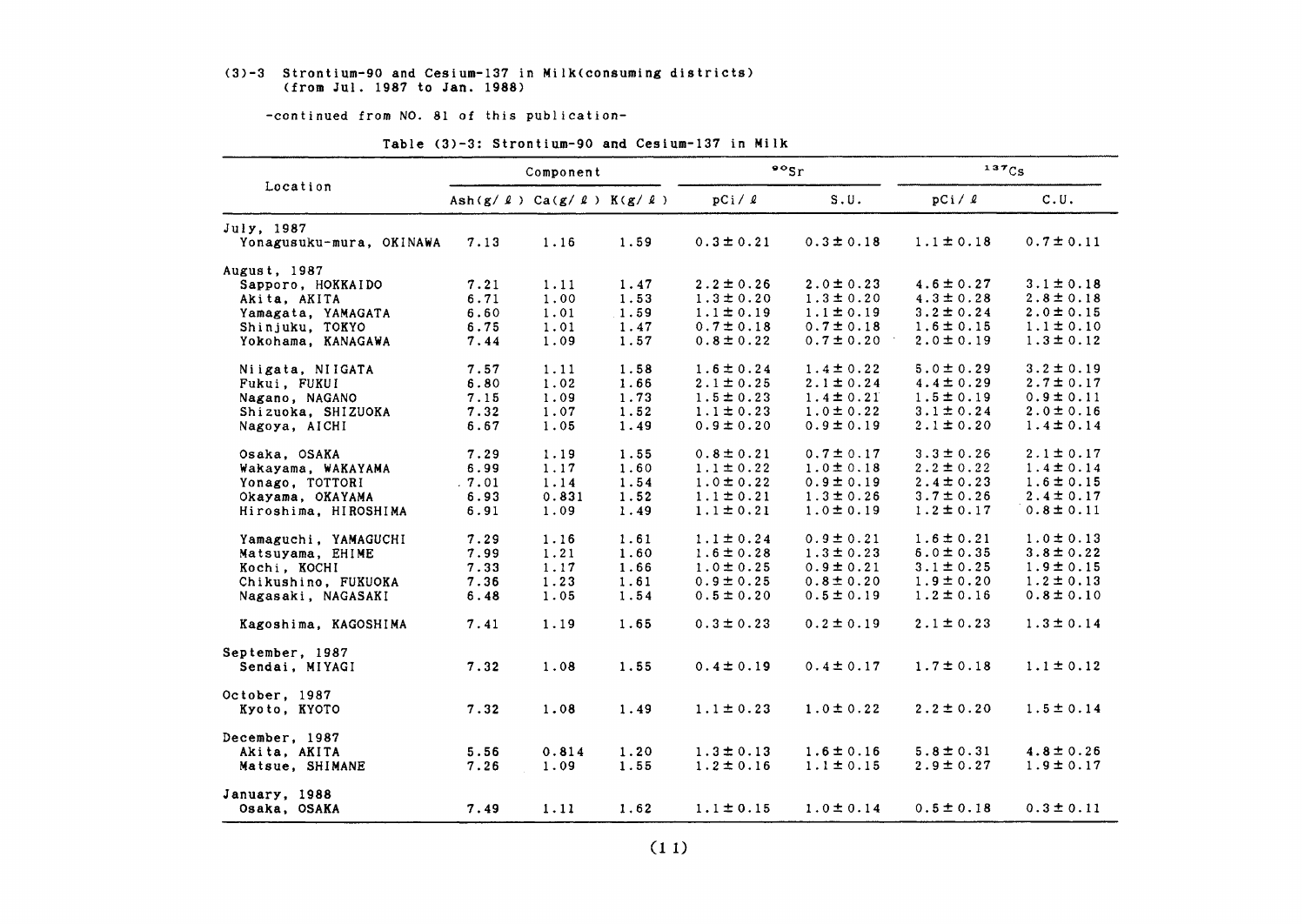|--|--|

|                      | Component |      |                                                 |                | $\cdot$ $\cdot$ $\cdot$ $\cdot$ | $137C_S$       |                |
|----------------------|-----------|------|-------------------------------------------------|----------------|---------------------------------|----------------|----------------|
| Location             |           |      | Ash $(g / \ell)$ Ca $(g / \ell)$ K $(g / \ell)$ | pCi/2          | S.U.                            | pCi/2          | C.U.           |
| Hiroshima, HIROSHIMA | 6.99      | 1.05 | 1.56                                            | $0.7 \pm 0.15$ | $0.7 \pm 0.14$                  | $1.1 \pm 0.20$ | $0.7 \pm 0.13$ |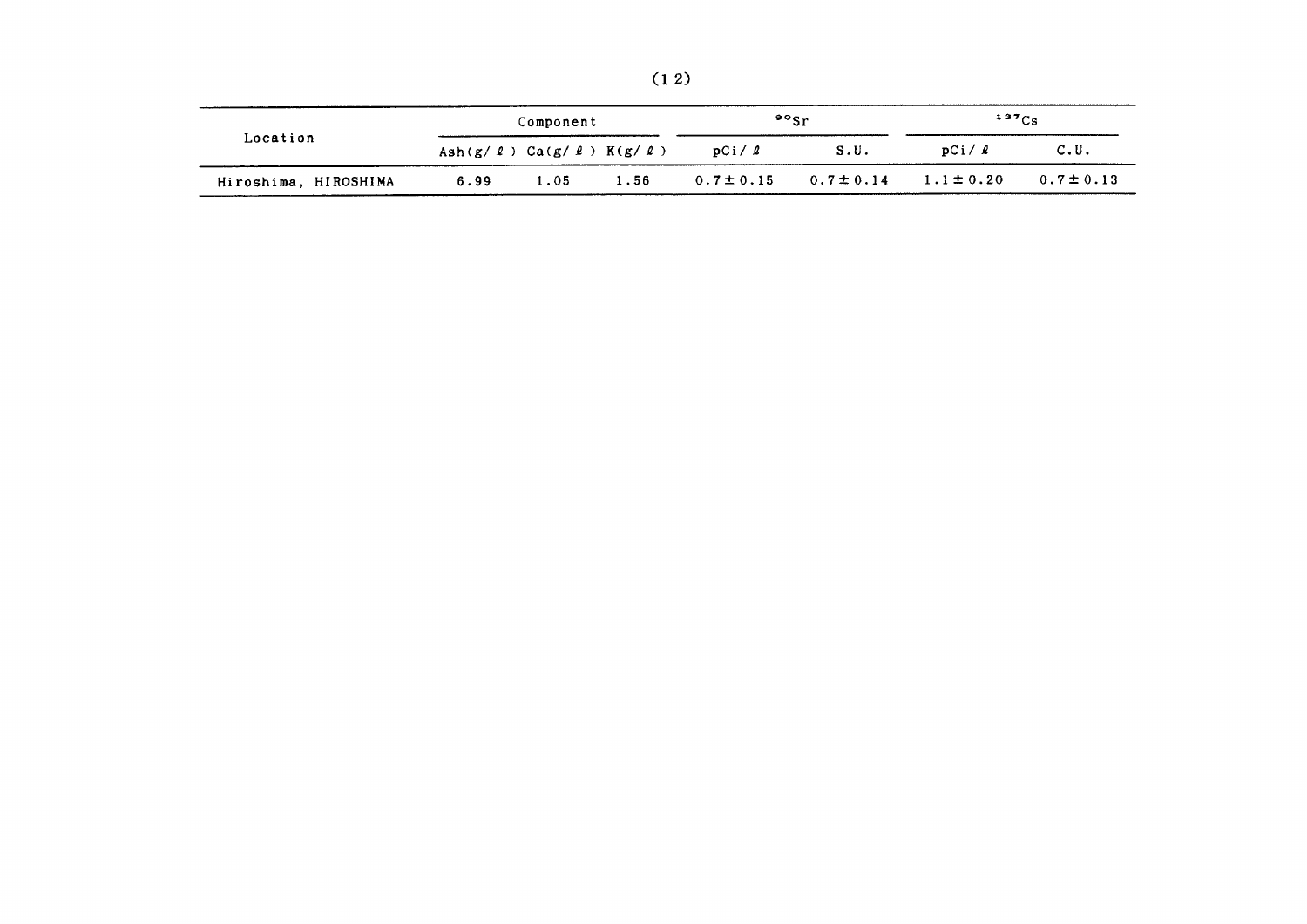#### (3)-4 Strontium-90 and Cesium-137 in Milk(powderd milk)

-continued from NO. 81 of this publication-

| Market Milk    |        | Component            |      |     | $90g_r$        |                |     | $137C_S$  |                  |
|----------------|--------|----------------------|------|-----|----------------|----------------|-----|-----------|------------------|
|                | Ash(x) | $Ca(g/Kg)$ $K(g/Kg)$ |      |     | pCi/Kg         | S.U.           |     | pCi/Kg    | C.U.             |
| December, 1987 |        |                      |      |     |                |                |     |           |                  |
| Sample A       | 2.51   | 4.67                 | 5.50 |     | $3.8 \pm 0.41$ | $0.8 \pm 0.09$ | 31. | $\pm$ 0.8 | $5.6 \pm 0.14$   |
| Sample B       | 2.59   | 4.40                 | 5.78 |     | $3.2 \pm 0.41$ | $0.7 \pm 0.09$ | 51  | ±1.0      | $8.8 \pm 0.18$   |
| Sample C       | 2.60   | 4.99                 | 5.62 |     | $4.8 \pm 0.50$ | $1.0 \pm 0.10$ | 84  | $\pm$ 1.3 | $15 \pm 0.2$     |
| Sample D       | 2.52   | 4.56                 | 6.48 |     | $3.3 \pm 0.44$ | $0.7 \pm 0.10$ | 27  | $\pm 0.7$ | $4.2 \pm 0.12$   |
| Sample *A      | 8.15   | 13.0                 | 19.0 | 2.5 | $\pm$ 1.2      | $2.0 \pm 0.09$ | 200 | $\pm$ 3   | $\pm$ 0.1<br>11. |
| Sample *D      | 8.14   | 16.8                 | 17.7 | 19. | ±1.0           | $1.1 \pm 0.06$ | 27  | $\pm 1.0$ | $1.5 \pm 0.06$   |

#### Table (3)-4: Strontium-90 and Cesium-137 in Milk

\*Skim milk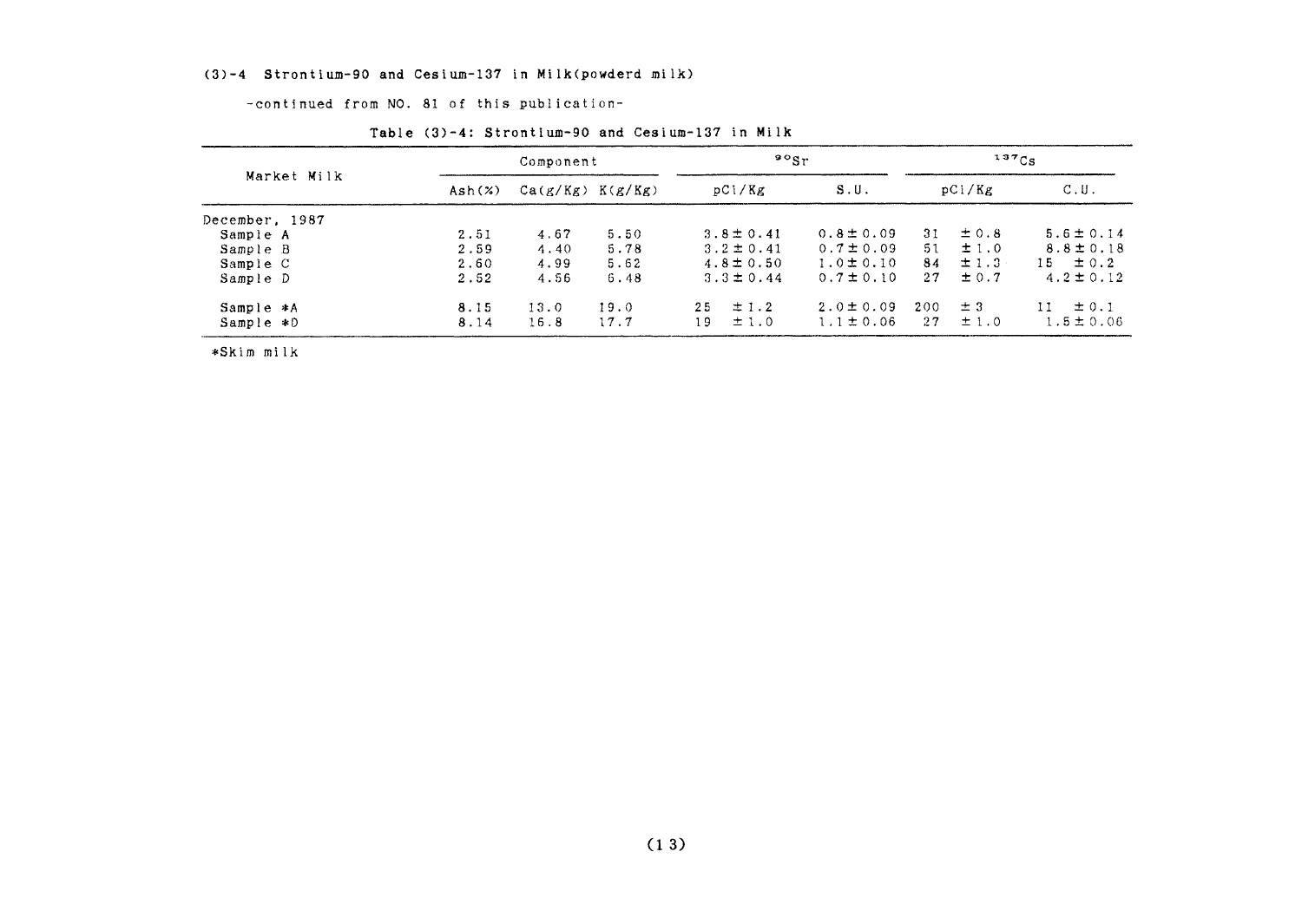## (4)-1 Strontium-90 and Cesium-137 in Vegetables (producing districts)<br>(from May 1987 to Dec. 1987)

-continued from NO. 81 of this publication-

#### Table (4)-1: Strontium-90 and Cesium-137 in Vegetables

|                                                                                                                                                       |                                                    | Component                                          |                                              | $\frac{80}{5}$                                                                                           |                                                                                          | 137Cs                                                                                                     |                                                                                                           |
|-------------------------------------------------------------------------------------------------------------------------------------------------------|----------------------------------------------------|----------------------------------------------------|----------------------------------------------|----------------------------------------------------------------------------------------------------------|------------------------------------------------------------------------------------------|-----------------------------------------------------------------------------------------------------------|-----------------------------------------------------------------------------------------------------------|
| Location                                                                                                                                              | Ash(x)                                             | $Ca(g/Kg)$ $K(g/Kg)$                               |                                              | pCi/Kg                                                                                                   | S.U.                                                                                     | pCi/Kg                                                                                                    | C.U.                                                                                                      |
| (Japanese radish)                                                                                                                                     |                                                    |                                                    |                                              |                                                                                                          |                                                                                          |                                                                                                           |                                                                                                           |
| May, 1987<br>Tahara-machi, AICHI                                                                                                                      | 0.655                                              | 0.214                                              | 2.75                                         | $1.2 \pm 0.27$                                                                                           | 6.<br>$\pm$ 1.2                                                                          | $0.05 \pm 0.11$                                                                                           | $0.02 \pm 0.04$                                                                                           |
| July, 1987<br>Oota, SHIMANE                                                                                                                           | 0.472                                              | 0.192                                              | 1.89                                         | $7.4 \pm 0.40$                                                                                           | 38<br>± 2.1                                                                              | $3.4 \pm 0.20$                                                                                            | $1.8 \pm 0.11$                                                                                            |
| August, 1987<br>Ishikari-machi, HOKKAIDO                                                                                                              | 0.574                                              | 0.146                                              | 2.58                                         | ±0.5<br>13.                                                                                              | 89<br>± 3.7                                                                              | $0.3 \pm 0.09$                                                                                            | $0.1 \pm 0.03$                                                                                            |
| October, 1987<br>Saku, NAGANO                                                                                                                         | 0.542                                              | 0.278                                              | 2.16                                         | $1.5 \pm 0.23$                                                                                           | $5.5 \pm 0.83$                                                                           | $0.0 \pm 0.08$                                                                                            | $0.0 \pm 0.04$                                                                                            |
| November, 1987<br>Sannohe-machi, AOMORI<br>Fukushima, FUKUSHIMA<br>Ashiwara-Machi, FUKUI<br>Gotenba. SHIZUOKA<br>Kasai, HYOGO<br>Shime-machi, FUKUOKA | 0.539<br>0.570<br>0.515<br>0.536<br>0.457<br>0.815 | 0.290<br>0.277<br>0.202<br>0.284<br>0.183<br>0.516 | 2.19<br>2.37<br>1.92<br>2.26<br>1.77<br>3.44 | $4.2 \pm 0.22$<br>$2.1 \pm 0.36$<br>$1.9 \pm 0.43$<br>$7.6 \pm 0.30$<br>$2.8 \pm 0.29$<br>$2.8 \pm 0.32$ | $\pm 0.8$<br>14<br>8<br>±1.3<br>± 2.1<br>9<br>±1.0<br>27<br>15<br>±1.6<br>$5.4 \pm 0.61$ | $0.5 \pm 0.13$<br>$0.05 \pm 0.19$<br>$0.1 \pm 0.21$<br>$2.3 \pm 0.20$<br>$0.5 \pm 0.12$<br>$0.5 \pm 0.13$ | $0.3 \pm 0.06$<br>$0.02 \pm 0.08$<br>$0.1 \pm 0.11$<br>$1.0 \pm 0.09$<br>$0.3 \pm 0.07$<br>$0.1 \pm 0.04$ |
| December, 1987<br>Wakayama, WAKAYAMA<br>Kokufu-machi, TOTTORI<br>Kaimon-machi, KAGOSHIMA                                                              | 0.529<br>0.554<br>0.637                            | 0.170<br>0.250<br>0.405                            | 2.51<br>2.51<br>2.52                         | $1.9 \pm 0.32$<br>$5.1 \pm 0.33$<br>$4.2 \pm 0.34$                                                       | ±1.9<br>11<br>±1.3<br>20<br>10<br>±0.8                                                   | $0.0 \pm 0.18$<br>$0.2 \pm 0.07$<br>$0.3 \pm 0.10$                                                        | $0.0 \pm 0.07$<br>$0.1 \pm 0.03$<br>$0.1 \pm 0.04$                                                        |
| (Onion)                                                                                                                                               |                                                    |                                                    |                                              |                                                                                                          |                                                                                          |                                                                                                           |                                                                                                           |
| July, 1987<br>Kumatori-machi, OSAKA                                                                                                                   | 0.347                                              | 0.127                                              | 1.47                                         | $2.3 \pm 0.36$                                                                                           | $\pm 2.8$<br>18                                                                          | $0.6 \pm 0.20$                                                                                            | $0.4 \pm 0.14$                                                                                            |
| (Cabbage)                                                                                                                                             |                                                    |                                                    |                                              |                                                                                                          |                                                                                          |                                                                                                           |                                                                                                           |
| November, 1987<br>Sannohe-machi, AOMORI                                                                                                               | 0.625                                              | 0.507                                              | 2.38                                         | $9.2 \pm 0.33$                                                                                           | ± 0.6<br>18                                                                              | $1.8 \pm 0.19$                                                                                            | $0.7 \pm 0.08$                                                                                            |
| (Spinach)                                                                                                                                             |                                                    |                                                    |                                              |                                                                                                          |                                                                                          |                                                                                                           |                                                                                                           |
| May, 1987<br>Tahara-machi, AICHI                                                                                                                      | 1.65                                               | 0.707                                              | 6.58                                         | $0.9 \pm 0.29$                                                                                           | $1.3 \pm 0.41$                                                                           | $0.2 \pm 0.14$                                                                                            | $0.04 \pm 0.02$                                                                                           |

 $\sim$ 

 $\mathcal{L}$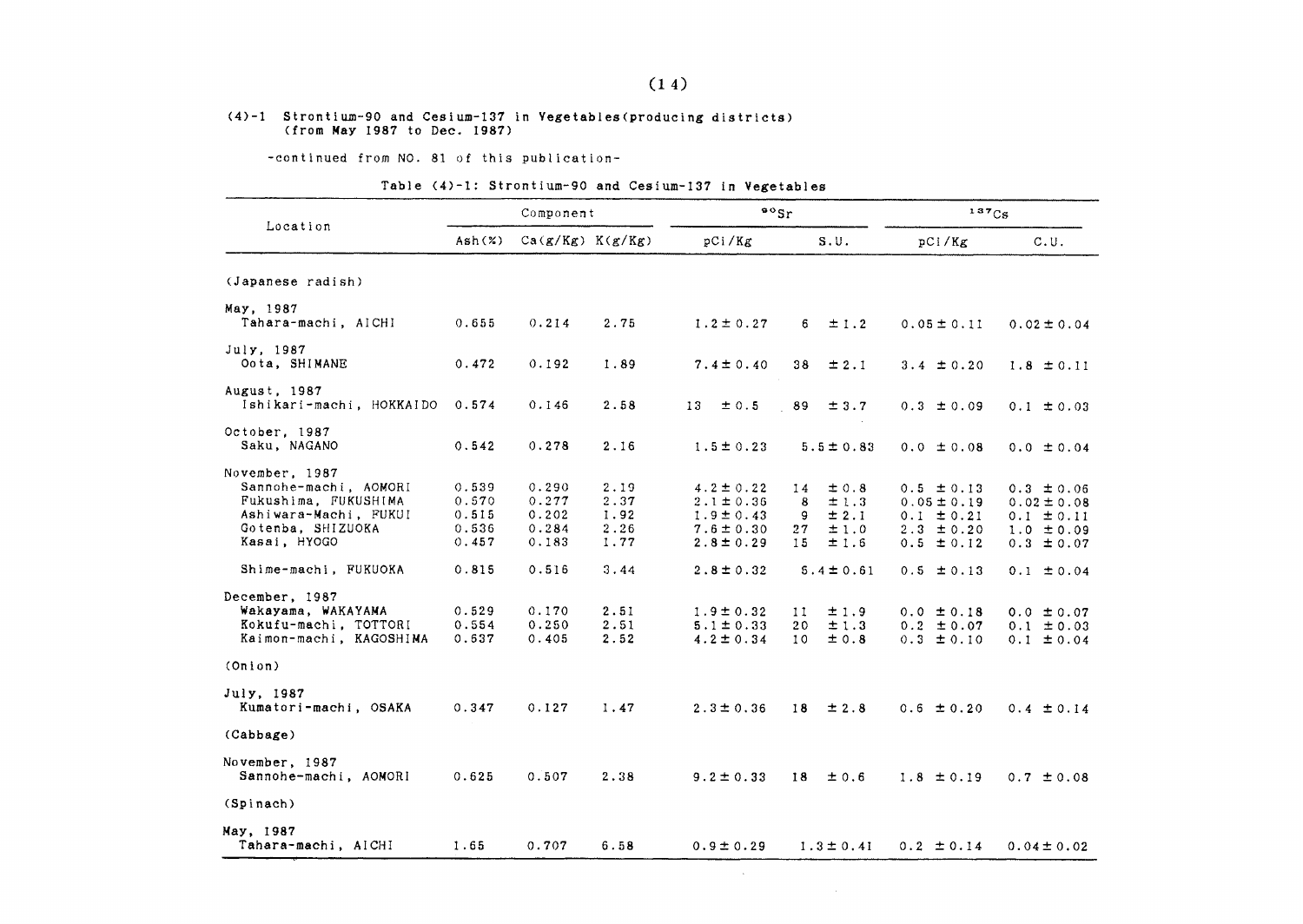|                                                                                                                                                                                 |                                                      | Component                                                |                                                      | $^{90}$ Sr                                                                                                                 |                                                                                                                         | 137Cs                                                                                                                      |                                                                                                                              |
|---------------------------------------------------------------------------------------------------------------------------------------------------------------------------------|------------------------------------------------------|----------------------------------------------------------|------------------------------------------------------|----------------------------------------------------------------------------------------------------------------------------|-------------------------------------------------------------------------------------------------------------------------|----------------------------------------------------------------------------------------------------------------------------|------------------------------------------------------------------------------------------------------------------------------|
| Location                                                                                                                                                                        | Ash(X)                                               | $Ca(g/Kg)$ $K(g/Kg)$                                     |                                                      | pCi/Kg                                                                                                                     | S.U.                                                                                                                    | pCi/Kg                                                                                                                     | C.U.                                                                                                                         |
| August, 1987<br>Ishikari-machi, HOKKAIDO                                                                                                                                        | 1.76                                                 | 0.302                                                    | 7.93                                                 | $1.8 \pm 0.37$                                                                                                             | $\pm$ 1.2<br>6.                                                                                                         | $0.04 \pm 0.13$                                                                                                            | $0.0 \pm 0.02$                                                                                                               |
| October, 1987<br>Saku, NAGANO                                                                                                                                                   | 2.29                                                 | 0.643                                                    | 9.98                                                 | $2.0 \pm 0.39$                                                                                                             | $3.0 \pm 0.61$                                                                                                          | $1.0 \pm 0.21$                                                                                                             | $0.1 \pm 0.02$                                                                                                               |
| November, 1987<br>Fukushima, FUKUSHIMA<br>Fukui. FUKUI<br>Gotenba, SHIZUOKA<br>Kasai, HYOGO<br>Kurayoshi, TOTTORI<br>Matsuyama, EHIME<br>Shime-machi, FUKUOKA<br>December, 1987 | 1.81<br>1.57<br>1.41<br>1.57<br>1.45<br>1.83<br>1.38 | 1.09<br>0.510<br>0.714<br>0.460<br>0.687<br>1.18<br>1.22 | 7.64<br>7.31<br>6.10<br>6.01<br>5.03<br>7.22<br>4.54 | $5.6 \pm 0.47$<br>$7.2 \pm 0.51$<br>$7.8 \pm 0.37$<br>$3.6 \pm 0.40$<br>$3.7 \pm 0.43$<br>$1.1 \pm 0.28$<br>$6.1 \pm 0.45$ | $5.2 \pm 0.43$<br>±1.0<br>14<br>$\pm$ 0.5<br>11<br>$7.8 \pm 0.87$<br>$5.4 \pm 0.63$<br>$0.9 \pm 0.24$<br>$5.0 \pm 0.37$ | $0.4 \pm 0.23$<br>$0.5 \pm 0.24$<br>3.6 $\pm$ 0.31<br>$0.6 \pm 0.16$<br>$2.9 \pm 0.26$<br>$0.2 \pm 0.16$<br>$1.5 \pm 0.20$ | $0.05 \pm 0.03$<br>$0.1 \pm 0.03$<br>$0.6 \pm 0.05$<br>$0.1 \pm 0.03$<br>$0.6 \pm 0.05$<br>$0.03 \pm 0.02$<br>$0.3 \pm 0.04$ |
| Kaimon-machi, KAGOSHIMA                                                                                                                                                         | 1.89                                                 | 0.790                                                    | 7.53                                                 | $4.8 \pm 0.44$                                                                                                             | $6.1 \pm 0.56$                                                                                                          | $1.0 \pm 0.18$                                                                                                             | $0.1 \pm 0.02$                                                                                                               |
| (Chinese cabbage)                                                                                                                                                               |                                                      |                                                          |                                                      |                                                                                                                            |                                                                                                                         |                                                                                                                            |                                                                                                                              |
| July, 1987<br>Oota, SHIMANE                                                                                                                                                     | 0.752                                                | 0.722                                                    | 2.52                                                 | $\pm$ 0.7<br>19                                                                                                            | 26<br>±1.0                                                                                                              | $\pm$ 0.6<br>22                                                                                                            | $8.7 \pm 0.25$                                                                                                               |
| December, 1987<br>Wakayama, WAKAYAMA                                                                                                                                            | 0.504                                                | 0.426                                                    | 1.97                                                 | $1.5 \pm 0.28$                                                                                                             | $3.4 \pm 0.65$                                                                                                          | $0.0 \pm 0.17$                                                                                                             | $0.0 \pm 0.09$                                                                                                               |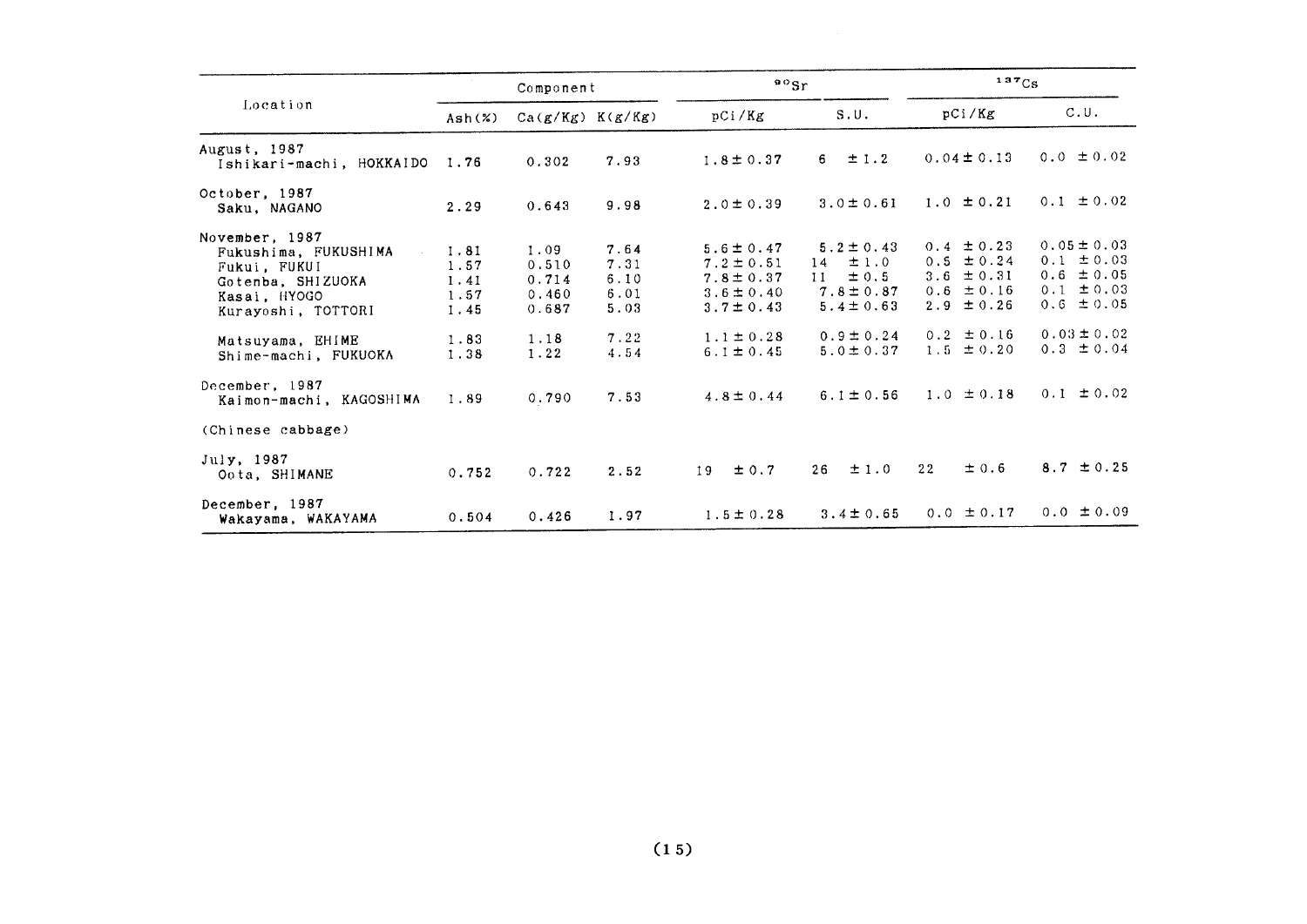#### (4)-2 Strontium-90 and Cesium-137 in Vegetables (consuming districts) (from May 1987 to Dec. 1987)

-continued from NO. 81 of this publication-

#### Table (4)-2: Strontium-90 and Cesium-137 in Vegetables

|                          |        | Component            |      |                | $\cdot \cdot$              | 137Cs          |                 |  |
|--------------------------|--------|----------------------|------|----------------|----------------------------|----------------|-----------------|--|
| Location                 | Ash(x) | $Ca(g/Kg)$ $K(g/Kg)$ |      | pCi/Kg         | S.U.                       | pCi/Kg         | C.U.            |  |
| (Japanese radish)        |        |                      |      |                |                            |                |                 |  |
| September, 1987          |        |                      |      |                |                            |                |                 |  |
| Sendai, MIYAGI           | 0.540  | 0.311                | 1.73 | $9.1 \pm 0.43$ | $\pm$ 1.4<br>29            | 4.8 $\pm$ 0.23 | $2.8 \pm 0.13$  |  |
| October, 1987            |        |                      |      |                |                            |                |                 |  |
| Akita, AKITA             | 0.680  | 0.358                | 2.92 | ±0.6<br>12     | ±1.6<br>35                 | $0.4 \pm 0.11$ | $0.1 \pm 0.04$  |  |
| Yamagata, YAMAGATA       | 0.462  | 0.190                | 2.05 | $48 \pm 1.0$   | ± 5<br>250                 | $5.2 \pm 0.26$ | $2.5 \pm 0.13$  |  |
| Kyoto, KYOTO             | 0.579  | 0.201                | 2.44 | $4.6 \pm 0.25$ | 23<br>±1.2                 | $0.5 \pm 0.12$ | $0.2 \pm 0.05$  |  |
| November, 1987           |        |                      |      |                |                            |                |                 |  |
| Shinjuku, TOKYO          | 0.492  | 0.192                | 2.26 | $2.7 \pm 0.34$ | $\pm$ 1.8<br>14            | $0.3 \pm 0.19$ | $0.1 \pm 0.08$  |  |
| Niigata, NIIGATA         | 1.13   | 0.603                | 3.97 | $1.8 \pm 0.45$ | $2.9 \pm 0.74$             | $1.8 \pm 0.28$ | $0.5 \pm 0.07$  |  |
| Kanazawa, ISHIKAWA       | 0.604  | 0.306                | 2.48 | $7.0 \pm 0.27$ | $\pm$ 0.9<br>23            | $0.5 \pm 0.12$ | $0.2 \pm 0.05$  |  |
| Osaka, OSAKA             | 0.585  | 0.224                | 2.71 | $4.8 \pm 0.34$ | ±1.5<br>21                 | $0.6 \pm 0.15$ | $0.2 \pm 0.05$  |  |
| Ushimado-machi, OKAYAMA  | 0.514  | 0.392                | 2.10 | $3.6 \pm 0.43$ | $\pm 1.1$<br>9             | $0.4 \pm 0.16$ | $0.2 \pm 0.08$  |  |
| Saga, SAGA               | 0.619  | 0.204                | 2.97 | $1.4 \pm 0.29$ | $\mathcal{T}$<br>$\pm$ 1.4 | $0.3 \pm 0.10$ | $0.1 \pm 0.03$  |  |
| Yonagusuku-mura, OKINAWA | 0.878  | 0.409                | 3.53 | $2.9 \pm 0.39$ | $7.1 \pm 0.96$             | $0.4 \pm 0.14$ | $0.1 \pm 0.04$  |  |
| (Cabbage)                |        |                      |      |                |                            |                |                 |  |
| October, 1987            |        |                      |      |                |                            |                |                 |  |
| Akita, AKITA             | 0.571  | 0.582                | 2.00 | 11<br>±0.5     | 19<br>$\pm$ 0.8            | $5.5 \pm 0.28$ | $2.7 \pm 0.14$  |  |
| (Spinach)                |        |                      |      |                |                            |                |                 |  |
| May, 1987                |        |                      |      |                |                            |                |                 |  |
| Sendai, MIYAGI           | 1.88   | 1.09                 | 7.07 | $7.1 \pm 0.49$ | $6.5 \pm 0.45$             | $0.4 \pm 0.15$ | $0.1 \pm 0.02$  |  |
| June. 1987               |        |                      |      |                |                            |                |                 |  |
| Niigata, NIIGATA         | 1.35   | 0.946                | 5.17 | $2.6 \pm 0.23$ | $2.8 \pm 0.24$             | $3.0 \pm 0.31$ | $0.6 \pm 0.06$  |  |
| October, 1987            |        |                      |      |                |                            |                |                 |  |
| Yamagata, YAMAGATA       | 1.17   | 0.282                | 5.37 | $1.5 \pm 0.29$ | $5.2 \pm 1.0$              | $0.2 \pm 0.13$ | $0.03 \pm 0.02$ |  |
| November, 1987           |        |                      |      |                |                            |                |                 |  |
| Shinjuku, TOKYO          | 1.42   | 0.354                | 7.03 | $2.8 \pm 0.36$ | $7.8 \pm 1.0$              | $1.0 \pm 0.23$ | $0.1 \pm 0.03$  |  |
| Ushimado-machi, OKAYAMA  | 1.29   | 0.607                | 5.45 | $1.9 \pm 0.31$ | $3.2 \pm 0.51$             | $0.1 \pm 0.13$ | $0.02 \pm 0.02$ |  |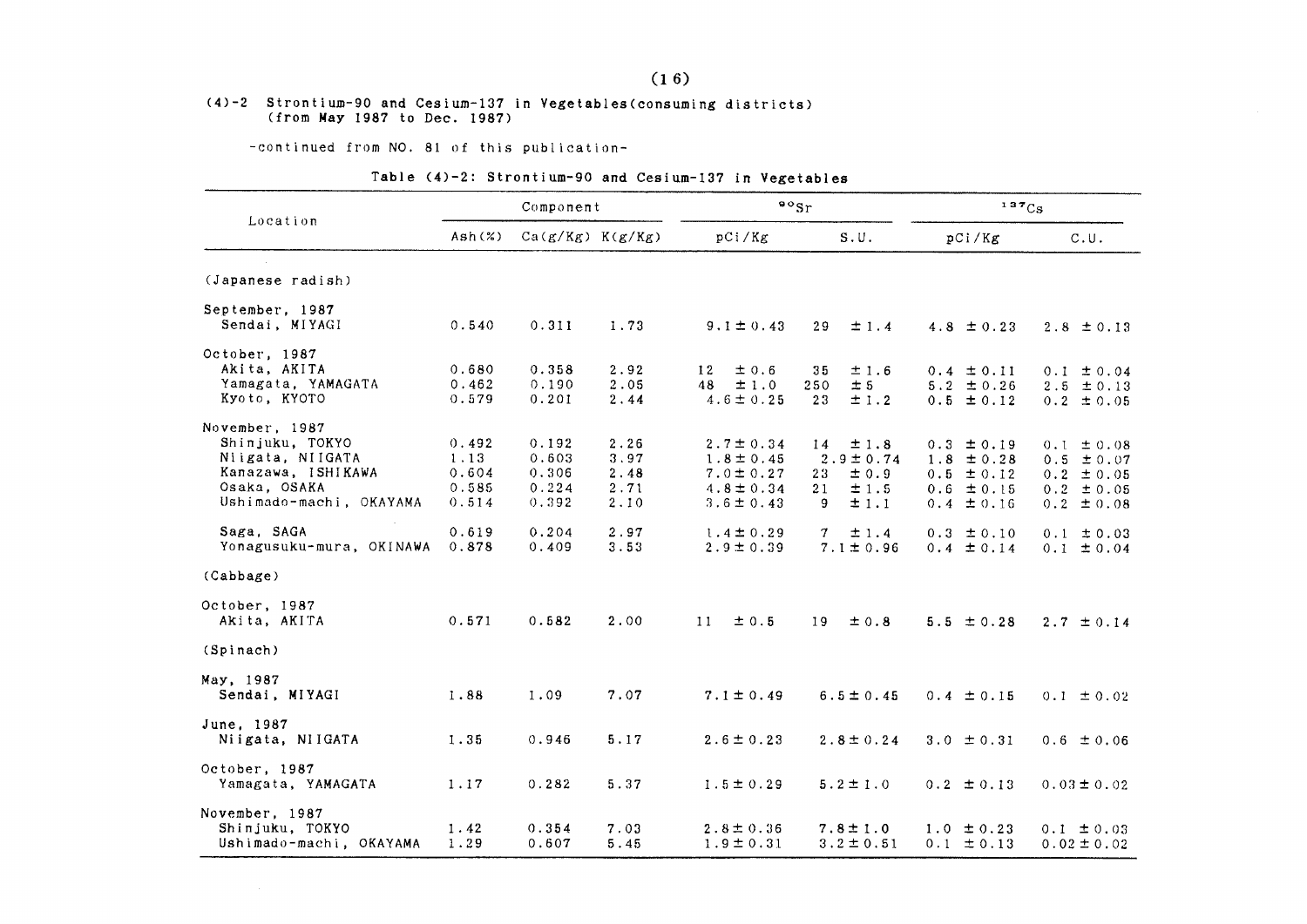|                          | Component |                      |      | $\mathfrak{so}_{\mathrm{Sr}}$ |                | $137C_S$       |                 |
|--------------------------|-----------|----------------------|------|-------------------------------|----------------|----------------|-----------------|
| Location                 | Ash $(x)$ | $Ca(g/Kg)$ $K(g/Kg)$ |      | pCi/Kg                        | S.U.           | pCi/Kg         | C.U.            |
| Matsuyama, EHIME         | 2.06      | 0.732                | 8.98 | $4.9 \pm 0.47$                | $6.7 \pm 0.64$ | $0.9 \pm 0.19$ | $0.1 \pm 0.02$  |
| Saga, SAGA               | 1.35      | 0.648                | 5.87 | $0.2 \pm 0.28$                | $0.4 \pm 0.43$ | $0.2 \pm 0.14$ | $0.04 \pm 0.02$ |
| Yonagusuku-mura, OKINAWA | 1.45      | 0.834                | 5.31 | $1.8 \pm 0.34$                | $2.2 \pm 0.41$ | $0.1 \pm 0.12$ | $0.03 \pm 0.02$ |
| December, 1987           |           |                      |      |                               |                |                |                 |
| Kanazawa, ISHIKAWA       | 1.75      | 0.617                | 7.30 | $1.7 \pm 0.19$                | $2.8 \pm 0.31$ | $1.0 \pm 0.20$ | $0.1 \pm 0.03$  |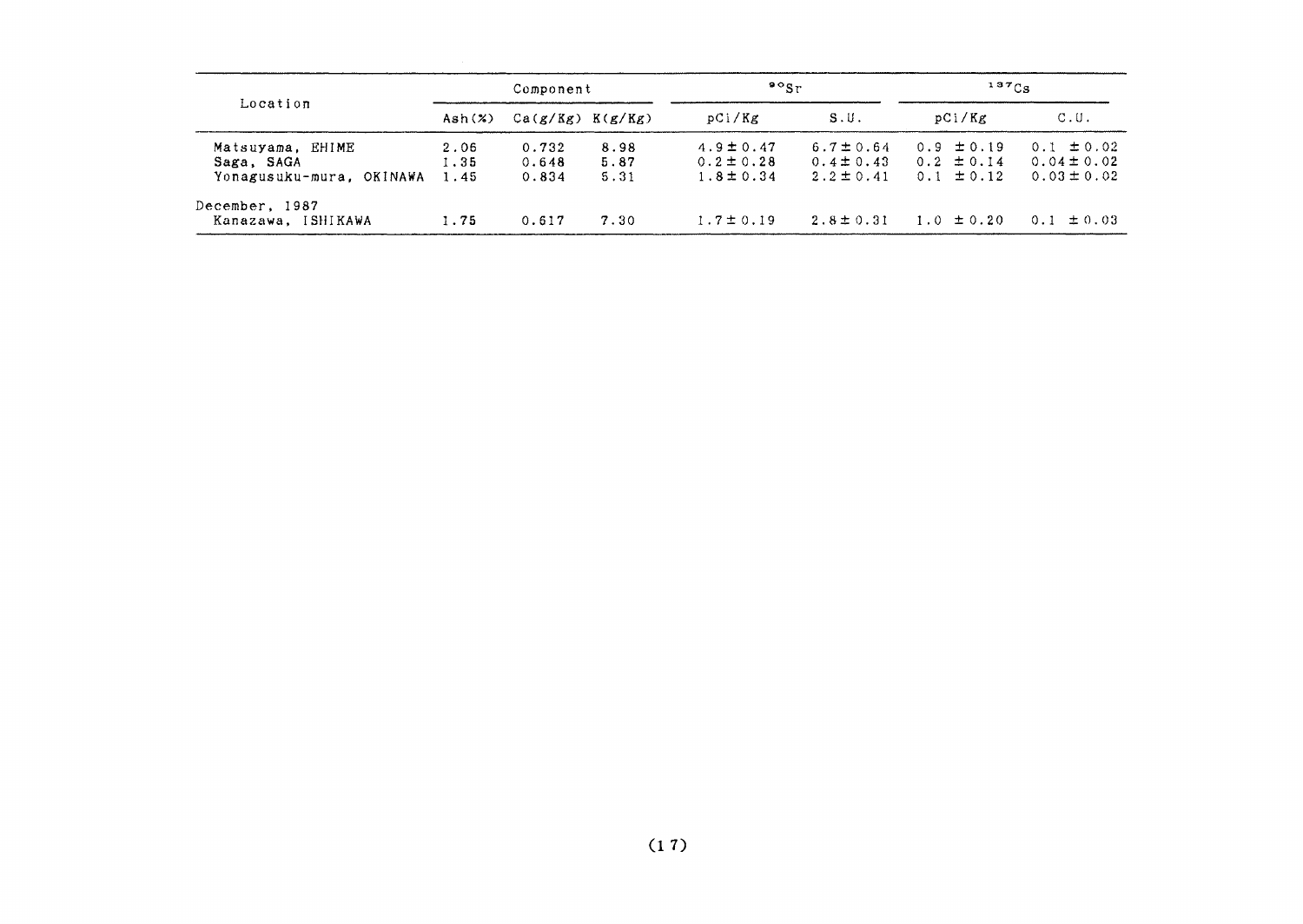#### (5) Strontium-90 and Cesium-137 in Sea Fish (from Apr. 1987 to Dec. 1987)

-continued from NO. 81 of this publication-

#### Table (5): Strontium-90 and Cesium-137 in Sea Fish

|                                                                   |                      | Component             |                      | $\frac{80}{5}$                                     |                                                    | 137Cs                                              |                                                    |
|-------------------------------------------------------------------|----------------------|-----------------------|----------------------|----------------------------------------------------|----------------------------------------------------|----------------------------------------------------|----------------------------------------------------|
| Location                                                          | Ash(X)               | $Ca(g/Kg)$ $K(g/Kg)$  |                      | pCi/Kg                                             | S.U.                                               | pCi/Kg                                             | C.U.                                               |
| (Hexagrammos otakii)                                              |                      |                       |                      |                                                    |                                                    |                                                    |                                                    |
| August, 1987<br>Souma, FUKUSHIMA                                  | 1.70                 | 2.13                  | 4.03                 | $0.3 \pm 0.26$                                     | $0.2 \pm 0.12$                                     | $7.1 \pm 0.42$                                     | $1.8 \pm 0.11$                                     |
| (Trachurus japonicus)<br>July, 1987<br>Kobe, HYOGO                | 3.86                 | 9.44                  | 3.29                 | $0.4 \pm 0.26$                                     | $0.04 \pm 0.03$                                    | $6.4 \pm 0.43$                                     | $1.9 \pm 0.13$                                     |
| September, 1987<br>Wakayama, WAKAYAMA                             | 3.74                 | 8.62                  | 4.10                 | $0.2 \pm 0.32$                                     | $0.0 \pm 0.04$                                     | $4.8 \pm 0.37$                                     | $1.2 \pm 0.09$                                     |
| November, 1987<br>Shizuoka, SHIZUOKA                              | 3.37                 | 7.86                  | 3.93                 | $0.3 \pm 0.28$                                     | $0.04 \pm 0.04$                                    | $7.8 \pm 0.44$                                     | $2.0 \pm 0.11$                                     |
| (Branchiostegus sp.)<br>November, 1987<br>Nagasaki, NAGASAKI      | 1.68                 | 0.880                 | 4.77                 | $0.3 \pm 0.53$                                     | $0.3 \pm 0.60$                                     | $7.5 \pm 0.56$                                     | $1.6 \pm 0.12$                                     |
| (Sardinops melanosticta)<br>September, 1987<br>Yamagata, YAMAGATA | 3.36                 | 7.99                  | 2.37                 | $0.0 \pm 0.24$                                     | $0.0 \pm 0.03$                                     | $2.5 \pm 0.30$                                     | $1.1 \pm 0.13$                                     |
| December, 1987<br>Nagano, NAGANO                                  | 3.29                 | 8.22                  | 3.11                 | $0.6 \pm 0.28$                                     | $0.1 \pm 0.03$                                     | $3.6 \pm 0.32$                                     | $1.2 \pm 0.10$                                     |
| (Sebastiscus marmoratus)<br>April, 1987<br>Hamada, SHIMANE        | 5.33                 | 13.4                  | 2.40                 | $1.2 \pm 0.34$                                     | $0.1 \pm 0.03$                                     | $4.6 \pm 0.40$                                     | $1.9 \pm 0.17$                                     |
| (Limanda herzensteini)<br>November, 1987                          |                      |                       |                      |                                                    |                                                    |                                                    |                                                    |
| Mutsu, AOMORI<br>Niigata, NIIGATA<br>Mikuni-machi, FUKUI          | 1.45<br>1.59<br>1.28 | 0.770<br>1.18<br>1.79 | 4.28<br>4.11<br>2.73 | $0.5 \pm 0.30$<br>$0.4 \pm 0.18$<br>$0.5 \pm 0.15$ | $0.6 \pm 0.39$<br>$0.4 \pm 0.15$<br>$0.3 \pm 0.08$ | $5.9 \pm 0.38$<br>$6.2 \pm 0.49$<br>$3.6 \pm 0.34$ | $1.4 \pm 0.09$<br>$1.5 \pm 0.12$<br>$1.3 \pm 0.12$ |
| (Sillago sihama)<br>September, 1987                               |                      |                       |                      |                                                    |                                                    |                                                    |                                                    |
| Minamichita-machi, AICHI                                          | 3.87                 | 9.66                  | 4.57                 | $0.0 \pm 0.40$                                     | $0.0 \pm 0.04$                                     | $2.1 \pm 0.27$                                     | $0.5 \pm 0.06$                                     |
| (Spratelloides gracilis)<br>December, 1987<br>Akune, KAGOSHIMA    | 3.03                 | 6.29                  | 3.65                 | $0.0 \pm 0.27$                                     | $0.0 \pm 0.04$                                     | $5.0 \pm 0.37$                                     | $1.4 \pm 0.10$                                     |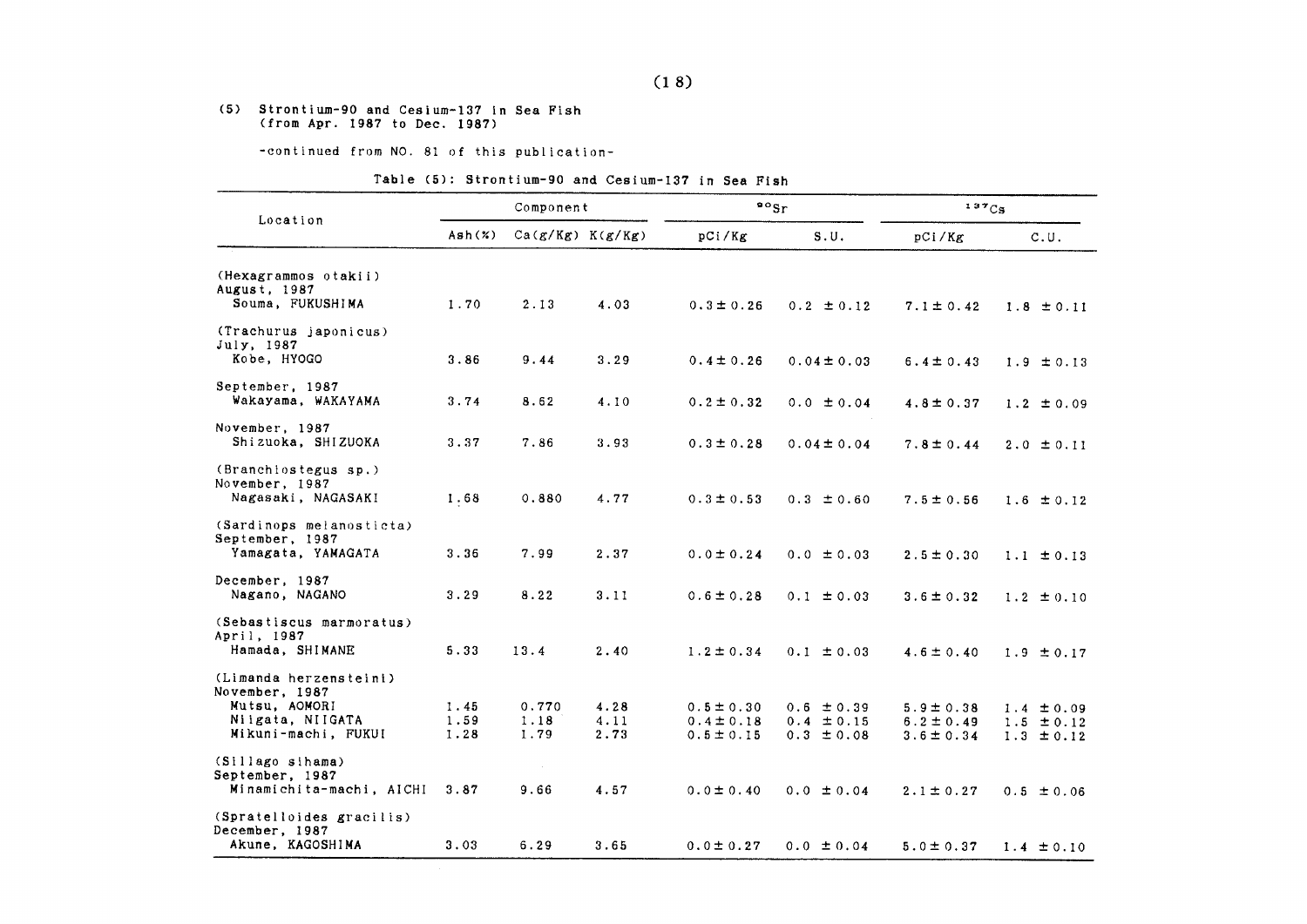|                                                                     |        | Component            |      | 90Sr           |                | 137C <sub>S</sub> |                |
|---------------------------------------------------------------------|--------|----------------------|------|----------------|----------------|-------------------|----------------|
| Location                                                            | Ash(x) | $Ca(g/Kg)$ $K(g/Kg)$ |      | pCi/Kg         | S.U.           | pCi/Kg            | C.U.           |
| (Oncorhynchus keta)<br>October, 1987<br>Urakawa-machi, HOKKAIDO     | 1.33   | 0.532                | 3.95 | $0.1 \pm 0.32$ | $0.3 \pm 0.61$ | $5.2 \pm 0.40$    | $1.3 \pm 0.10$ |
| (Scomber japonicus)<br>August, 1987<br>Matsuyama, EHIME             | 1.35   | 0.718                | 4.38 | $0.0 \pm 0.33$ | $0.0 \pm 0.46$ | $8.6 \pm 0.44$    | $2.0 \pm 0.10$ |
| November, 1987<br>Osaka, OSAKA                                      | 1.09   | 0.118                | 2.89 | $0.6 \pm 0.45$ | $5.0 \pm 3.80$ | $6.8 \pm 0.44$    | $2.4 \pm 0.15$ |
| (Chrysophrys major)<br>July, 1987<br>Fukuoka, FUKUOKA               | 1.38   | 0.369                | 4.81 | $0.1 \pm 0.11$ | $0.4 \pm 0.29$ | $7.4 \pm 0.37$    | $1.5 \pm 0.08$ |
| (Seriola quinqueradiata)<br>September, 1987<br>Togi-machi, ISHIKAWA | 1.43   | 0.951                | 4.28 | $0.0 \pm 0.28$ | $0.0 \pm 0.30$ | $6.9 \pm 0.41$    | $1.6 \pm 0.10$ |
| (Mugil cephalus)<br>August, 1987<br>Morodomi-machi, SAGA            | 1.04   | 0.161                | 3.95 | $0.1 \pm 0.12$ | $0.8 \pm 0.75$ | $2.9 \pm 0.27$    | $0.7 \pm 0.07$ |
| November, 1987<br>Ushimado-machi, OKAYAMA                           | 1.52   | 1.23                 | 4.08 | $0.4 \pm 0.14$ | $0.3 \pm 0.11$ | $6.3 \pm 0.36$    | $1.5 \pm 0.09$ |
| (Decapterus muroadsi)<br>October, 1987<br>Miyake-Island, TOKYO      | 1.50   | 1.88                 | 3.26 | $0.1 \pm 0.24$ | $0.1 \pm 0.13$ | $4.1 \pm 0.32$    | $1.3 \pm 0.10$ |

 $\sim$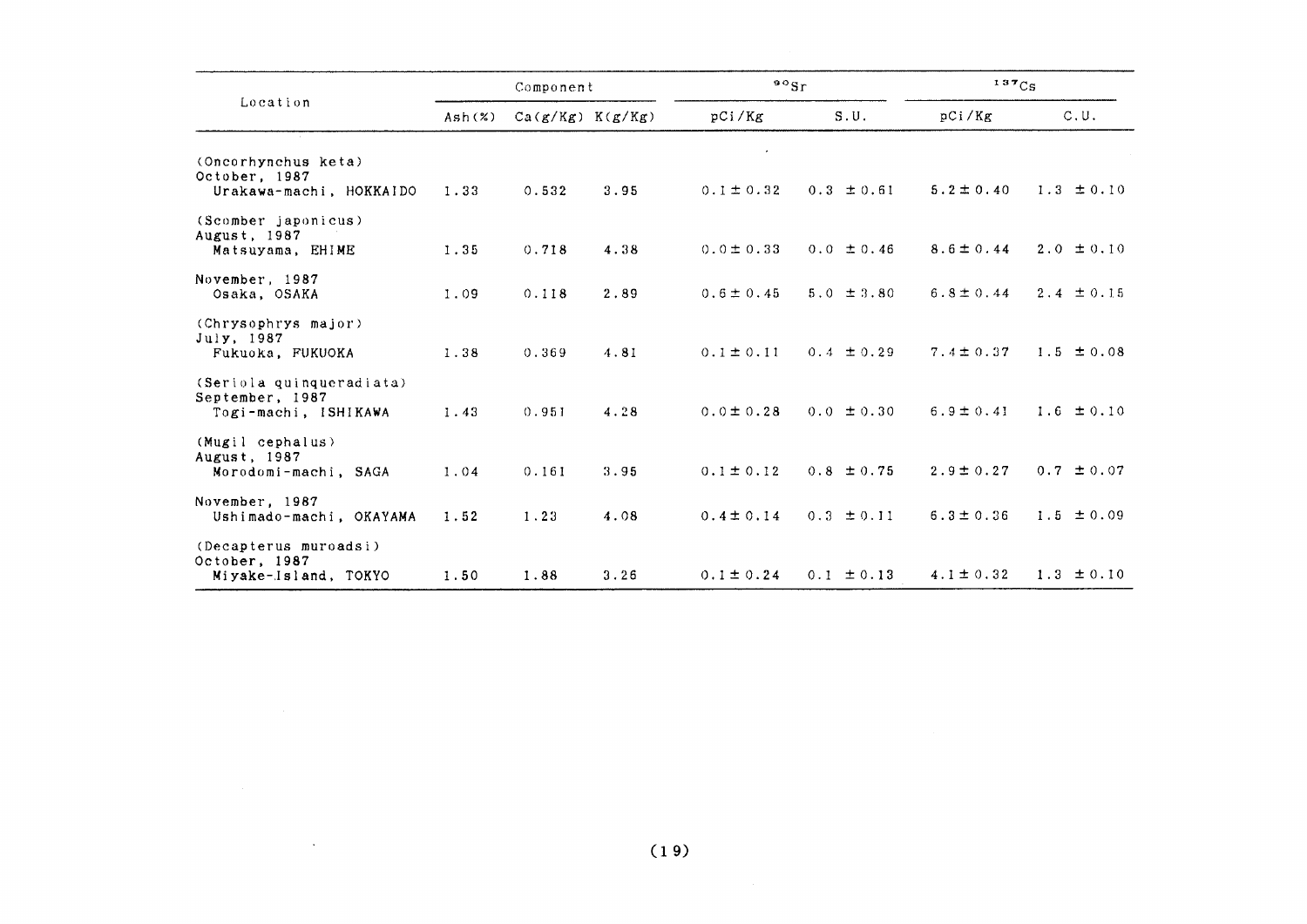| Japanese name | English name        | Scientific name        |
|---------------|---------------------|------------------------|
| Ainame        | Greenling           | Hexagrammos otakii     |
| Aji           | Horse mackerel      | Trachurus japonicus    |
| Amadai        | Tilefish            | Branchiostegus sp.     |
| Iwashi        | Sardine             | Sardinops melanosticta |
| Kasago        | Scorpion-fish       | Sebastiscus marmoratus |
| Karei         | Flatfish            | Limanda herzensteini   |
| Kisu          | Sillago             | Sillago sihama         |
| Kibinago      | Banded blue-sprat   | Spratelloides gracilis |
| Sake          | Salmon              | Oncorhynchus keta      |
| Saba          | Common mackerel     | Scomber japonicus      |
| Tai           | Sea bream           | Chrysophrys major      |
| Fukuragi      | Yellow-tail         | Seriola quinqueradiata |
| Bora          | Gray mullet         | Mugil cephalus         |
| Muroaji       | Horse-scad mackerel | Decapterus muroadsi    |

Sea Fish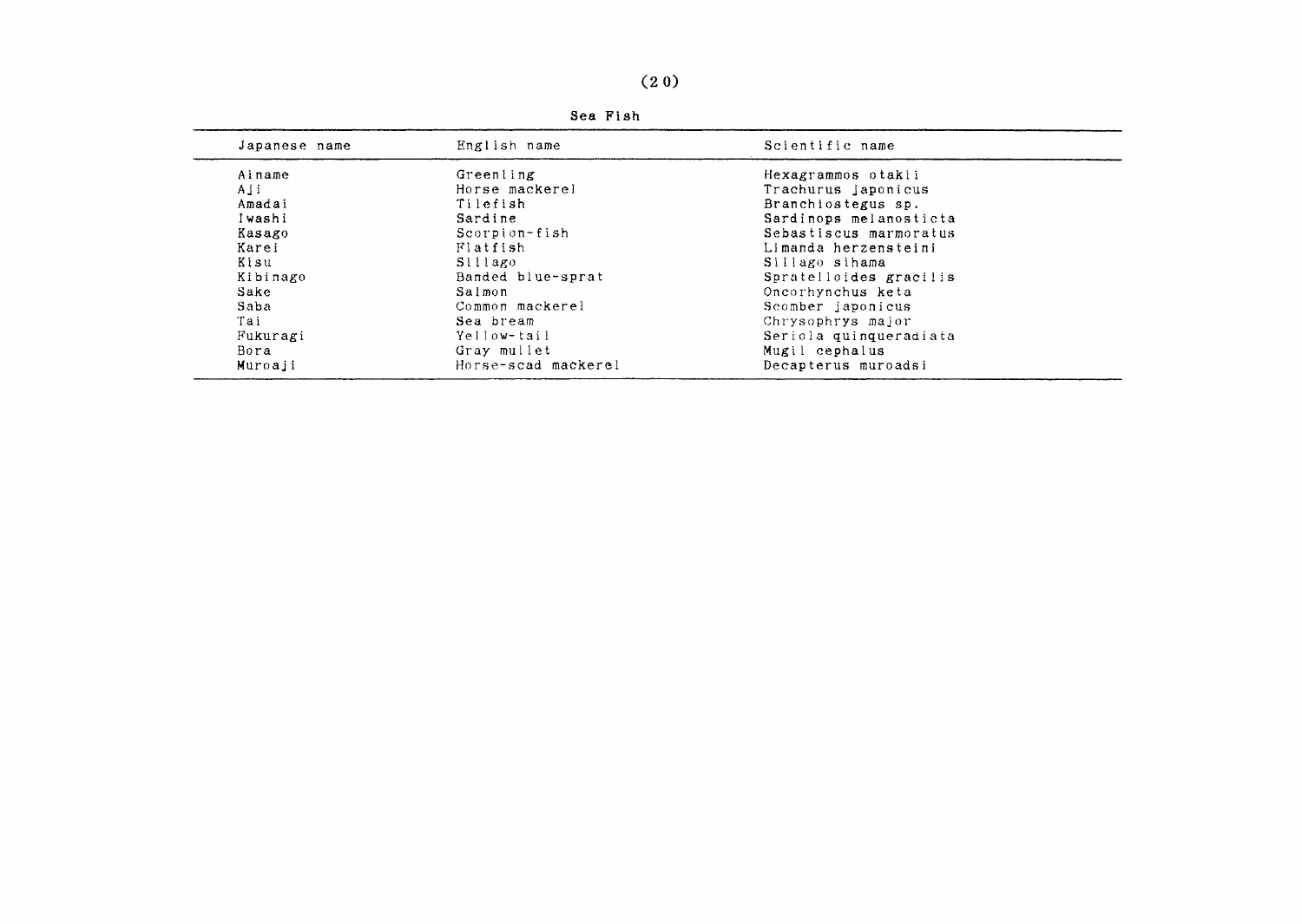#### (6) Strontium-90 and Cesium-137 in Freshwater Fish (from Jul. 1987 to Dec. 1987)

-continued from NO. 81 of this publication-

|                                                                               | Component                   |                      |      | $\frac{80}{s}$ r |                | 137C <sub>S</sub> |                |
|-------------------------------------------------------------------------------|-----------------------------|----------------------|------|------------------|----------------|-------------------|----------------|
| Location                                                                      | $\mathsf{Ash}(\mathcal{X})$ | $Ca(g/Kg)$ $K(g/Kg)$ |      | pCi/Kg           | S.U.           | pCi/Kg            | C.U.           |
| (Cyprinus carpio)<br>August, 1987<br>Akita, AKITA                             | 3.45                        | 7.97                 | 2.61 | $\pm$ 1.1<br>40  | $5.0 \pm 0.14$ | 24<br>$\pm 0.8$   | $9.2 \pm 0.29$ |
| October, 1987<br>Fukushima, FUKUSHIMA                                         | 3.22                        | 8.82                 | 3.21 | 27<br>$\pm 0.7$  | 3.1 $\pm$ 0.07 | $6.9 \pm 0.40$    | $2.1 \pm 0.12$ |
| November, 1987<br>Shobara, HIROSHIMA                                          | 0.769                       | 0.532                | 2.37 | $2.9 \pm 0.28$   | $5.4 \pm 0.53$ | $6.0 \pm 0.42$    | $2.5 \pm 0.18$ |
| (Carassius auratus)<br>July, 1987<br>Barato-lake, HOKKAIDO                    | 4.70                        | 11.2                 | 2.89 | ±1.0<br>24       | $2.1 \pm 0.09$ | $9.3 \pm 0.50$    | $3.2 \pm 0.17$ |
| November, 1987<br>Toyanogata, NIIGATA                                         | 1.17                        | 0.706                | 3.71 | $3.1 \pm 0.29$   | 4.5 $\pm$ 0.41 | 11<br>$\pm$ 0.5   | $2.9 \pm 0.14$ |
| December, 1987<br>Mikata-lake, FUKUI                                          | 1.82                        | 4.05                 | 2.83 | ± 0.4<br>11      | $2.7 \pm 0.10$ | 12<br>$\pm$ 0.5   | 4.2 $\pm$ 0.17 |
| (Hypomesus transpacificus nipponensis)<br>December, 1987<br>Suwa-lake, NAGANO | 2.33                        | 5.40                 | 2.95 | $3.4 \pm 0.27$   | $0.6 \pm 0.05$ | $5.4 \pm 0.38$    | $1.8 \pm 0.13$ |

#### Table (6): Strontium-90 and Cesium-137 in Freshwater Fish

|               | Freshwater Fish |                                      |
|---------------|-----------------|--------------------------------------|
| Japanese name | English name    | Scientific name                      |
| Koi           | Carp            | Cyprinus carpio                      |
| Funa          | A crucian carp  | Carassius auratus                    |
| Wakasagi      | Pond-smelt      | Hypomesus transpacificus nipponensis |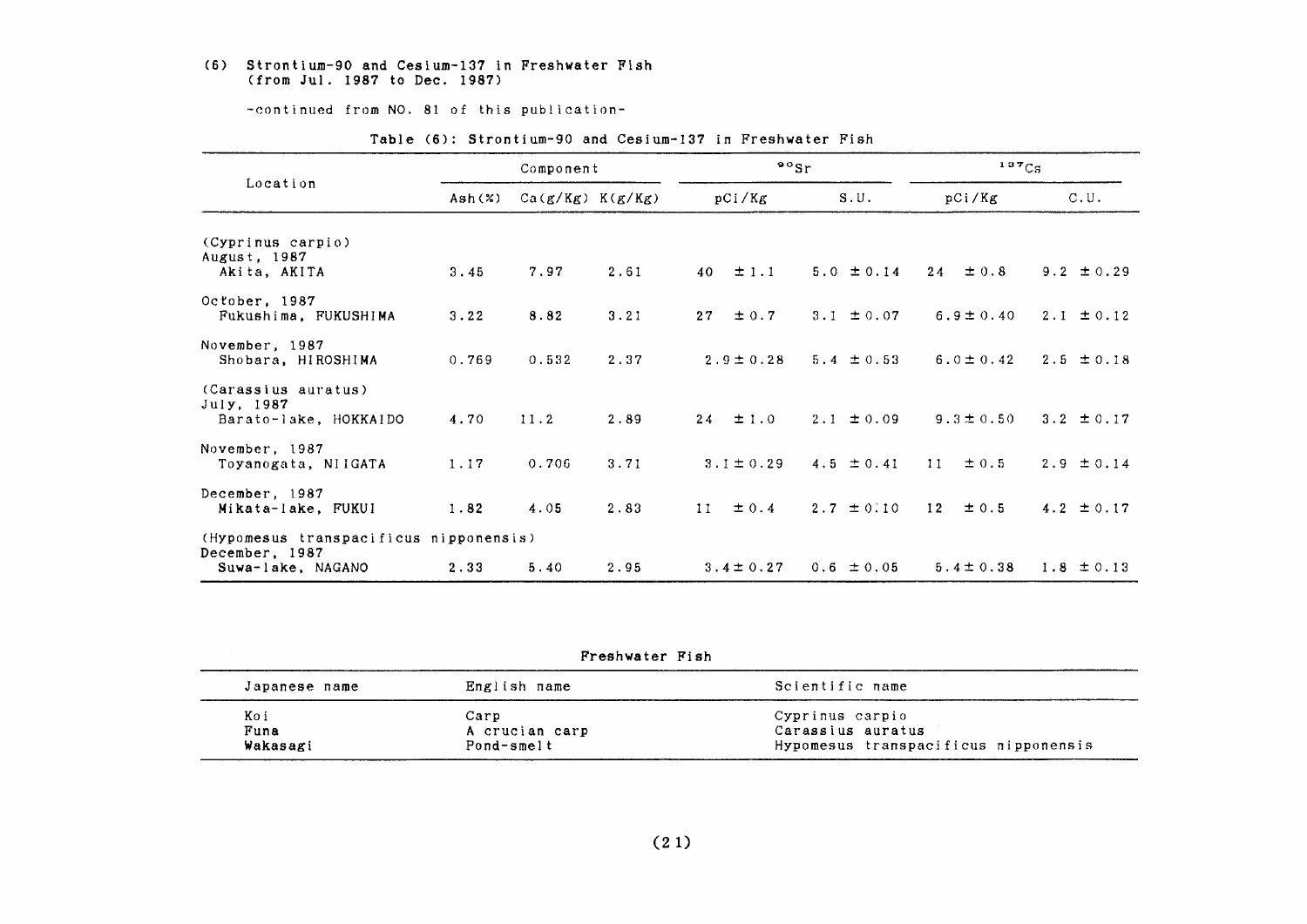#### (7) Strontium-90 and Cesium-137 in Shellfish (from Jun. 1987 to Nov. 1987)

-continued from NO. 81 of this publication-

#### Table (7): Strontium-90 and Cesium-137 in Shellfish

|                                                          |        | Component            |      |                | $\mathfrak{so}_{\mathrm{Sr}}$<br>$137C_S$ |                |                |
|----------------------------------------------------------|--------|----------------------|------|----------------|-------------------------------------------|----------------|----------------|
| Location                                                 | Ash(x) | $Ca(g/Kg)$ $K(g/Kg)$ |      | pCi/Kg         | S.U.                                      | pCi/Kg         | C.U.           |
| (Saxidomuspurpuratus)<br>September, 1987                 |        |                      |      |                |                                           |                |                |
| Minamichita-machi, AICHI                                 | 1.95   | 1.07                 | 2.88 | $0.3 \pm 0.56$ | $0.3 \pm 0.52$                            | $1.4 \pm 0.35$ | $0.5 \pm 0.12$ |
| (Turbo cornutus)<br>August, 1987<br>Togi-machi, ISHIKAWA | 3.22   | 1.97                 | 2.10 | $0.6 \pm 0.59$ | $0.3 \pm 0.30$                            | $2.3 \pm 0.56$ | $1.1 \pm 0.27$ |
| (Pecter Yessoensis)<br>November, 1987<br>Mutsu, AOMORI   | 1.88   | 0.355                | 3.15 | $0.0 \pm 0.27$ | $0.0 \pm 0.77$                            | $2.2 \pm 0.27$ | $0.7 \pm 0.09$ |
| (Mytilus eduls)<br>June, 1987<br>Mutsu, AOMORI           | 2.41   | 0.605                | 2.46 | $0.0 \pm 0.26$ | $0.0 \pm 0.43$                            | $1.0 \pm 0.24$ | $0.4 \pm 0.10$ |

Shellfish

| Japanese name | English name | Scientific name     |  |
|---------------|--------------|---------------------|--|
| Ohasari       |              | Saxidomuspurpuratus |  |
| Sazae         | Wreath shell | Turbo cornutus      |  |
| Hotategai     | Scallop      | Pecter Yessoensis   |  |
| Murasakiigai  | Mussuel      | Mytilus eduls       |  |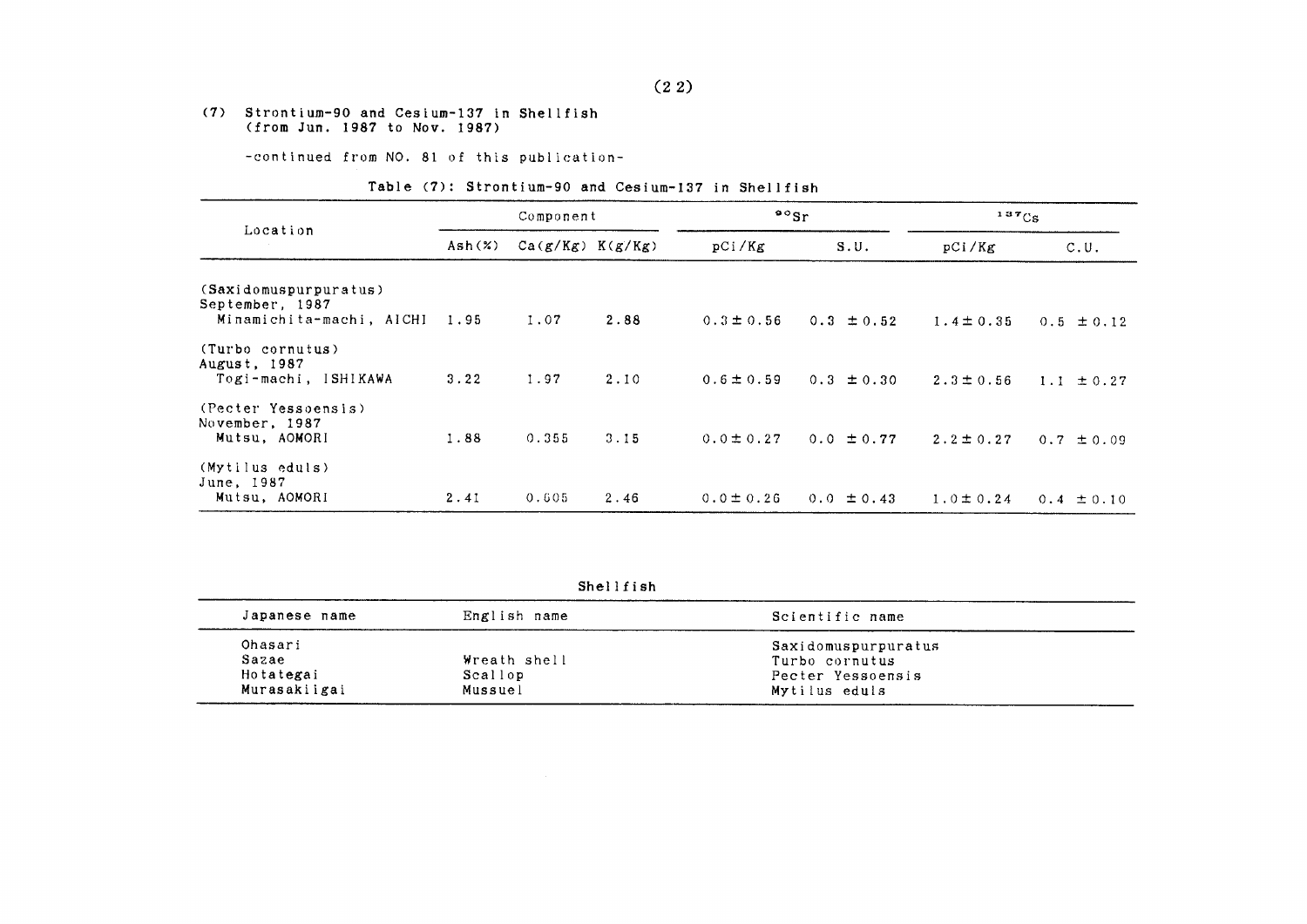#### (8) Strontium-90 and Cesium-137 in Seaweeds (from May 1987 to Jun. 1987)

-continued from NO. 81 of this publication-

| Location                                            | Component |                      |      | $\mathfrak{so}_{\mathrm{Sr}}$ |                | $137C_S$       |                |
|-----------------------------------------------------|-----------|----------------------|------|-------------------------------|----------------|----------------|----------------|
|                                                     | Ash $(%)$ | $Ca(g/Kg)$ $K(g/Kg)$ |      | pCi/Kg                        | S.U.           | pCi/Kg         | C.U.           |
| (Sargassum fulvellum)<br>May, 1987<br>Mutsu, AOMORI | 3.90      | 1.14                 | 10.8 | $1.2 \pm 0.27$                | $1.0 \pm 0.24$ | $1.4 \pm 0.27$ | $0.1 \pm 0.02$ |
| June, 1987<br>Fukaura-machi, AOMORI                 | 4.32      | 1.94                 | 10.6 | $2.5 \pm 0.35$                | $1.3 \pm 0.18$ | $2.5 \pm 0.30$ | $0.2 \pm 0.03$ |

#### Table (8): Strontium-90 and Cesium-137 in Seaweeds

Seaweeds

| Japanese name | English name | Scientific name     |
|---------------|--------------|---------------------|
| Hondawara     | Gulfweed     | Sargassum fulvellum |

 $\sim$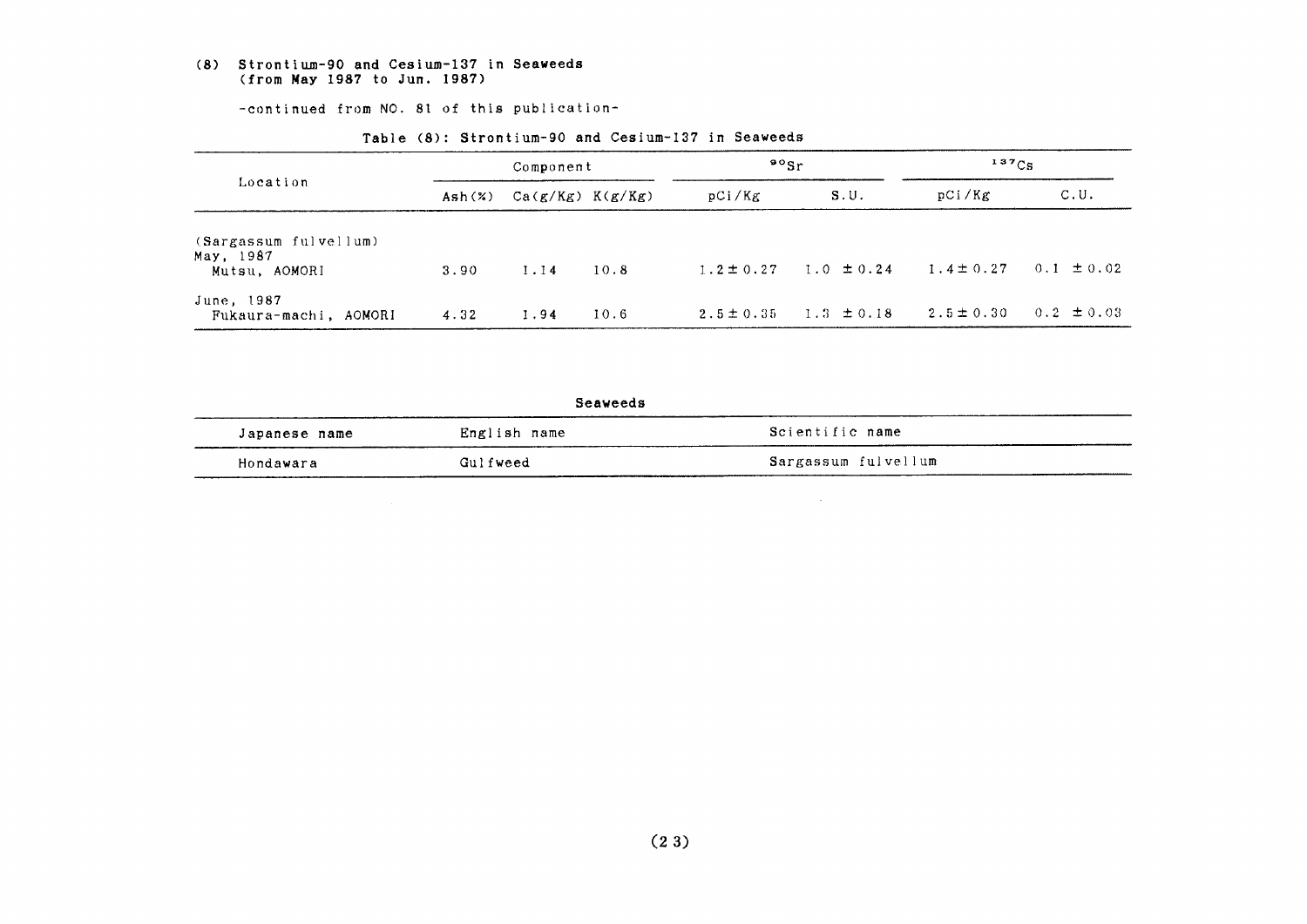



 $Fig. 1$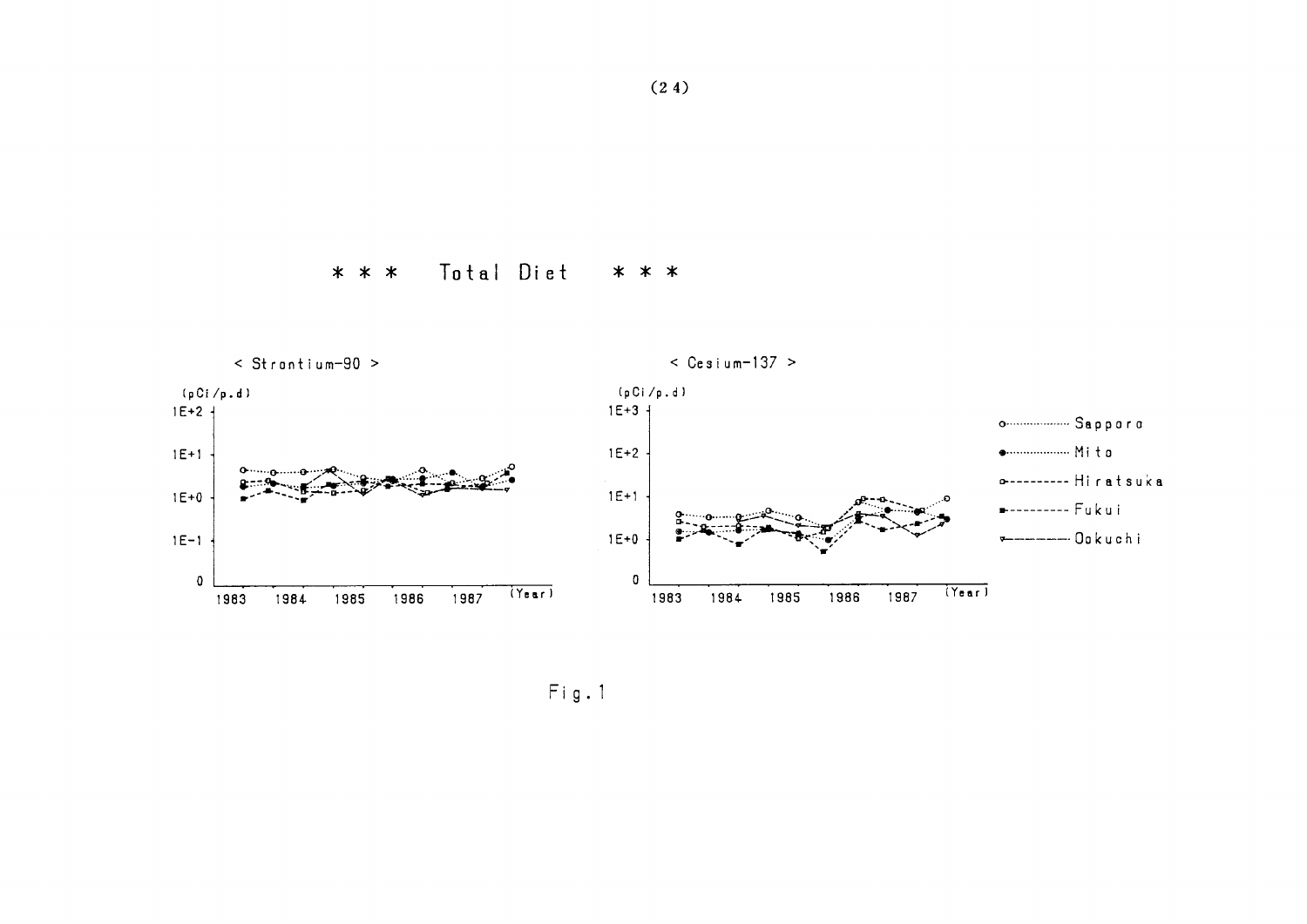



Fig.2-1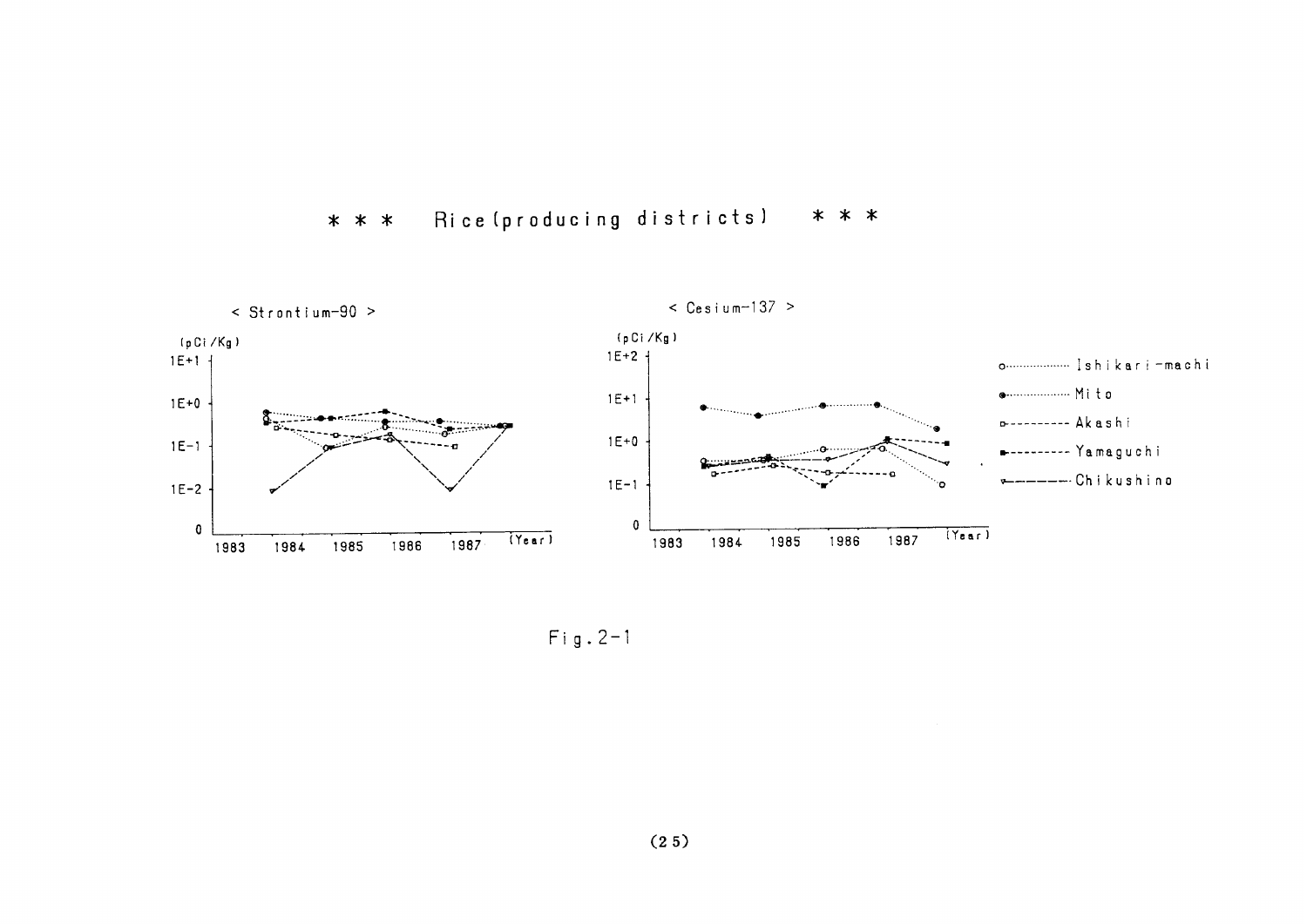



 $Fig. 2-2$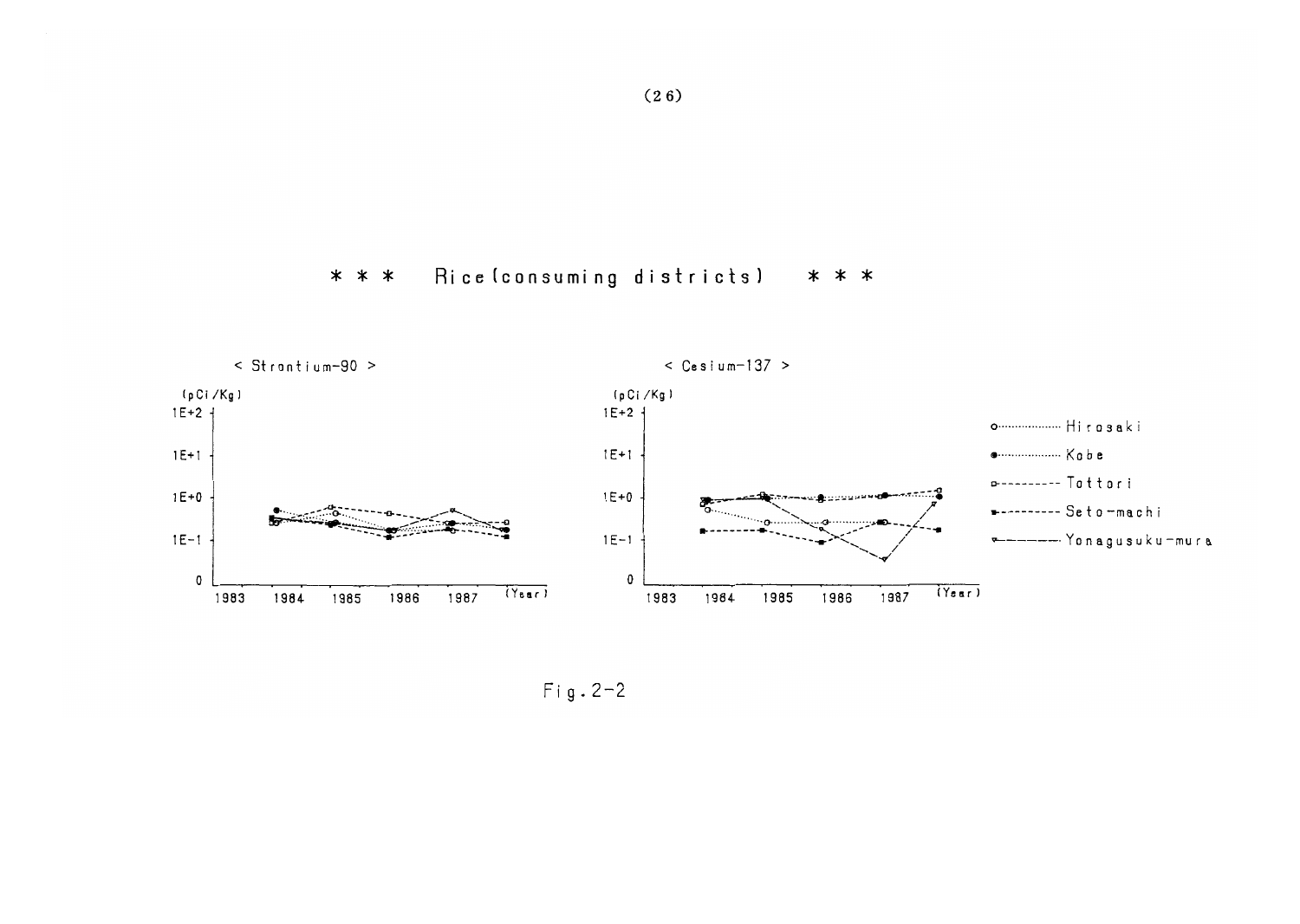

#### \* \* \* Milk (producing districts for domestic program)  $* * *$

 $Fig. 3-1$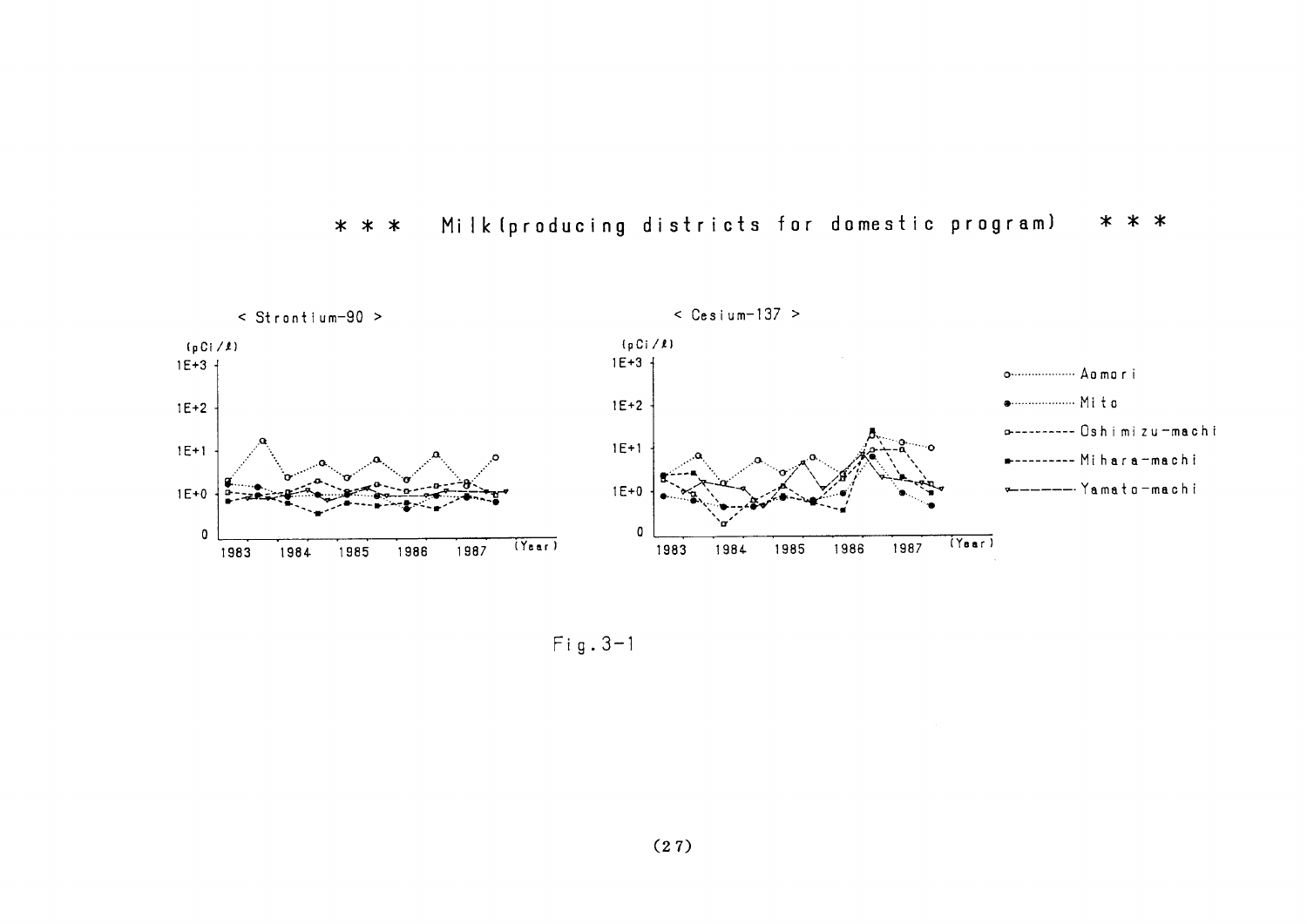#### Milk (producing districts for WHO program) \* \* \* \* \* \*



 $Fig. 3-2$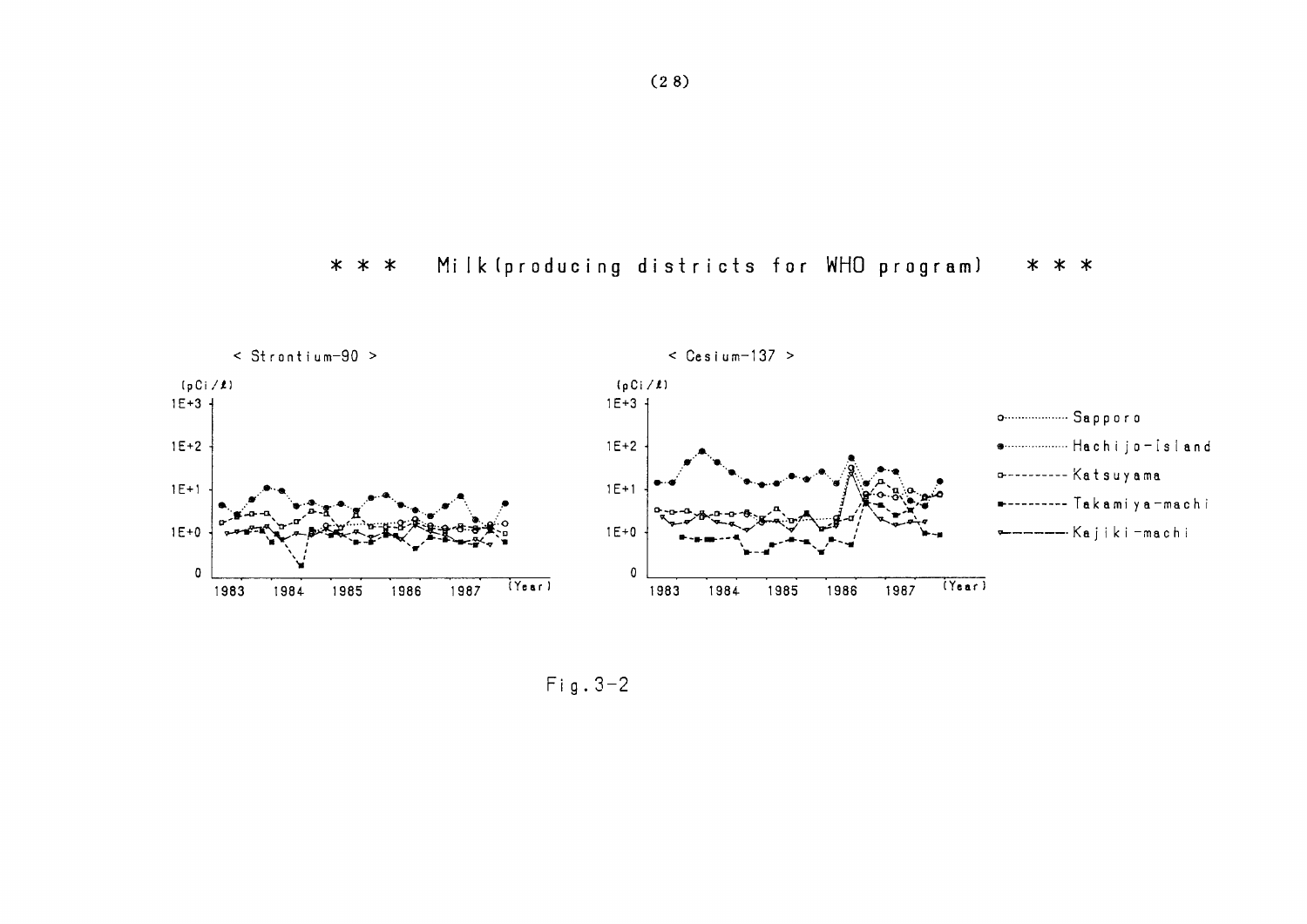#### Milk (consuming districts)  $* * *$  $* * *$



 $Fig. 3-3$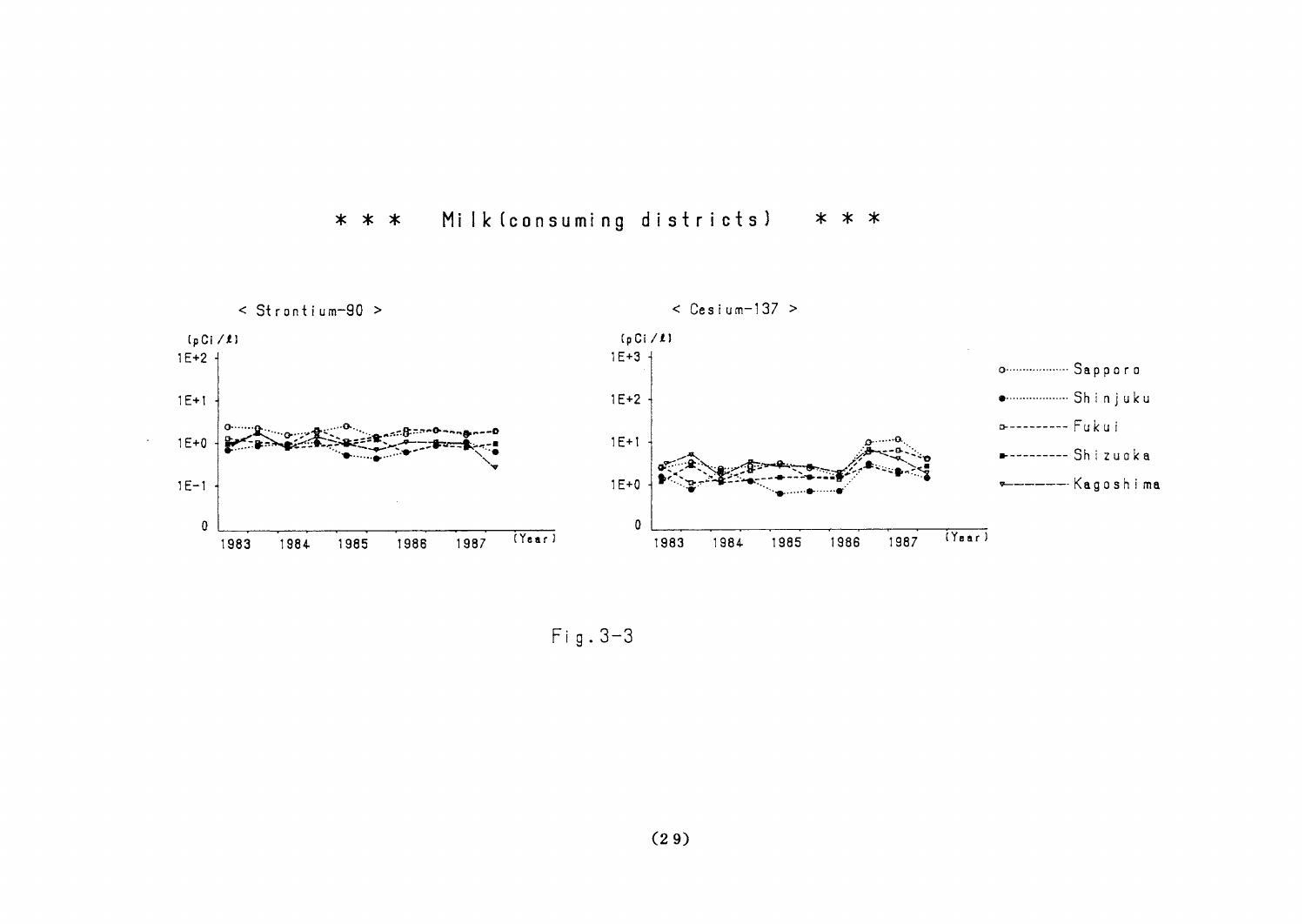



 $Fig. 3-4$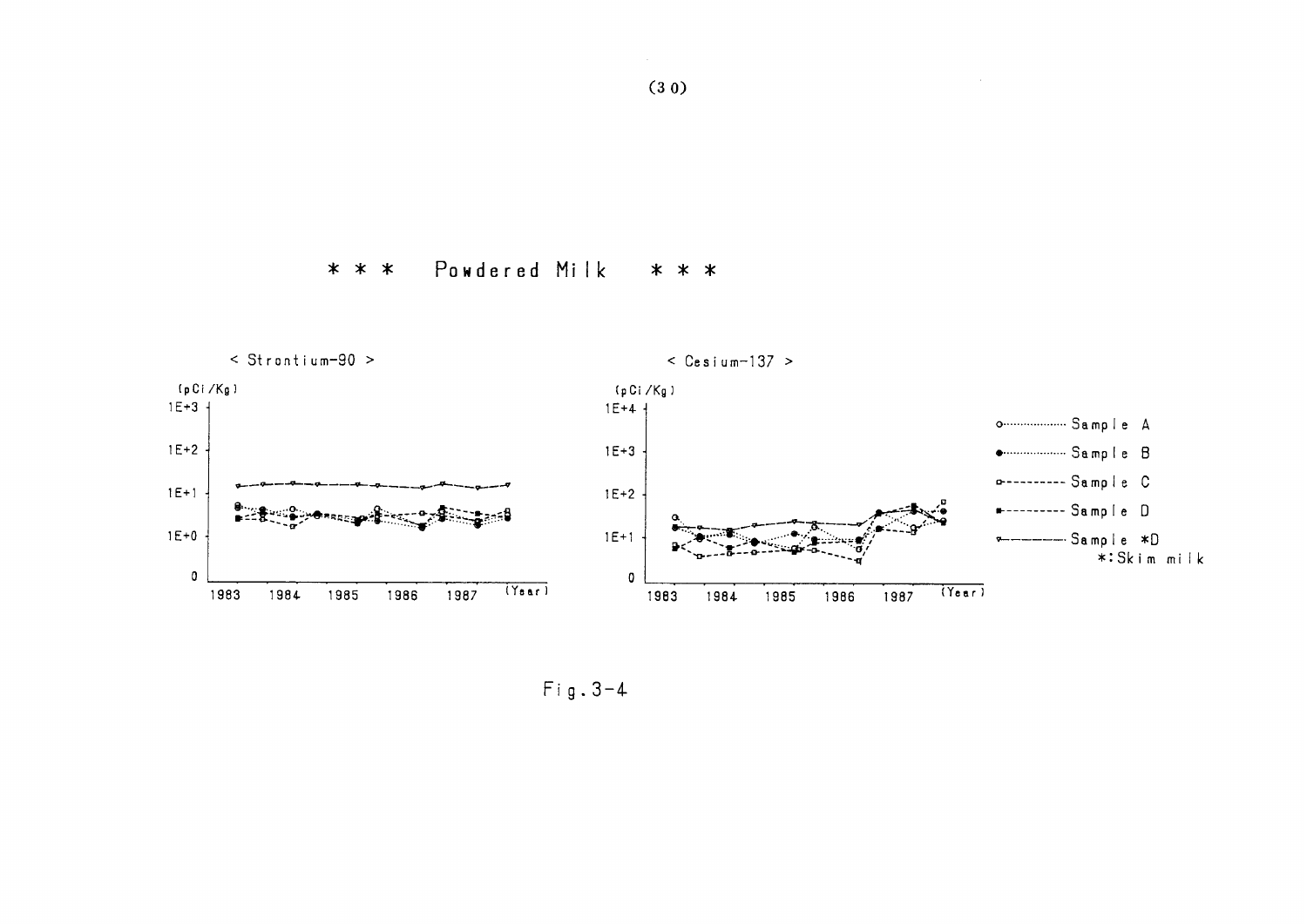

Vegetables (producing districts) \* \* \*  $* * *$ ( Japanese radish )

 $Fig. 4-1$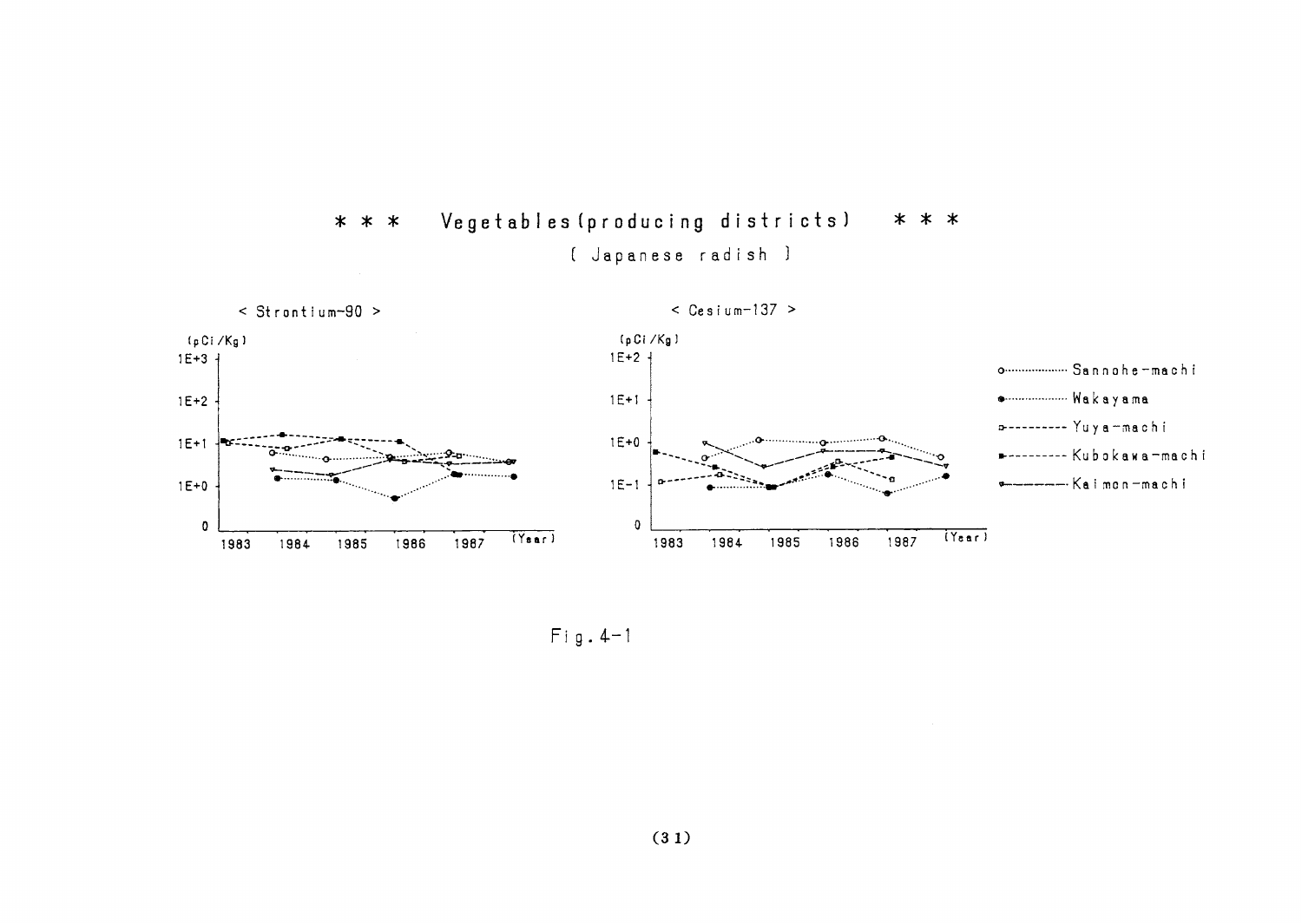



 $Fig. 4-2$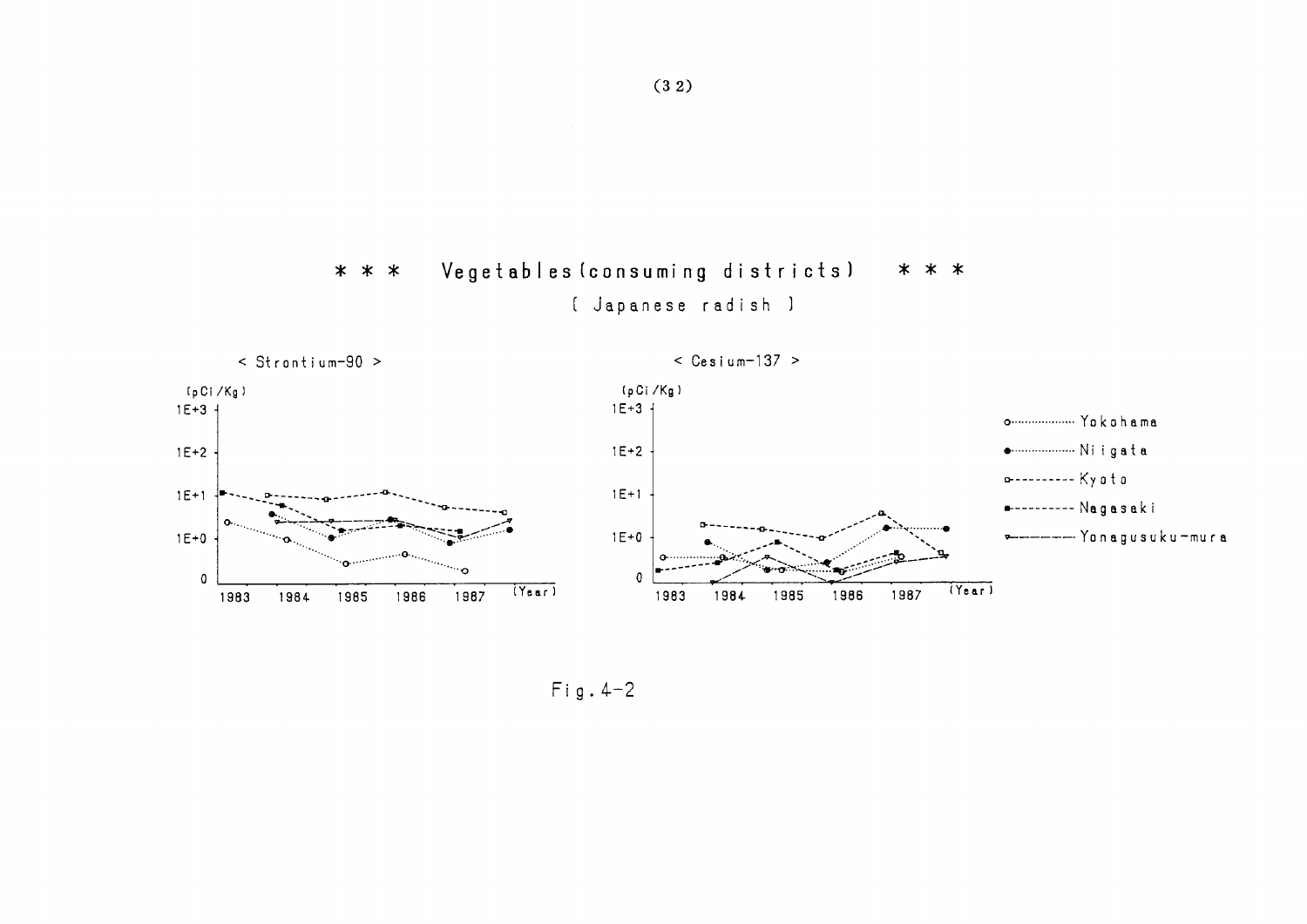

[ Scomber japonicus ]



 $Fig. 5$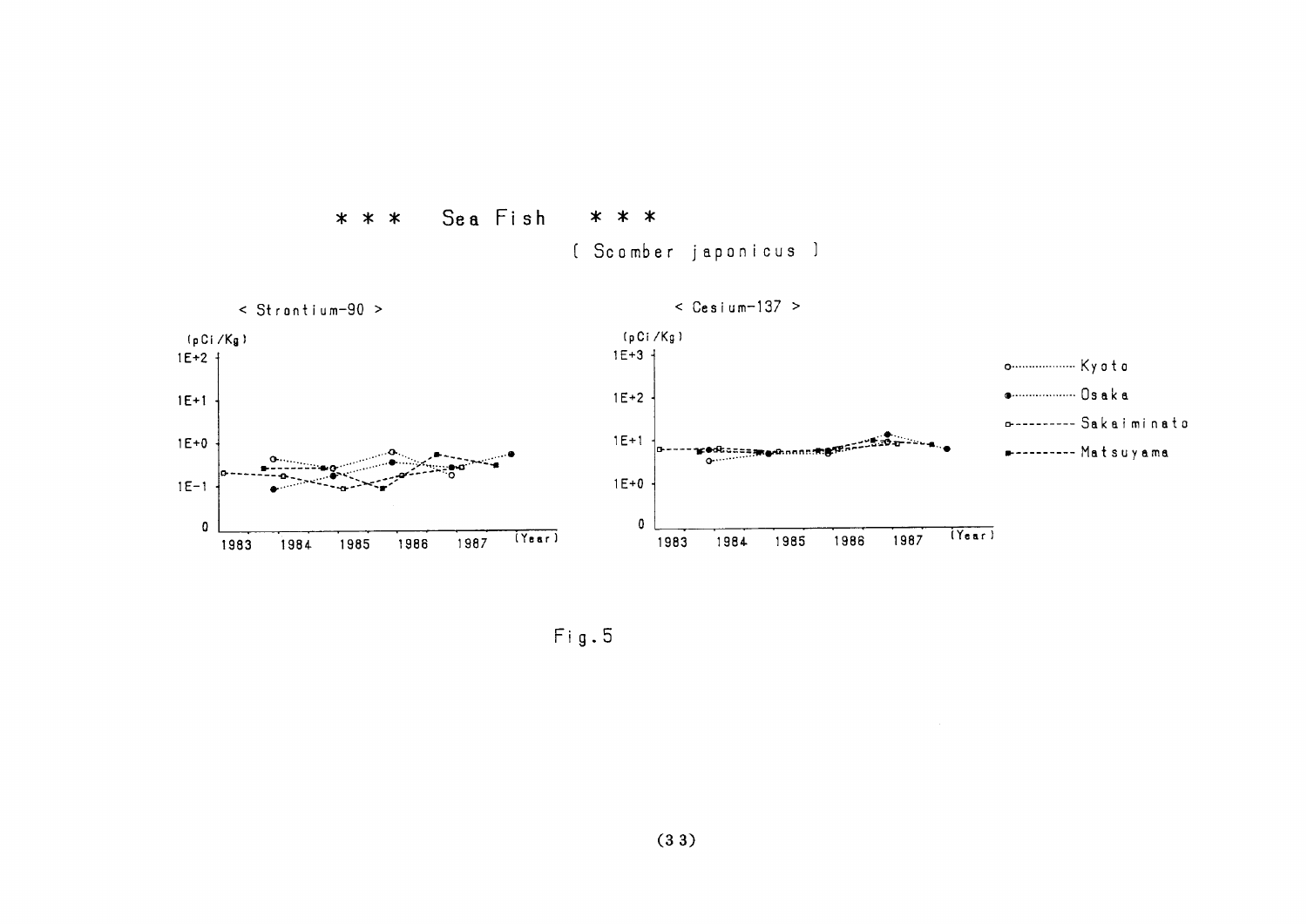Freshwater Fish  $* * *$  $* * *$ [ Carassius auratus ]



 $Fig. 6$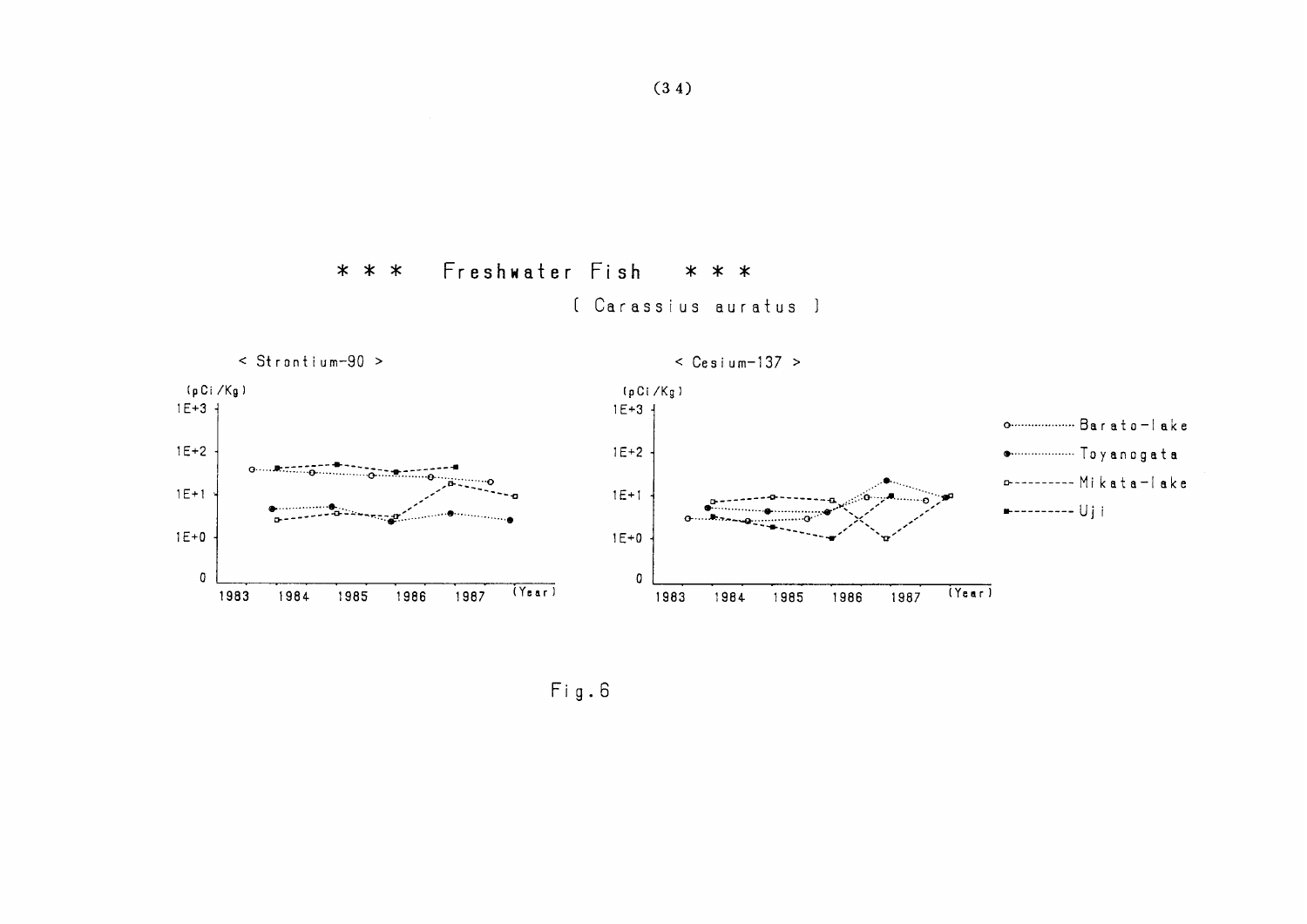

[ Turbo cornutus ]

\* \* \*

 $Fig.7$ 

Shellfish

\* \* \*

 $\sim$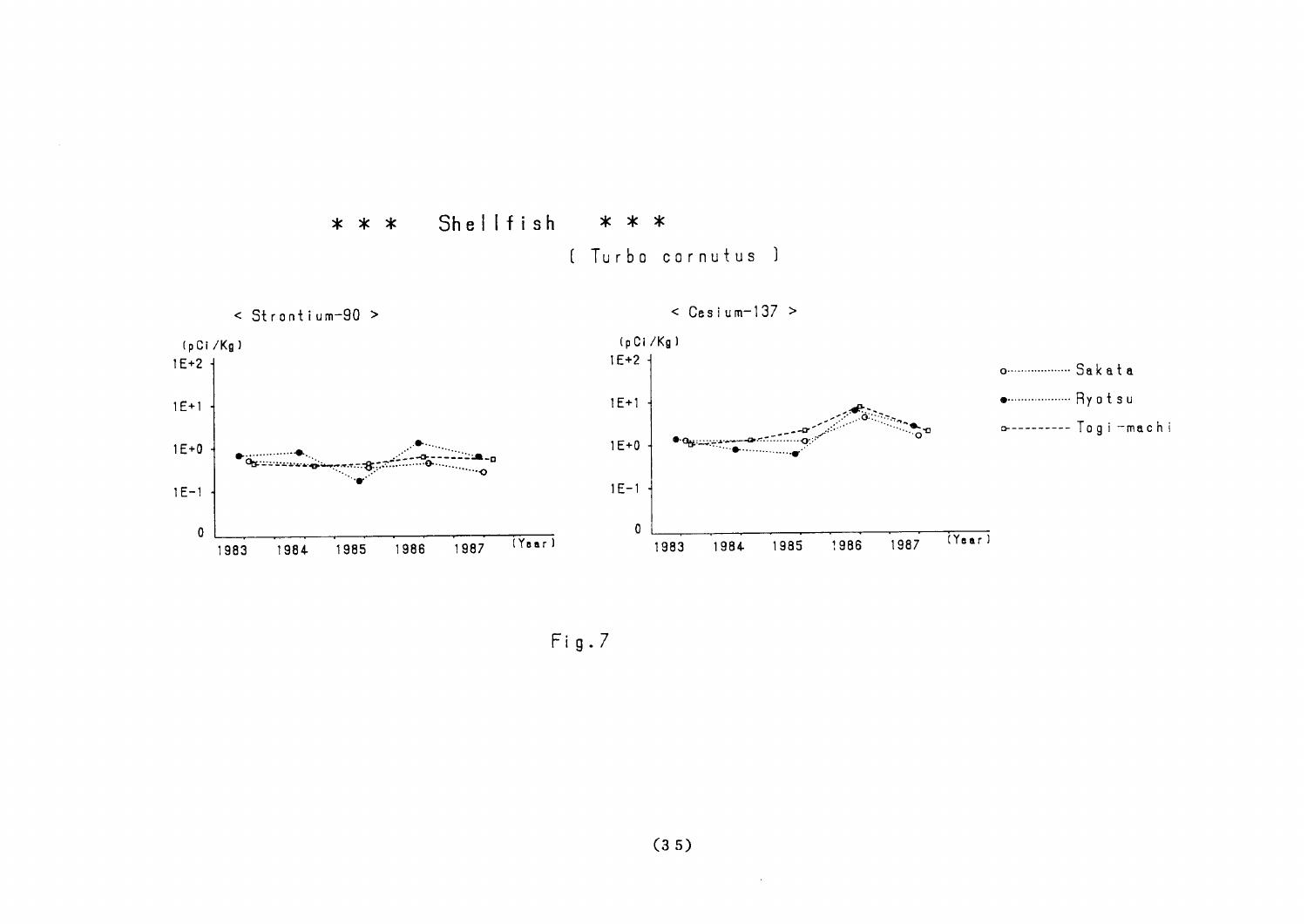#### Seaweeds \* \* \*  $* * *$

[ Undaria pinnatifida ]



 $Fig. 8$